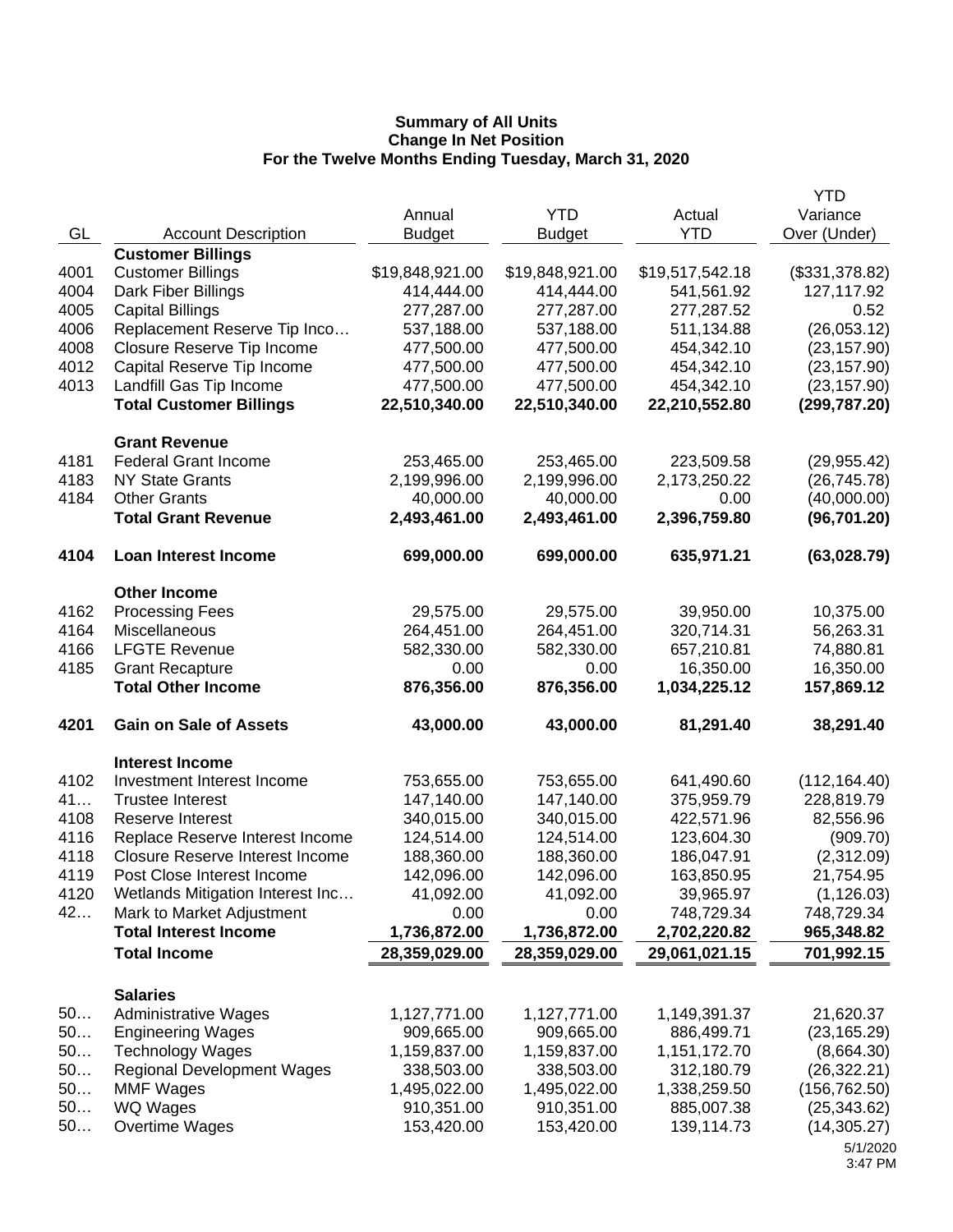|      |                                           |               |               |              | <b>YTD</b>    |
|------|-------------------------------------------|---------------|---------------|--------------|---------------|
|      |                                           | Annual        | <b>YTD</b>    | Actual       | Variance      |
| GL   | <b>Account Description</b>                | <b>Budget</b> | <b>Budget</b> | <b>YTD</b>   | Over (Under)  |
| 5005 | On-Call Stipend                           | 25,800.00     | 25,800.00     | 22,950.00    | (2,850.00)    |
|      | <b>Total Salaries</b>                     | 6,120,369.00  | 6,120,369.00  | 5,884,576.18 | (235, 792.82) |
|      |                                           |               |               |              |               |
|      | <b>Fringe Benefits</b>                    |               |               |              |               |
| 50   | <b>FICA Expense</b>                       | 467,941.00    | 467,941.00    | 413,954.90   | (53,986.10)   |
| 50   | <b>Pension Expense</b>                    | 839,448.00    | 839,448.00    | 810,436.94   | (29,011.06)   |
| 50   | Health Insurance                          | 775,655.00    | 775,655.00    | 783,265.33   | 7,610.33      |
| 50   | Retiree Health Insurance                  | 56,380.00     | 56,380.00     | 59,297.81    | 2,917.81      |
| 50   | <b>Workers Comp</b>                       | 220,984.00    | 220,984.00    | 207,378.25   | (13,605.75)   |
| 50   | <b>Disability Insurance</b>               | 3,893.00      | 3,893.00      | 3,597.59     | (295.41)      |
| 5036 | Unemployment                              | 10,000.00     | 10,000.00     | 0.00         | (10,000.00)   |
| 50   | Post Retire Overhead                      | 478,401.00    | 478,401.00    | 415,127.00   | (63, 274.00)  |
| 5051 | Benefit Admin. Fees                       | 10,000.00     | 10,000.00     | 9,585.55     | (414.45)      |
| 5054 | <b>Employee Physicals &amp; Screening</b> | 16,875.00     | 16,875.00     | 13,864.85    | (3,010.15)    |
|      | <b>Total Fringe Benefits</b>              | 2,879,577.00  | 2,879,577.00  | 2,716,508.22 | (163,068.78)  |
|      |                                           |               |               |              |               |
|      | <b>Operations &amp; Maintenance</b>       |               |               |              |               |
| 5062 | Third Party Temporary - O&M               | 40,000.00     | 40,000.00     | 34,898.43    | (5, 101.57)   |
| 5133 | Equipment Maintenance Contr               | 325,000.00    | 325,000.00    | 308,874.87   | (16, 125.13)  |
| 5134 | <b>Maintenance Contracts</b>              | 178,692.00    | 178,692.00    | 127,810.24   | (50, 881.76)  |
| 5135 | <b>Underground Locating</b>               | 92,660.00     | 92,660.00     | 44,162.73    | (48, 497.27)  |
| 5403 | Safety Equipment & Supplies               | 38,700.00     | 38,700.00     | 29,069.51    | (9,630.49)    |
| 5702 | Large Parts                               | 95,000.00     | 95,000.00     | 84,352.14    | (10, 647.86)  |
| 5703 | <b>Small Equipment</b>                    | 30,000.00     | 30,000.00     | 13,198.90    | (16, 801.10)  |
| 5704 | <b>O&amp;M Supplies</b>                   | 25,000.00     | 25,000.00     | 18,539.32    | (6,460.68)    |
| 5706 | Shop Tools                                | 16,540.00     | 16,540.00     | 11,403.46    | (5, 136.54)   |
| 5708 | <b>Fuels</b>                              | 248,000.00    | 248,000.00    | 214,111.53   | (33,888.47)   |
| 5710 | Lubricants                                | 20,000.00     | 20,000.00     | 9,044.37     | (10, 955.63)  |
| 5712 | Purchased Maintenance & Repair            | 135,000.00    | 135,000.00    | 110,087.19   | (24, 912.81)  |
| 5716 | <b>Equipment Rental</b>                   | 10,000.00     | 10,000.00     | 6,329.10     | (3,670.90)    |
| 5718 | Tires                                     | 46,000.00     | 46,000.00     | 33,519.22    | (12, 480.78)  |
| 5720 | <b>Offnet Circuit Lease</b>               | 600,000.00    | 600,000.00    | 566,865.33   | (33, 134.67)  |
| 5770 | Other Tool, Equip & O&M                   | 11,000.00     | 11,000.00     | 10,707.81    | (292.19)      |
| 5815 | Chemicals                                 | 113,040.00    | 113,040.00    | 62,499.93    | (50, 540.07)  |
| 5820 | <b>LFG Maintenance</b>                    | 75,000.00     | 75,000.00     | 65,440.49    | (9,559.51)    |
| 5830 | Collo Expense                             | 185,000.00    | 185,000.00    | 151,986.62   | (33,013.38)   |
| 5834 | Permitting                                | 3,000.00      | 3,000.00      | 269.00       | (2,731.00)    |
| 5836 | Pole Attachment Fees                      | 314,479.00    | 314,479.00    | 261,486.12   | (52,992.88)   |
| 5838 | <b>Conduit Lease</b>                      | 24,696.00     | 24,696.00     | 16,069.78    | (8,626.22)    |
| 5902 | Lab Fees                                  | 9,100.00      | 9,100.00      | 6,871.00     | (2,229.00)    |
| 5904 | <b>SCADA</b>                              | 26,381.07     | 26,381.07     | 16,903.01    | (9,478.06)    |
| 5932 | Monitoring & Testing                      | 123,900.00    | 123,900.00    | 114,077.01   | (9,822.99)    |
| 6008 | <b>Contract Hauling</b>                   | 19,200.00     | 19,200.00     | 12,065.00    | (7, 135.00)   |
| 6010 | <b>Cape Vincent Reserve</b>               | 700.00        | 700.00        | 700.00       | 0.00          |
| 6106 | <b>Annual Report</b>                      | 5,000.00      | 5,000.00      | 0.00         | (5,000.00)    |
| 6110 | Marketing                                 | 5,000.00      | 5,000.00      | 5,000.00     | 0.00          |
| 8090 | <b>Purchases for Resale</b>               | 152,000.00    | 152,000.00    | 118,831.76   | (33, 168.24)  |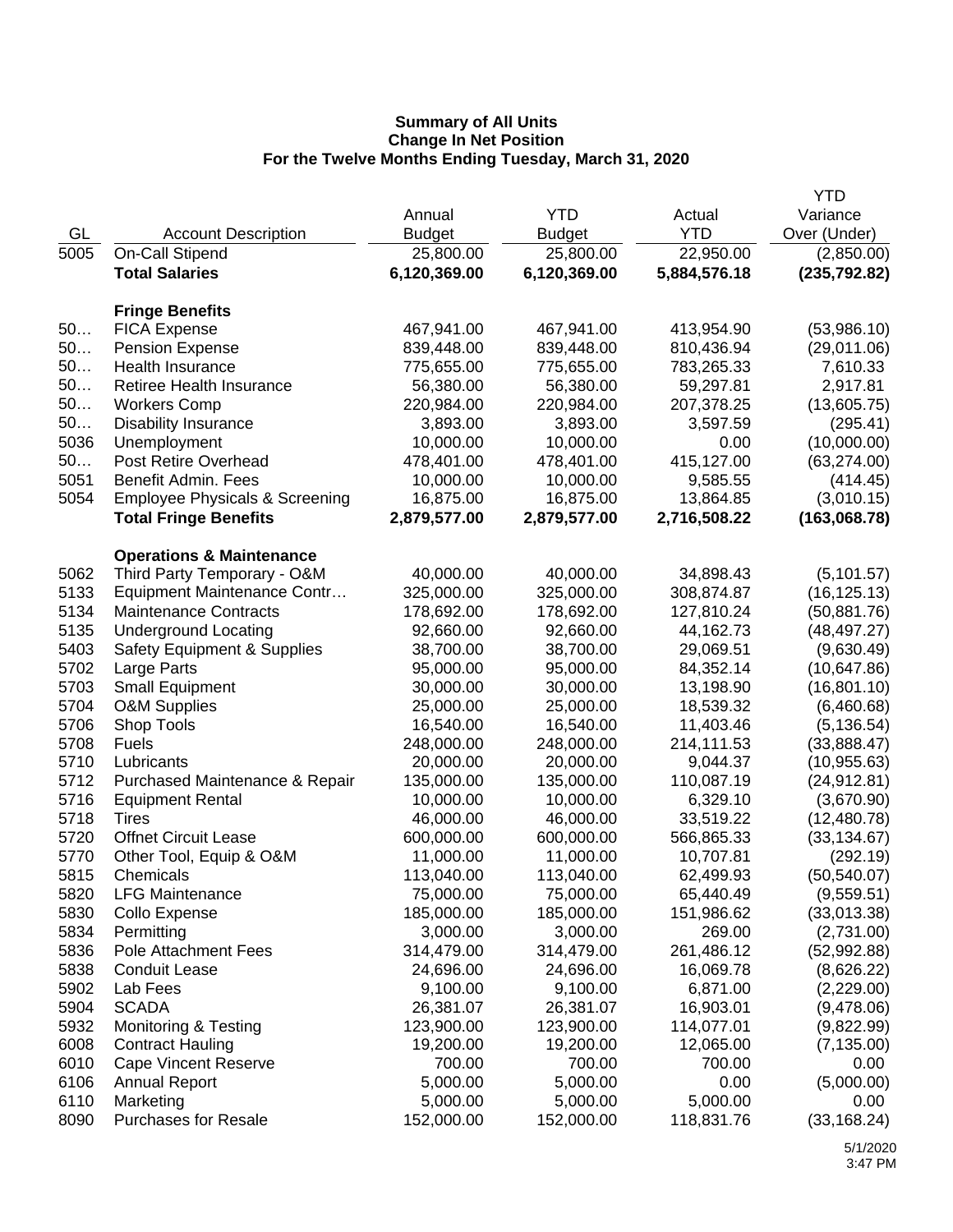|      |                                       |               |               |              | <b>YTD</b>    |
|------|---------------------------------------|---------------|---------------|--------------|---------------|
|      |                                       | Annual        | <b>YTD</b>    | Actual       | Variance      |
| GL   | <b>Account Description</b>            | <b>Budget</b> | <b>Budget</b> | <b>YTD</b>   | Over (Under)  |
|      | Total O & M                           | 2,968,088.07  | 2,968,088.07  | 2,455,173.87 | (512, 914.20) |
|      | <b>Recycling Transfer Station</b>     |               |               |              |               |
| 50   |                                       |               |               |              |               |
|      | <b>Material Reprocessing Wages</b>    | 86,757.00     | 86,757.00     | 66,144.00    | (20,613.00)   |
| 50   | <b>Material Reprocessing OT</b>       | 0.00          | 0.00          | 464.58       | 464.58        |
| 50   | <b>FICA Expense</b>                   | 6,637.00      | 6,637.00      | 4,767.10     | (1,869.90)    |
| 50   | <b>Pension Expense</b>                | 8,068.00      | 8,068.00      | 5,709.87     | (2,358.13)    |
| 50   | <b>Health Insurance</b>               | 23,120.00     | 23,120.00     | 12,978.28    | (10, 141.72)  |
| 50   | <b>Workers Comp</b>                   | 9,552.00      | 9,552.00      | 7,507.88     | (2,044.12)    |
| 50   | <b>Disability Insurance</b>           | 49.00         | 49.00         | 0.00         | (49.00)       |
| 50   | Post Retire Overhead                  | 11,040.00     | 11,040.00     | 8,987.00     | (2,053.00)    |
| 6300 | RTS -Safety Equipment & Sup           | 2,350.00      | 2,350.00      | 1,853.43     | (496.57)      |
| 6305 | RTS - Large Parts                     | 15,000.00     | 15,000.00     | 3,522.38     | (11, 477.62)  |
| 6310 | RTS - Small Equipment                 | 6,755.00      | 6,755.00      | 6,130.99     | (624.01)      |
| 6315 | RTS - O&M Supplies                    | 14,000.00     | 14,000.00     | 10,502.05    | (3,497.95)    |
| 6320 | RTS - Fuels                           | 3,500.00      | 3,500.00      | 2,287.67     | (1,212.33)    |
| 6325 | RTS - Purchased Maintenance           | 7,500.00      | 7,500.00      | 4,936.81     | (2,563.19)    |
| 6330 | RTS - Contract Hauling                | 144,000.00    | 144,000.00    | 0.00         | (144,000.00)  |
| 6335 | RTS - Office Supplies                 | 250.00        | 250.00        | 128.62       | (121.38)      |
| 6340 | <b>RTS - Cellular Services</b>        | 1,020.00      | 1,020.00      | 0.00         | (1,020.00)    |
| 6345 | <b>RTS - Other Communications</b>     | 2,400.00      | 2,400.00      | 374.91       | (2,025.09)    |
| 6350 | RTS - Office Equipment Mainte         | 500.00        | 500.00        | 0.00         | (500.00)      |
| 6355 | RTS - Employee Mileage Reim           | 150.00        | 150.00        | 0.00         | (150.00)      |
| 6360 | RTS - Employee Uniforms               | 400.00        | 400.00        | 368.24       | (31.76)       |
| 6365 | RTS - Gas & Electric                  | 5,000.00      | 5,000.00      | 3,120.48     | (1,879.52)    |
| 6370 | RTS - Propane                         | 5,000.00      | 5,000.00      | 4,425.57     | (574.43)      |
| 6375 | RTS - Building Supplies               | 2,000.00      | 2,000.00      | 1,387.35     | (612.65)      |
| 6380 | RTS - Site Supplies                   | 2,000.00      | 2,000.00      | 706.59       | (1,293.41)    |
| 6385 | RTS - Building Maintenance &          | 2,500.00      | 2,500.00      | 1,688.07     | (811.93)      |
| 6390 | RTS - Site Maintenance & Repair       | 4,000.00      | 4,000.00      | 3,020.59     | (979.41)      |
| 6395 | RTS - Auto/Light Truck Rep. &         | 1,000.00      |               | 450.00       |               |
|      |                                       |               | 1,000.00      |              | (550.00)      |
| 6400 | RTS - Auto/Light Truck Fuel           | 1,500.00      | 1,500.00      | 0.00         | (1,500.00)    |
| 6410 | RTS - Programming & Software          | 5,000.00      | 5,000.00      | 0.00         | (5,000.00)    |
|      | <b>Total Recycling Transfer Stati</b> | 371,048.00    | 371,048.00    | 151,462.46   | (219, 585.54) |
|      | <b>Waste Diversion</b>                |               |               |              |               |
| 5125 | <b>Promotional Materials - RRR</b>    | 75,000.00     | 75,000.00     | 50,463.18    | (24, 536.82)  |
| 6009 | <b>Household Hazardous Waste</b>      | 70,000.00     | 70,000.00     | 66,479.75    | (3,520.25)    |
| 6011 | Recycling Incentive                   | 67,755.00     | 67,755.00     | 64,894.10    | (2,860.90)    |
| 6012 | Recycling Incentive-County Ca         | 600,000.00    | 600,000.00    | 337,679.93   | (262, 320.07) |
| 6013 | <b>CRT Recycling</b>                  | 115,000.00    | 115,000.00    | 104,398.17   | (10,601.83)   |
| 6015 | <b>Ag Plastics Recycling</b>          | 5,000.00      | 5,000.00      | 0.00         | (5,000.00)    |
| 6017 | <b>Book Debinding</b>                 | 7,500.00      | 7,500.00      | 5,369.63     | (2, 130.37)   |
| 6018 | Mattress Recycling - All Counties     | 180,000.00    | 180,000.00    | 171,825.00   | (8, 175.00)   |
| 6020 | <b>Waste Audit</b>                    | 35,000.00     | 35,000.00     | 34,000.00    | (1,000.00)    |
| 6021 | <b>Regional Tire Recycling</b>        | 70,000.00     | 70,000.00     | 53,393.76    | (16,606.24)   |
|      | <b>Total Waste Diversion</b>          | 1,225,255.00  | 1,225,255.00  | 888,503.52   | (336, 751.48) |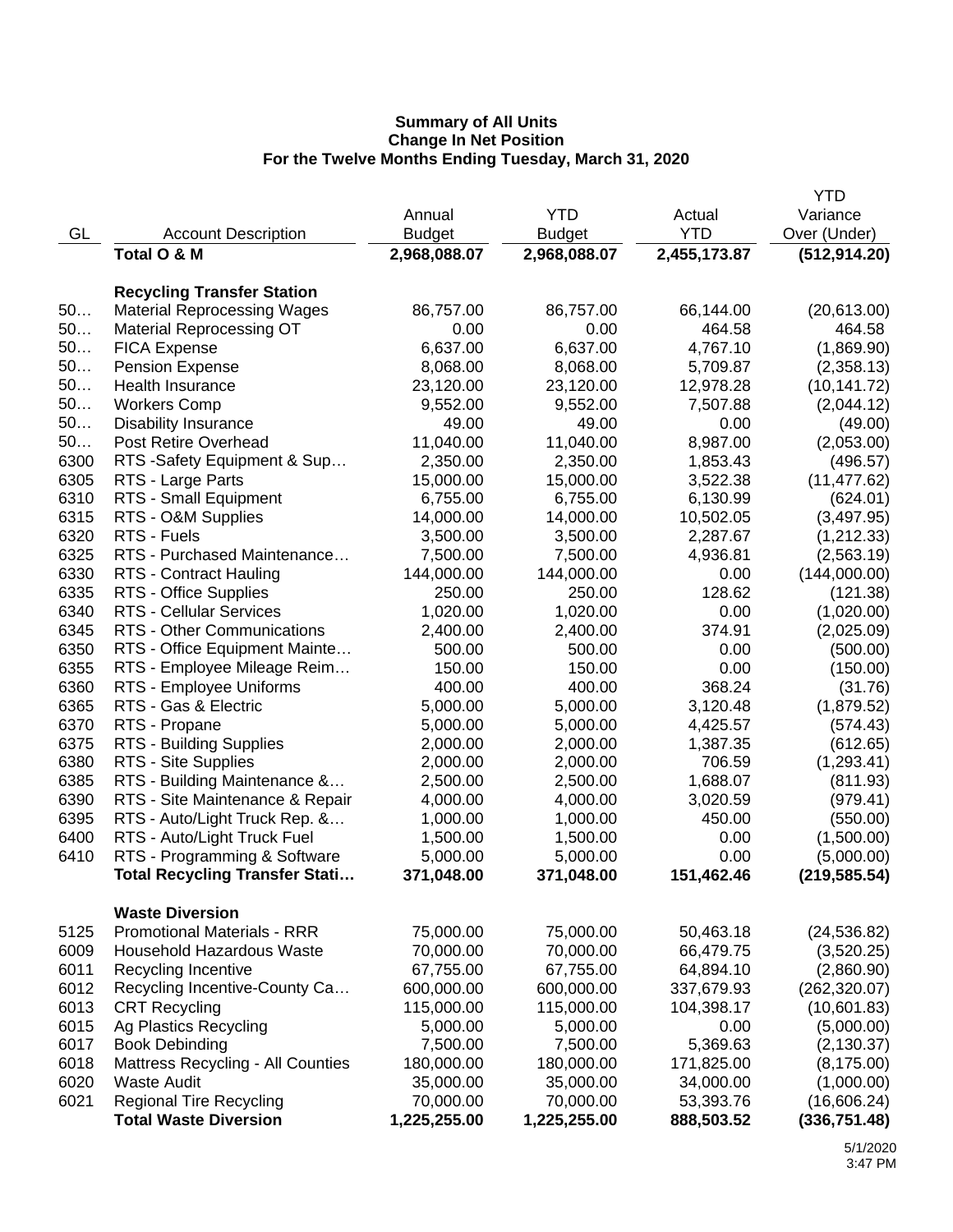|                            |                                                                                                                               |                                                        |                                                        |                                                        | <b>YTD</b>                                                 |
|----------------------------|-------------------------------------------------------------------------------------------------------------------------------|--------------------------------------------------------|--------------------------------------------------------|--------------------------------------------------------|------------------------------------------------------------|
|                            |                                                                                                                               | Annual                                                 | <b>YTD</b>                                             | Actual                                                 | Variance                                                   |
| GL                         | <b>Account Description</b>                                                                                                    | <b>Budget</b>                                          | <b>Budget</b>                                          | <b>YTD</b>                                             | Over (Under)                                               |
| 6002<br>6004<br>60<br>6006 | <b>Sewage Treatment</b><br><b>Water Purchases</b><br><b>Closure &amp; Post Closure Care</b><br><b>Host Community Benefits</b> | 1,510,963.00<br>706,548.00<br>807,956.00<br>902,316.00 | 1,510,963.00<br>706,548.00<br>807,956.00<br>902,316.00 | 1,272,972.89<br>568,892.77<br>851,891.25<br>861,006.03 | (237,990.11)<br>(137, 655.23)<br>43,935.25<br>(41, 309.97) |
| 6007                       | <b>LFGTE Revenue Sharing</b>                                                                                                  | 10,000.00                                              | 10,000.00                                              | 0.00                                                   | (10,000.00)                                                |
|                            | <b>Office &amp; Administrative</b>                                                                                            |                                                        |                                                        |                                                        |                                                            |
| 5053                       | Misc Employee Costs                                                                                                           | 10,170.00                                              | 10,170.00                                              | 7,375.28                                               | (2,794.72)                                                 |
| 5102                       | <b>Office Rent</b>                                                                                                            | 131,629.00                                             | 131,629.00                                             | 131,703.04                                             | 74.04                                                      |
| 5104                       | <b>Office Supplies</b>                                                                                                        | 25,750.00                                              | 25,750.00                                              | 18,493.74                                              | (7, 256.26)                                                |
| 5110                       | Postage & Shipping                                                                                                            | 8,500.00                                               | 8,500.00                                               | 5,785.40                                               | (2,714.60)                                                 |
| 5112                       | Telephone                                                                                                                     | 37,138.93                                              | 37,138.93                                              | 35,463.90                                              |                                                            |
| 5114                       | <b>Cellular Services</b>                                                                                                      | 38,500.00                                              | 38,500.00                                              | 34,851.98                                              | (1,675.03)<br>(3,648.02)                                   |
| 5118                       | <b>Other Communications</b>                                                                                                   | 11,600.00                                              | 11,600.00                                              | 9,377.16                                               | (2, 222.84)                                                |
| 5120                       | Dues & Subscriptions                                                                                                          | 12,125.00                                              | 12,125.00                                              | 8,901.67                                               | (3,223.33)                                                 |
| 5122                       | Public Info & Advertising                                                                                                     | 14,250.00                                              | 14,250.00                                              | 6,328.72                                               |                                                            |
| 5123                       | <b>Promotional Materials</b>                                                                                                  | 16,000.00                                              | 16,000.00                                              | 7,764.80                                               | (7,921.28)                                                 |
| 5130                       | <b>Office Equipment</b>                                                                                                       | 21,000.00                                              | 21,000.00                                              | 12,404.06                                              | (8,235.20)                                                 |
| 5132                       | Office Equip Maintenance                                                                                                      | 1,200.00                                               | 1,200.00                                               | 529.20                                                 | (8,595.94)<br>(670.80)                                     |
| 5170                       | <b>Other Office Expenses</b>                                                                                                  | 11,670.00                                              | 11,670.00                                              | 5,000.42                                               | (6,669.58)                                                 |
| 5172                       | <b>Filing Fees</b>                                                                                                            | 11,300.00                                              | 11,300.00                                              |                                                        |                                                            |
| 5173                       | <b>Credit Card Processing Fees</b>                                                                                            | 1,200.00                                               | 1,200.00                                               | 3,056.93<br>623.59                                     | (8,243.07)                                                 |
| 5202                       |                                                                                                                               |                                                        |                                                        |                                                        | (576.41)                                                   |
| 5204                       | Employee Mileage Reimburse                                                                                                    | 33,162.00                                              | 33,162.00                                              | 23,900.78                                              | (9,261.22)                                                 |
|                            | Empl. Meals & Incidental                                                                                                      | 21,175.00                                              | 21,175.00                                              | 8,501.25                                               | (12, 673.75)                                               |
| 5206                       | Empl. Lodging                                                                                                                 | 39,850.00                                              | 39,850.00                                              | 21,863.00                                              | (17,987.00)                                                |
| 5270                       | <b>Travel &amp; Meeting Expense</b>                                                                                           | 6,700.00                                               | 6,700.00                                               | 3,677.05                                               | (3,022.95)                                                 |
| 5312                       | <b>Continuing Education</b>                                                                                                   | 6,460.00                                               | 6,460.00                                               | 0.00                                                   | (6,460.00)                                                 |
| 5370                       | Training & Development                                                                                                        | 51,600.00                                              | 51,600.00                                              | 38,757.34                                              | (12, 842.66)                                               |
| 5402                       | <b>Employee Uniforms</b>                                                                                                      | 32,875.00                                              | 32,875.00                                              | 22,909.19                                              | (9,965.81)                                                 |
| 5508                       | <b>Cleaning Services</b>                                                                                                      | 27,000.00                                              | 27,000.00                                              | 24,475.00                                              | (2,525.00)                                                 |
| 5570                       | <b>Other General Expense</b>                                                                                                  | 4,450.00                                               | 4,450.00                                               | 1,293.90                                               | (3, 156.10)                                                |
| 6102                       | Board Member Travel & Expen                                                                                                   | 1,750.00                                               | 1,750.00                                               | 650.84                                                 | (1,099.16)                                                 |
| 6104                       | Sponsorships                                                                                                                  | 9,000.00                                               | 9,000.00                                               | 8,982.00                                               | (18.00)                                                    |
| 6210                       | <b>Trustee Fees</b>                                                                                                           | 8,500.00                                               | 8,500.00                                               | 3,500.00                                               | (5,000.00)                                                 |
|                            | <b>Total Office &amp; Admin</b>                                                                                               | 594,554.93                                             | 594,554.93                                             | 446,170.24                                             | (148, 384.69)                                              |
|                            | <b>Utilities</b>                                                                                                              |                                                        |                                                        |                                                        |                                                            |
| 5802                       | Gas & Electric                                                                                                                | 150,400.00                                             | 150,400.00                                             | 121,031.20                                             | (29,368.80)                                                |
| 5803                       | Propane                                                                                                                       | 25,000.00                                              | 25,000.00                                              | 16,366.84                                              | (8,633.16)                                                 |
|                            | <b>Total Utilities</b>                                                                                                        | 175,400.00                                             | 175,400.00                                             | 137,398.04                                             | (38,001.96)                                                |
|                            | <b>Materials &amp; Supplies</b>                                                                                               |                                                        |                                                        |                                                        |                                                            |
| 5806                       | <b>Building Supplies</b>                                                                                                      | 7,000.00                                               | 7,000.00                                               | 3,531.01                                               | (3,468.99)                                                 |
| 5810                       | <b>Site Supplies</b>                                                                                                          | 20,000.00                                              | 20,000.00                                              | 13,356.26                                              | (6,643.74)                                                 |
| 5824                       | Sand, Gravel & Stone                                                                                                          | 200,000.00                                             | 200,000.00                                             | 195,500.03                                             | (4,499.97)                                                 |
| 5826                       | Seed & Mulch                                                                                                                  | 30,000.00                                              | 30,000.00                                              | 27,262.90                                              | (2,737.10)                                                 |
|                            |                                                                                                                               |                                                        |                                                        |                                                        |                                                            |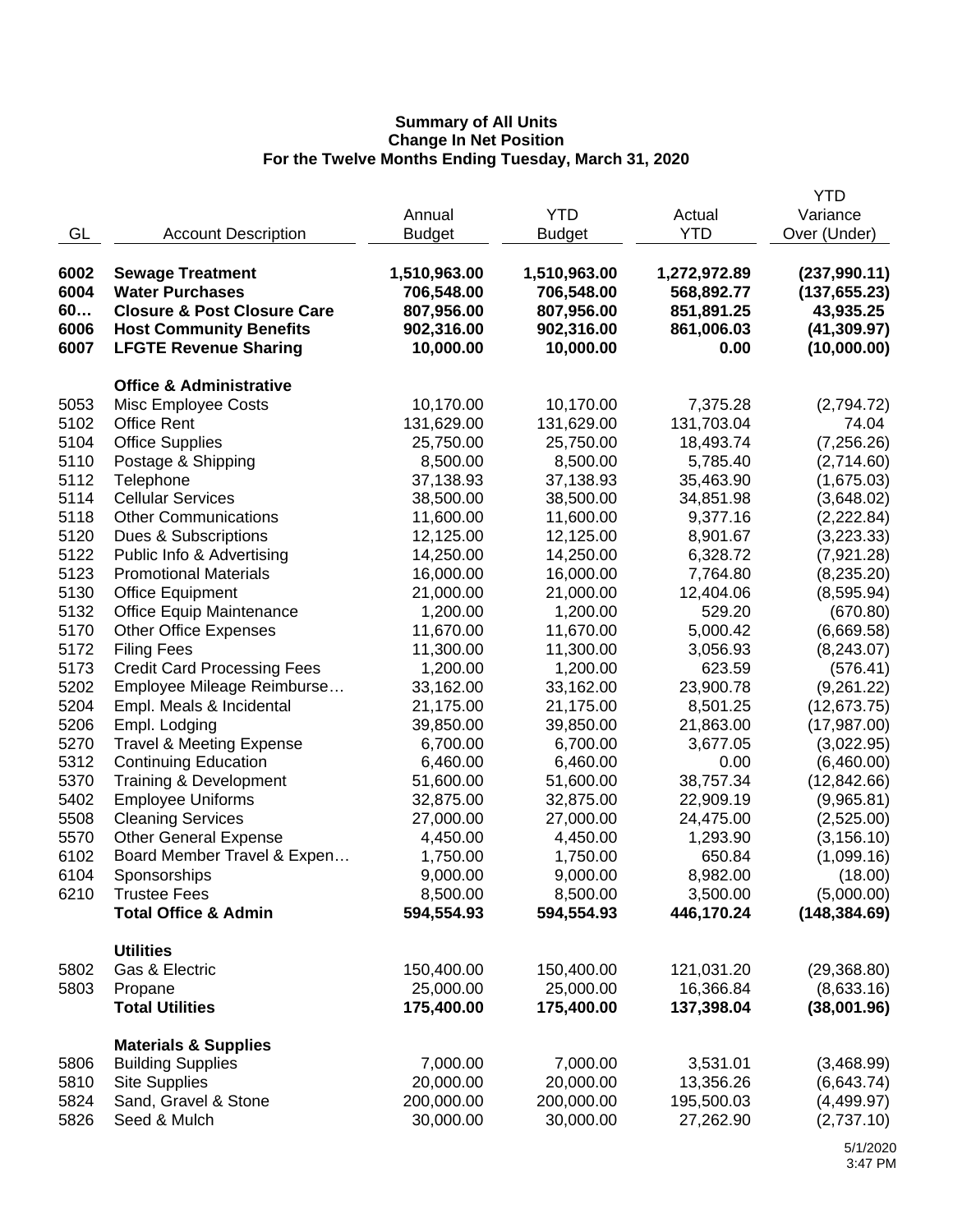|      |                                          |                |                |               | <b>YTD</b>     |
|------|------------------------------------------|----------------|----------------|---------------|----------------|
|      |                                          | Annual         | <b>YTD</b>     | Actual        | Variance       |
| GL   | <b>Account Description</b>               | <b>Budget</b>  | <b>Budget</b>  | <b>YTD</b>    | Over (Under)   |
|      | <b>Total Materials &amp; Supplies</b>    | 257,000.00     | 257,000.00     | 239,650.20    | (17, 349.80)   |
|      |                                          |                |                |               |                |
|      | <b>Professional Fees</b>                 |                |                |               |                |
| 5924 | Legal                                    | 122,800.00     | 122,800.00     | 81,530.03     | (41, 269.97)   |
| 5926 | <b>Investment Banking Fees</b>           | 47,449.73      | 47,449.73      | 36,792.85     | (10,656.88)    |
| 59   | <b>Accounting Fees</b>                   | 41,700.00      | 41,700.00      | 38,900.00     | (2,800.00)     |
| 5970 | Consulting                               | 285,562.00     | 285,562.00     | 133,761.90    | (151,800.10)   |
|      | <b>Total Professional Fees</b>           | 497,511.73     | 497,511.73     | 290,984.78    | (206, 526.95)  |
|      |                                          |                |                |               |                |
|      | <b>Repairs &amp; Maintenance</b>         |                |                |               |                |
| 5804 | <b>Building Maintenance &amp; Repair</b> | 62,234.26      | 62,234.26      | 52,225.17     | (10,009.09)    |
| 5808 | Site Maint & Repair                      | 33,765.74      | 33,765.74      | 28,416.43     | (5,349.31)     |
| 5812 | Pipeline Maintenance                     | 85,000.00      | 85,000.00      | 69,972.17     | (15,027.83)    |
|      | <b>Total Repairs &amp; Maintenance</b>   | 181,000.00     | 181,000.00     | 150,613.77    | (30, 386.23)   |
|      | <b>Automobile</b>                        |                |                |               |                |
| 5601 | Auto/Light Truck Rep. & Maint.           | 35,577.00      | 35,577.00      | 23,407.23     | (12, 169.77)   |
| 5602 | Auto/Light Truck Fuel                    | 89,500.00      | 89,500.00      | 69,573.93     | (19,926.07)    |
| 5603 | Auto/Light Truck Rental/Lease            | 206,200.00     | 206,200.00     | 192,299.92    | (13,900.08)    |
| 5605 | Vehicle Ins                              | 44,500.00      | 44,500.00      | 31,347.91     | (13, 152.09)   |
|      | <b>Total Automobile</b>                  | 375,777.00     | 375,777.00     | 316,628.99    | (59, 148.01)   |
|      |                                          |                |                |               |                |
|      | <b>Computer</b>                          |                |                |               |                |
| 5124 | <b>Computer Equipment</b>                | 70,140.00      | 70,140.00      | 55,106.30     | (15,033.70)    |
| 5126 | <b>Computer Maintenance</b>              | 16,900.00      | 16,900.00      | 12,273.00     | (4,627.00)     |
| 5128 | Programming & Software                   | 192,269.00     | 192,269.00     | 169,254.44    | (23,014.56)    |
| 5129 | <b>ECMS Expense</b>                      | 18,656.00      | 18,656.00      | 18,655.92     | (0.08)         |
| 6108 | Web Page Design & Maintenance            | 2,690.00       | 2,690.00       | 2,359.88      | (330.12)       |
| 5906 | GIS                                      | 42,450.00      | 42,450.00      | 34,220.54     | (8,229.46)     |
|      | <b>Total Computer</b>                    | 343,105.00     | 343,105.00     | 291,870.08    | (51, 234.92)   |
| 6122 | <b>Bad Debt Expense</b>                  | 0.00           | 0.00           | 630,223.86    | 630,223.86     |
| 6114 | <b>Insurance</b>                         | 388,600.00     | 388,600.00     | 413,766.62    | 25,166.62      |
| 6120 | Grants                                   | 812,500.00     | 812,500.00     | 731,174.64    | (81, 325.36)   |
| 6208 | NYS Administrative Assessm               | 125,047.00     | 125,047.00     | 122,000.00    | (3,047.00)     |
| 7032 | <b>Depreciation</b>                      | 8,806,100.00   | 8,806,100.00   | 8,241,957.08  | (564, 142.92)  |
| 7002 | <b>Amortization</b>                      | 24,400.00      | 24,400.00      | 24,366.75     | (33.25)        |
| 6202 | <b>Interest Expense</b>                  | 621,199.00     | 621,199.00     | 517,767.83    | (103, 431.17)  |
| 7170 | <b>Bond Issuance Costs</b>               | 130,000.00     | 130,000.00     | 128,847.57    | (1, 152.43)    |
| 6901 | <b>Contingency</b>                       | 11,517.27      | 11,517.27      | 0.00          | (11, 517.27)   |
|      | <b>Total Expenses</b>                    | 30,845,832.00  | 30,845,832.00  | 28,334,407.64 | (2,511,424.36) |
|      |                                          |                |                |               |                |
|      | <b>Change in Net Position</b>            | (2,486,803.00) | (2,486,803.00) | 726,613.51    | 3,213,416.51   |
|      |                                          |                |                |               |                |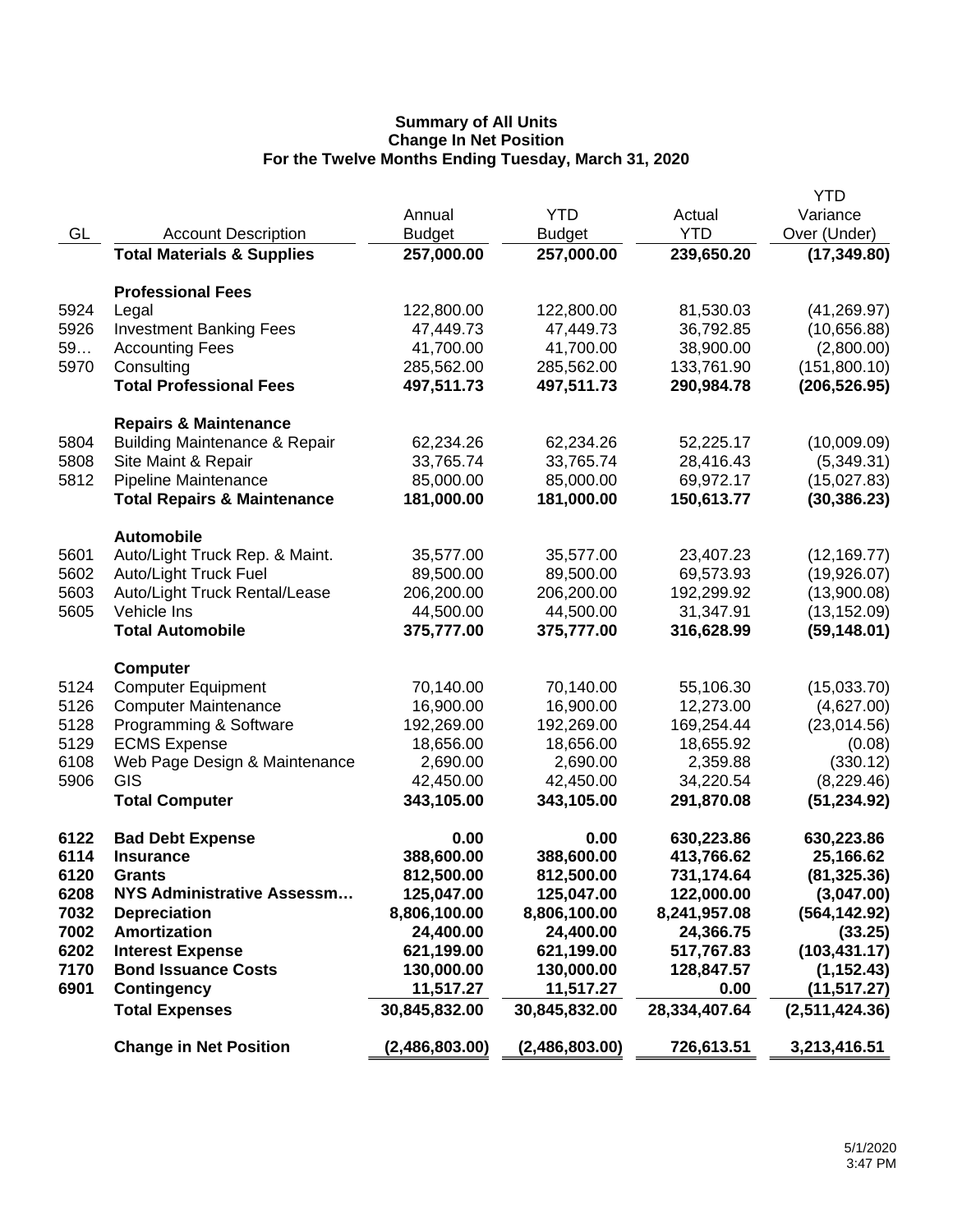## **Administration Change In Net Position For the Twelve Months Ending Tuesday, March 31, 2020**

| GL         | <b>Account Description</b>                                          | Annual<br><b>Budget</b> | <b>YTD</b><br><b>Budget</b> | Actual<br><b>YTD</b>     | <b>YTD</b><br>Variance<br>Over (Under) |
|------------|---------------------------------------------------------------------|-------------------------|-----------------------------|--------------------------|----------------------------------------|
| 4183       | <b>Grant Revenue</b><br><b>NY State Grants</b>                      | \$10,000.00             | \$10,000.00                 | \$8,916.25               | (\$1,083.75)                           |
|            | <b>Total Grant Revenue</b><br><b>Other Income</b>                   | 10,000.00               | 10,000.00                   | 8,916.25                 | (1,083.75)                             |
| 4164       | Miscellaneous                                                       | 172,900.00              | 172,900.00                  | 192,300.65               | 19,400.65                              |
|            | <b>Total Other Income</b>                                           | 172,900.00              | 172,900.00                  | 192,300.65               | 19,400.65                              |
| 4201       | <b>Gain on Sale of Assets</b>                                       | 28,000.00               | 28,000.00                   | 34,266.40                | 6,266.40                               |
|            | <b>Interest Income</b>                                              |                         |                             |                          |                                        |
| 4102<br>42 | Investment Interest Income                                          | 313,200.00              | 313,200.00                  | 302,999.95               | (10, 200.05)                           |
|            | Mark to Market Adjustment<br><b>Total Interest Income</b>           | 0.00<br>313,200.00      | 0.00<br>313,200.00          | 87,766.80<br>390,766.75  | 87,766.80<br>77,566.75                 |
|            | <b>Total Income</b>                                                 | 524,100.00              | 524,100.00                  | 626,250.05               | 102,150.05                             |
|            | <b>Salaries</b>                                                     |                         |                             |                          |                                        |
| 50         | <b>Administrative Wages</b>                                         | 1,116,610.00            | 1,116,610.00                | 1,133,338.47             | 16,728.47                              |
| 50         | WQ Wages                                                            | 0.00                    | 0.00                        | 813.31                   | 813.31                                 |
| 50         | Overtime Wages                                                      | 0.00                    | 0.00                        | 876.63                   | 876.63                                 |
|            | <b>Total Salaries</b>                                               | 1,116,610.00            | 1,116,610.00                | 1,135,028.41             | 18,418.41                              |
|            | <b>Fringe Benefits</b>                                              |                         |                             |                          |                                        |
| 50<br>50   | <b>FICA Expense</b>                                                 | 85,421.00<br>156,928.00 | 85,421.00                   | 75,927.52                | (9,493.48)                             |
| 50         | <b>Pension Expense</b><br>Health Insurance                          | 115,730.00              | 156,928.00<br>115,730.00    | 162,517.64<br>123,701.58 | 5,589.64<br>7,971.58                   |
| 50         | Retiree Health Insurance                                            | 56,380.00               | 56,380.00                   | 59,297.81                | 2,917.81                               |
| 50         | <b>Workers Comp</b>                                                 | 2,094.00                | 2,094.00                    | 3,379.30                 | 1,285.30                               |
| 50         | <b>Disability Insurance</b>                                         | 965.00                  | 965.00                      | 891.78                   | (73.22)                                |
| 5036       | Unemployment                                                        | 10,000.00               | 10,000.00                   | 0.00                     | (10,000.00)                            |
| 50         | Post Retire Overhead                                                | 76,231.00               | 76,231.00                   | 28,900.21                | (47, 330.79)                           |
| 5051       | Benefit Admin. Fees                                                 | 10,000.00               | 10,000.00                   | 9,585.55                 | (414.45)                               |
| 5054       | <b>Employee Physicals &amp; Screening</b>                           | 875.00                  | 875.00                      | 1,141.25                 | 266.25                                 |
|            | <b>Total Fringe Benefits</b>                                        | 514,624.00              | 514,624.00                  | 465,342.64               | (49, 281.36)                           |
| 5134       | <b>Operations &amp; Maintenance</b><br><b>Maintenance Contracts</b> | 3,692.00                |                             |                          |                                        |
| 5403       | <b>Safety Equipment &amp; Supplies</b>                              | 7,500.00                | 3,692.00<br>7,500.00        | 2,132.57<br>3,650.49     | (1,559.43)<br>(3,849.51)               |
| 6106       | <b>Annual Report</b>                                                | 5,000.00                | 5,000.00                    | 0.00                     | (5,000.00)                             |
|            | Total O & M                                                         | 16,192.00               | 16,192.00                   | 5,783.06                 | (10, 408.94)                           |
|            |                                                                     |                         |                             |                          |                                        |
| 5053       | <b>Office &amp; Administrative</b><br>Misc Employee Costs           | 5,670.00                | 5,670.00                    | 4,934.93                 | (735.07)                               |
| 5102       | <b>Office Rent</b>                                                  | 74,249.00               | 74,249.00                   | 74,216.84                | (32.16)                                |
| 5104       | <b>Office Supplies</b>                                              | 10,000.00               | 10,000.00                   | 8,311.19                 | (1,688.81)                             |
| 5110       | Postage & Shipping                                                  | 6,000.00                | 6,000.00                    | 5,211.02                 | (788.98)                               |
|            |                                                                     |                         |                             |                          | 5/1/2020<br>3:47 PM                    |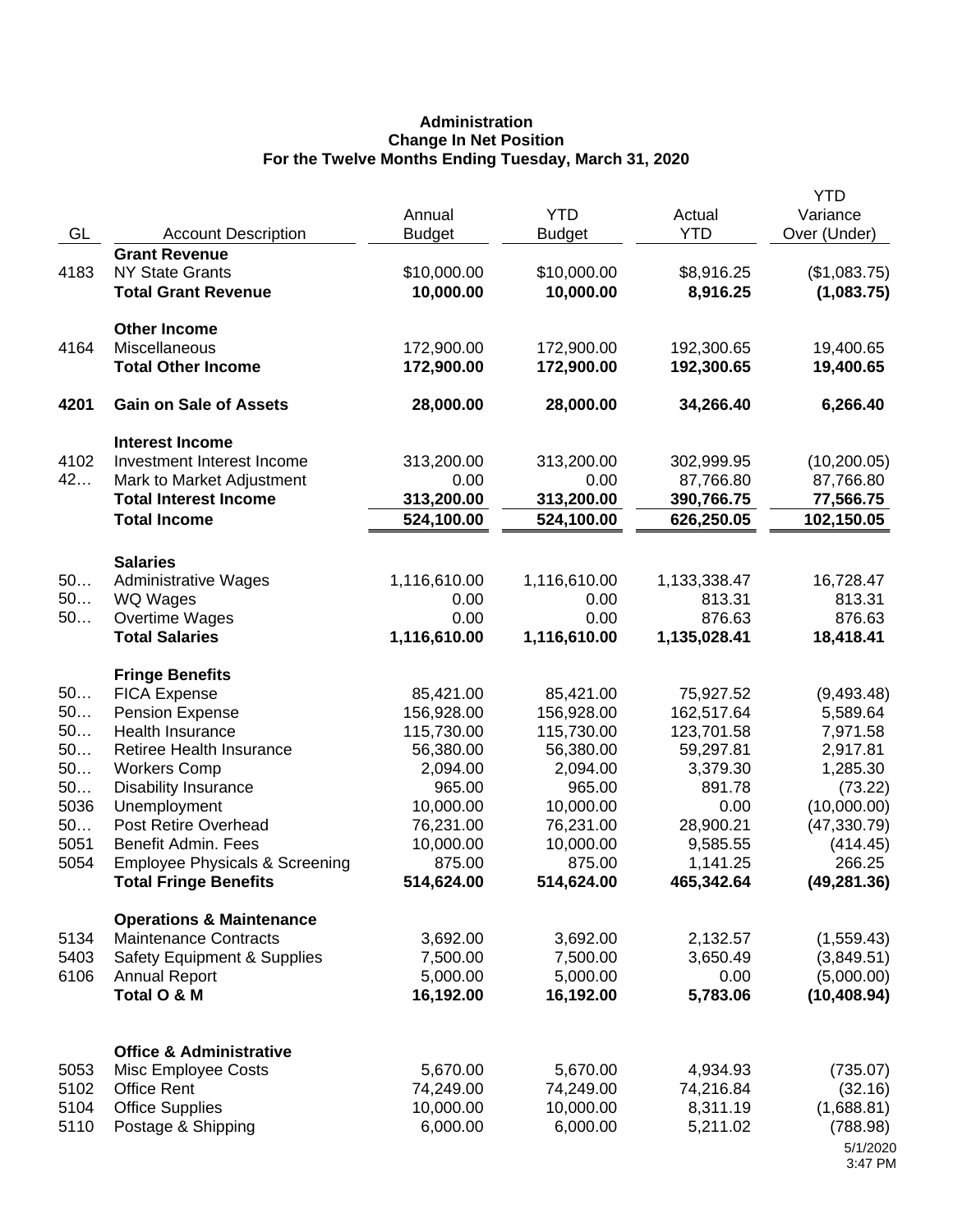# **Administration Change In Net Position For the Twelve Months Ending Tuesday, March 31, 2020**

|      |                                     |                |                |                | <b>YTD</b>    |
|------|-------------------------------------|----------------|----------------|----------------|---------------|
|      |                                     | Annual         | <b>YTD</b>     | Actual         | Variance      |
| GL   | <b>Account Description</b>          | <b>Budget</b>  | <b>Budget</b>  | <b>YTD</b>     | Over (Under)  |
| 5112 | Telephone                           | 3,700.00       | 3,700.00       | 3,656.44       | (43.56)       |
| 5114 | <b>Cellular Services</b>            | 4,000.00       | 4,000.00       | 4,328.14       | 328.14        |
| 5118 | <b>Other Communications</b>         | 10,000.00      | 10,000.00      | 8,003.76       | (1,996.24)    |
| 5120 | Dues & Subscriptions                | 5,000.00       | 5,000.00       | 4,844.48       | (155.52)      |
| 5122 | Public Info & Advertising           | 4,000.00       | 4,000.00       | 3,677.34       | (322.66)      |
| 5123 | <b>Promotional Materials</b>        | 3,000.00       | 3,000.00       | 2,327.01       | (672.99)      |
| 5130 | <b>Office Equipment</b>             | 8,000.00       | 8,000.00       | 6,079.67       | (1,920.33)    |
| 5170 | <b>Other Office Expenses</b>        | 2,670.00       | 2,670.00       | 1,075.10       | (1,594.90)    |
| 5173 | <b>Credit Card Processing Fees</b>  | 1,200.00       | 1,200.00       | 623.59         | (576.41)      |
| 5202 | Employee Mileage Reimburse          | 6,000.00       | 6,000.00       | 4,821.13       | (1, 178.87)   |
| 5204 | Empl. Meals & Incidental            | 2,150.00       | 2,150.00       | 1,697.23       | (452.77)      |
| 5206 | Empl. Lodging                       | 3,700.00       | 3,700.00       | 3,102.00       | (598.00)      |
| 5270 | <b>Travel &amp; Meeting Expense</b> | 2,850.00       | 2,850.00       | 2,664.83       | (185.17)      |
| 5370 | Training & Development              | 13,000.00      | 13,000.00      | 13,870.30      | 870.30        |
| 5402 | <b>Employee Uniforms</b>            | 1,350.00       | 1,350.00       | 981.09         | (368.91)      |
| 5508 | <b>Cleaning Services</b>            | 5,000.00       | 5,000.00       | 3,880.00       | (1, 120.00)   |
| 6102 | Board Member Travel & Expen         | 1,750.00       | 1,750.00       | 650.84         | (1,099.16)    |
| 6104 | Sponsorships                        | 9,000.00       | 9,000.00       | 8,982.00       | (18.00)       |
|      | <b>Total Office &amp; Admin</b>     | 182,289.00     | 182,289.00     | 167,938.93     | (14, 350.07)  |
|      | <b>Professional Fees</b>            |                |                |                |               |
| 5924 | Legal                               | 30,000.00      | 30,000.00      | 23,857.20      | (6, 142.80)   |
| 5926 | <b>Investment Banking Fees</b>      | 8,900.00       | 8,900.00       | 7,334.96       | (1,565.04)    |
| 59   | <b>Accounting Fees</b>              | 41,700.00      | 41,700.00      | 38,900.00      | (2,800.00)    |
| 5970 | Consulting                          | 10,162.00      | 10,162.00      | 10,161.50      | (0.50)        |
|      | <b>Total Professional Fees</b>      | 90,762.00      | 90,762.00      | 80,253.66      | (10, 508.34)  |
|      | <b>Automobile</b>                   |                |                |                |               |
| 5601 | Auto/Light Truck Rep. & Maint.      | 1,000.00       | 1,000.00       | 651.26         | (348.74)      |
| 5602 | Auto/Light Truck Fuel               | 1,500.00       | 1,500.00       | 198.85         | (1,301.15)    |
|      | <b>Total Automobile</b>             | 2,500.00       | 2,500.00       | 850.11         | (1,649.89)    |
|      | <b>Computer</b>                     |                |                |                |               |
| 5124 | <b>Computer Equipment</b>           | 33,140.00      | 33,140.00      | 25,637.00      | (7,503.00)    |
| 5126 | <b>Computer Maintenance</b>         | 16,900.00      | 16,900.00      | 12,273.00      | (4,627.00)    |
| 5128 | Programming & Software              | 122,606.00     | 122,606.00     | 103,221.79     | (19, 384.21)  |
| 5129 | <b>ECMS Expense</b>                 | 18,656.00      | 18,656.00      | 18,655.92      | (0.08)        |
| 6108 | Web Page Design & Maintenance       | 2,690.00       | 2,690.00       | 2,359.88       | (330.12)      |
|      | <b>Total Computer</b>               | 193,992.00     | 193,992.00     | 162,147.59     | (31, 844.41)  |
| 6114 | <b>Insurance</b>                    | 17,800.00      | 17,800.00      | 17,614.61      | (185.39)      |
| 61   | <b>Admin Allocation</b>             | (1,995,799.00) | (1,995,799.00) | (1,985,649.29) | 10,149.71     |
| 7032 | <b>Depreciation</b>                 | 255,800.00     | 255,800.00     | 248,337.72     | (7,462.28)    |
| 6901 | <b>Contingency</b>                  | 6,808.00       | 6,808.00       | 0.00           | (6,808.00)    |
|      | <b>Total Expenses</b>               | 401,578.00     | 401,578.00     | 297,647.44     | (103, 930.56) |
|      | <b>Change in Net Position</b>       | 122,522.00     | 122,522.00     | 328,602.61     | 206,080.61    |
|      |                                     |                |                |                | 5/1/202       |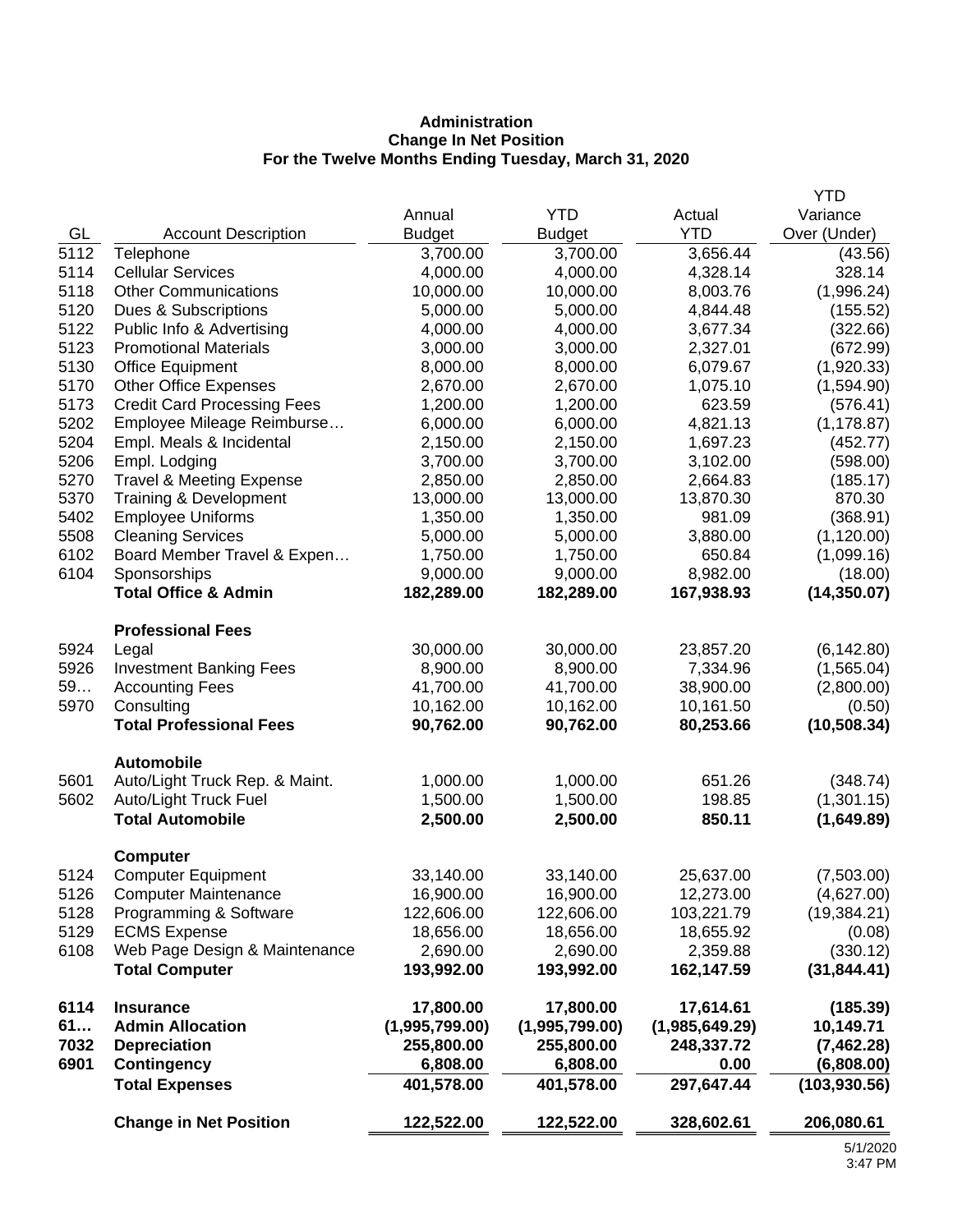|      |                                           |                |                |                | <b>YTD</b>     |
|------|-------------------------------------------|----------------|----------------|----------------|----------------|
|      |                                           | Annual         | <b>YTD</b>     | Actual         | Variance       |
| GL   | <b>Account Description</b>                | <b>Budget</b>  | <b>Budget</b>  | <b>YTD</b>     | Over (Under)   |
|      | <b>Customer Billings</b>                  |                |                |                |                |
| 4001 | <b>Customer Billings</b>                  | \$7,331,188.00 | \$7,331,188.00 | \$7,219,027.58 | (\$112,160.42) |
| 4006 | Replacement Reserve Tip Inco              | 537,188.00     | 537,188.00     | 511,134.88     | (26,053.12)    |
| 4008 | Closure Reserve Tip Income                | 477,500.00     | 477,500.00     | 454,342.10     | (23, 157.90)   |
| 4012 | Capital Reserve Tip Income                | 477,500.00     | 477,500.00     | 454,342.10     | (23, 157.90)   |
| 4013 | Landfill Gas Tip Income                   | 477,500.00     | 477,500.00     | 454,342.10     | (23, 157.90)   |
|      | <b>Total Customer Billings</b>            | 9,300,876.00   | 9,300,876.00   | 9,093,188.76   | (207, 687.24)  |
|      | <b>Grant Revenue</b>                      |                |                |                |                |
| 4183 | <b>NY State Grants</b>                    | 120,000.00     | 120,000.00     | 0.00           | (120,000.00)   |
|      | <b>Total Grant Revenue</b>                | 120,000.00     | 120,000.00     | 0.00           | (120,000.00)   |
|      |                                           |                |                |                |                |
| 4164 | <b>Other Income</b><br>Miscellaneous      | 15,000.00      | 15,000.00      | 50,143.61      | 35,143.61      |
| 4166 | <b>LFGTE Revenue</b>                      | 582,330.00     | 582,330.00     | 657,210.81     | 74,880.81      |
|      | <b>Total Other Income</b>                 | 597,330.00     | 597,330.00     | 707,354.42     | 110,024.42     |
|      |                                           |                |                |                |                |
| 4201 | <b>Gain on Sale of Assets</b>             | 15,000.00      | 15,000.00      | 47,025.00      | 32,025.00      |
|      | <b>Interest Income</b>                    |                |                |                |                |
| 41   | <b>Trustee Interest</b>                   | 147,140.00     | 147,140.00     | 375,959.79     | 228,819.79     |
| 4108 | Reserve Interest                          | 116,222.00     | 116,222.00     | 131,211.11     | 14,989.11      |
| 4116 | Replace Reserve Interest Income           | 124,514.00     | 124,514.00     | 123,604.30     | (909.70)       |
| 4118 | <b>Closure Reserve Interest Income</b>    | 188,360.00     | 188,360.00     | 186,047.91     | (2,312.09)     |
| 4119 | Post Close Interest Income                | 142,096.00     | 142,096.00     | 163,850.95     | 21,754.95      |
| 4120 | Wetlands Mitigation Interest Inc          | 41,092.00      | 41,092.00      | 39,965.97      | (1, 126.03)    |
| 42   | Mark to Market Adjustment                 | 0.00           | 0.00           | 472,652.33     | 472,652.33     |
|      | <b>Total Interest Income</b>              | 759,424.00     | 759,424.00     | 1,493,292.36   | 733,868.36     |
|      | <b>Total Income</b>                       | 10,792,630.00  | 10,792,630.00  | 11,340,860.54  | 548,230.54     |
|      | <b>Salaries</b>                           |                |                |                |                |
| 50   | <b>Engineering Wages</b>                  | 101,488.00     | 101,488.00     | 45,616.86      | (55, 871.14)   |
| 50   | <b>MMF Wages</b>                          | 1,495,022.00   | 1,495,022.00   | 1,338,259.50   | (156, 762.50)  |
| 50   | Overtime Wages                            | 35,438.00      | 35,438.00      | 20,081.22      | (15, 356.78)   |
| 5005 | On-Call Stipend                           | 7,800.00       | 7,800.00       | 7,650.00       | (150.00)       |
|      | <b>Total Salaries</b>                     | 1,639,748.00   | 1,639,748.00   | 1,411,607.58   | (228, 140.42)  |
|      | <b>Fringe Benefits</b>                    |                |                |                |                |
| 50   | <b>FICA Expense</b>                       | 125,397.00     | 125,397.00     | 98,631.15      | (26, 765.85)   |
| 50   | <b>Pension Expense</b>                    | 230,211.00     | 230,211.00     | 195,455.15     | (34, 755.85)   |
| 50   | Health Insurance                          | 248,331.00     | 248,331.00     | 238,013.50     | (10, 317.50)   |
| 50   | <b>Workers Comp</b>                       | 113,726.00     | 113,726.00     | 100,036.23     | (13,689.77)    |
| 50   | <b>Disability Insurance</b>               | 1,168.00       | 1,168.00       | 1,079.30       | (88.70)        |
| 50   | Post Retire Overhead                      | 156,547.00     | 156,547.00     | 137,716.12     | (18, 830.88)   |
| 5054 | <b>Employee Physicals &amp; Screening</b> | 9,500.00       | 9,500.00       | 8,202.10       | (1,297.90)     |
|      | <b>Total Fringe Benefits</b>              | 884,880.00     | 884,880.00     | 779,133.55     | (105, 746.45)  |
|      |                                           |                |                |                |                |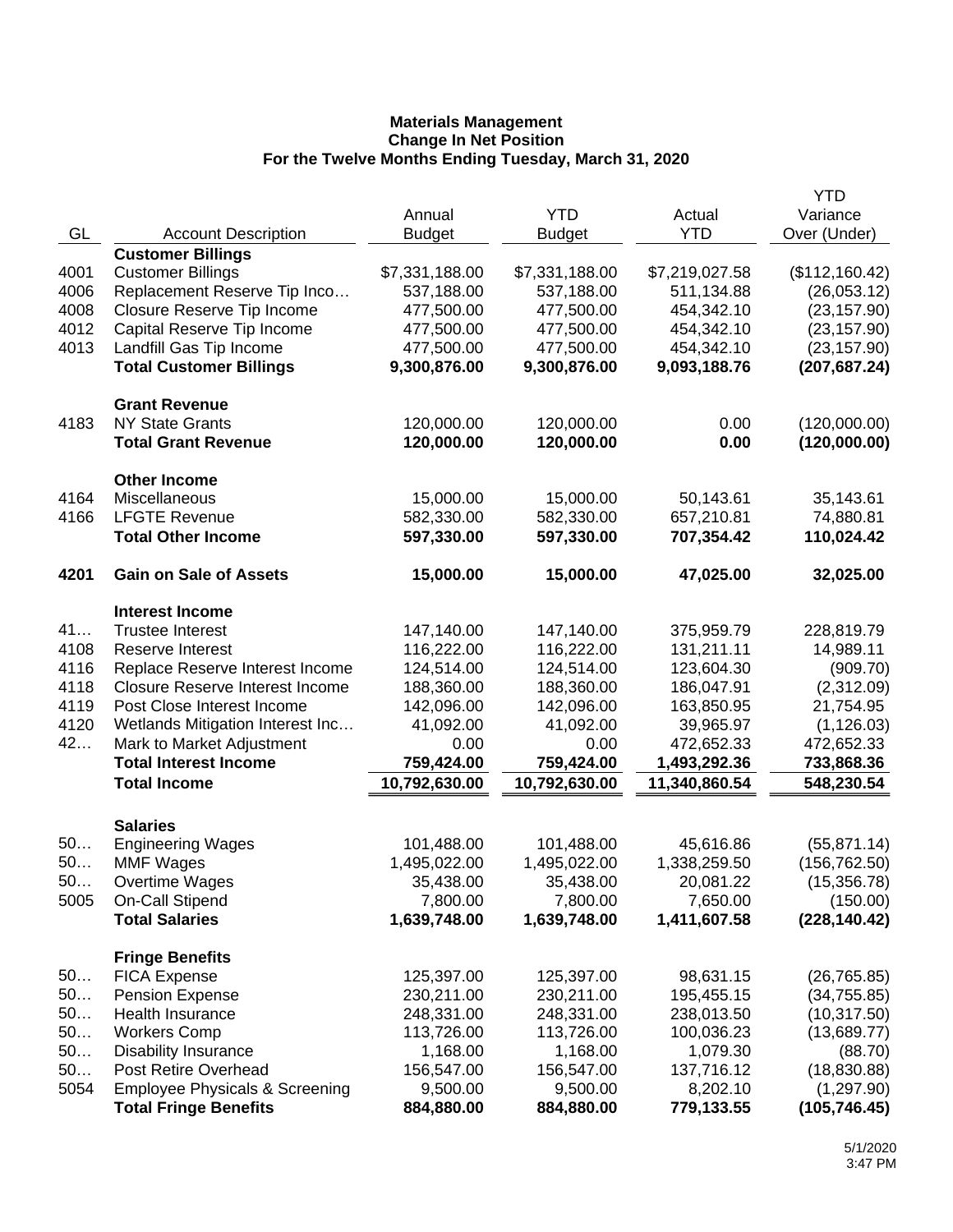|      |                                                   |               |               |            | <b>YTD</b>    |
|------|---------------------------------------------------|---------------|---------------|------------|---------------|
|      |                                                   | Annual        | <b>YTD</b>    | Actual     | Variance      |
| GL   | <b>Account Description</b>                        | <b>Budget</b> | <b>Budget</b> | <b>YTD</b> | Over (Under)  |
|      | <b>Operations &amp; Maintenance</b>               |               |               |            |               |
| 5062 | Third Party Temporary - O&M                       | 36,000.00     | 36,000.00     | 34,898.43  | (1, 101.57)   |
| 5403 | <b>Safety Equipment &amp; Supplies</b>            | 14,000.00     | 14,000.00     | 10,679.78  | (3,320.22)    |
| 5702 | Large Parts                                       | 95,000.00     | 95,000.00     | 84,352.14  | (10,647.86)   |
| 5703 | <b>Small Equipment</b>                            | 30,000.00     | 30,000.00     | 13,198.90  | (16, 801.10)  |
| 5704 | O&M Supplies                                      | 20,000.00     | 20,000.00     | 13,927.00  | (6,073.00)    |
| 5708 | <b>Fuels</b>                                      | 248,000.00    | 248,000.00    | 214,111.53 | (33,888.47)   |
| 5710 | Lubricants                                        | 20,000.00     | 20,000.00     | 9,044.37   | (10, 955.63)  |
| 5712 | Purchased Maintenance & Repair                    | 90,000.00     | 90,000.00     | 89,927.55  | (72.45)       |
| 5716 | <b>Equipment Rental</b>                           | 10,000.00     | 10,000.00     | 6,329.10   | (3,670.90)    |
| 5718 | Tires                                             | 46,000.00     | 46,000.00     | 33,519.22  | (12, 480.78)  |
| 5770 | Other Tool, Equip & O&M                           | 2,500.00      | 2,500.00      | 2,499.61   | (0.39)        |
| 5815 | Chemicals                                         | 20,000.00     | 20,000.00     | 16,969.55  | (3,030.45)    |
| 5820 | <b>LFG Maintenance</b>                            | 75,000.00     | 75,000.00     | 65,440.49  | (9,559.51)    |
| 5932 | <b>Monitoring &amp; Testing</b>                   | 123,900.00    | 123,900.00    | 114,077.01 | (9,822.99)    |
| 6008 | <b>Contract Hauling</b>                           | 19,200.00     | 19,200.00     | 12,065.00  | (7, 135.00)   |
|      | Total O & M                                       | 849,600.00    | 849,600.00    | 721,039.68 |               |
|      |                                                   |               |               |            | (128, 560.32) |
|      | <b>Recycling Transfer Station</b>                 |               |               |            |               |
| 50   | <b>Material Reprocessing Wages</b>                | 86,757.00     | 86,757.00     | 66,144.00  | (20,613.00)   |
| 50   | <b>Material Reprocessing OT</b>                   | 0.00          | 0.00          | 464.58     | 464.58        |
| 50   |                                                   | 6,637.00      | 6,637.00      | 4,767.10   | (1,869.90)    |
| 50   | <b>FICA Expense</b>                               | 8,068.00      |               |            |               |
| 50   | <b>Pension Expense</b><br><b>Health Insurance</b> |               | 8,068.00      | 5,709.87   | (2,358.13)    |
| 50   |                                                   | 23,120.00     | 23,120.00     | 12,978.28  | (10, 141.72)  |
|      | <b>Workers Comp</b>                               | 9,552.00      | 9,552.00      | 7,507.88   | (2,044.12)    |
| 50   | <b>Disability Insurance</b>                       | 49.00         | 49.00         | 0.00       | (49.00)       |
| 50   | Post Retire Overhead                              | 11,040.00     | 11,040.00     | 8,987.00   | (2,053.00)    |
| 6300 | RTS -Safety Equipment & Sup                       | 2,350.00      | 2,350.00      | 1,853.43   | (496.57)      |
| 6305 | RTS - Large Parts                                 | 15,000.00     | 15,000.00     | 3,522.38   | (11, 477.62)  |
| 6310 | RTS - Small Equipment                             | 6,755.00      | 6,755.00      | 6,130.99   | (624.01)      |
| 6315 | RTS - O&M Supplies                                | 14,000.00     | 14,000.00     | 10,502.05  | (3, 497.95)   |
| 6320 | RTS - Fuels                                       | 3,500.00      | 3,500.00      | 2,287.67   | (1,212.33)    |
| 6325 | RTS - Purchased Maintenance                       | 7,500.00      | 7,500.00      | 4,936.81   | (2,563.19)    |
| 6330 | RTS - Contract Hauling                            | 144,000.00    | 144,000.00    | 0.00       | (144,000.00)  |
| 6335 | RTS - Office Supplies                             | 250.00        | 250.00        | 128.62     | (121.38)      |
| 6340 | <b>RTS - Cellular Services</b>                    | 1,020.00      | 1,020.00      | 0.00       | (1,020.00)    |
| 6345 | <b>RTS - Other Communications</b>                 | 2,400.00      | 2,400.00      | 374.91     | (2,025.09)    |
| 6350 | RTS - Office Equipment Mainte                     | 500.00        | 500.00        | 0.00       | (500.00)      |
| 6355 | RTS - Employee Mileage Reim                       | 150.00        | 150.00        | 0.00       | (150.00)      |
| 6360 | RTS - Employee Uniforms                           | 400.00        | 400.00        | 368.24     | (31.76)       |
| 6365 | RTS - Gas & Electric                              | 5,000.00      | 5,000.00      | 3,120.48   | (1,879.52)    |
| 6370 | RTS - Propane                                     | 5,000.00      | 5,000.00      | 4,425.57   | (574.43)      |
| 6375 | <b>RTS - Building Supplies</b>                    | 2,000.00      | 2,000.00      | 1,387.35   | (612.65)      |
| 6380 | RTS - Site Supplies                               | 2,000.00      | 2,000.00      | 706.59     | (1, 293.41)   |
| 6385 | RTS - Building Maintenance &                      | 2,500.00      | 2,500.00      | 1,688.07   | (811.93)      |
| 6390 | RTS - Site Maintenance & Repair                   | 4,000.00      | 4,000.00      | 3,020.59   | (979.41)      |
| 6395 | RTS - Auto/Light Truck Rep. &                     | 1,000.00      | 1,000.00      | 450.00     | (550.00)      |
|      |                                                   |               |               |            |               |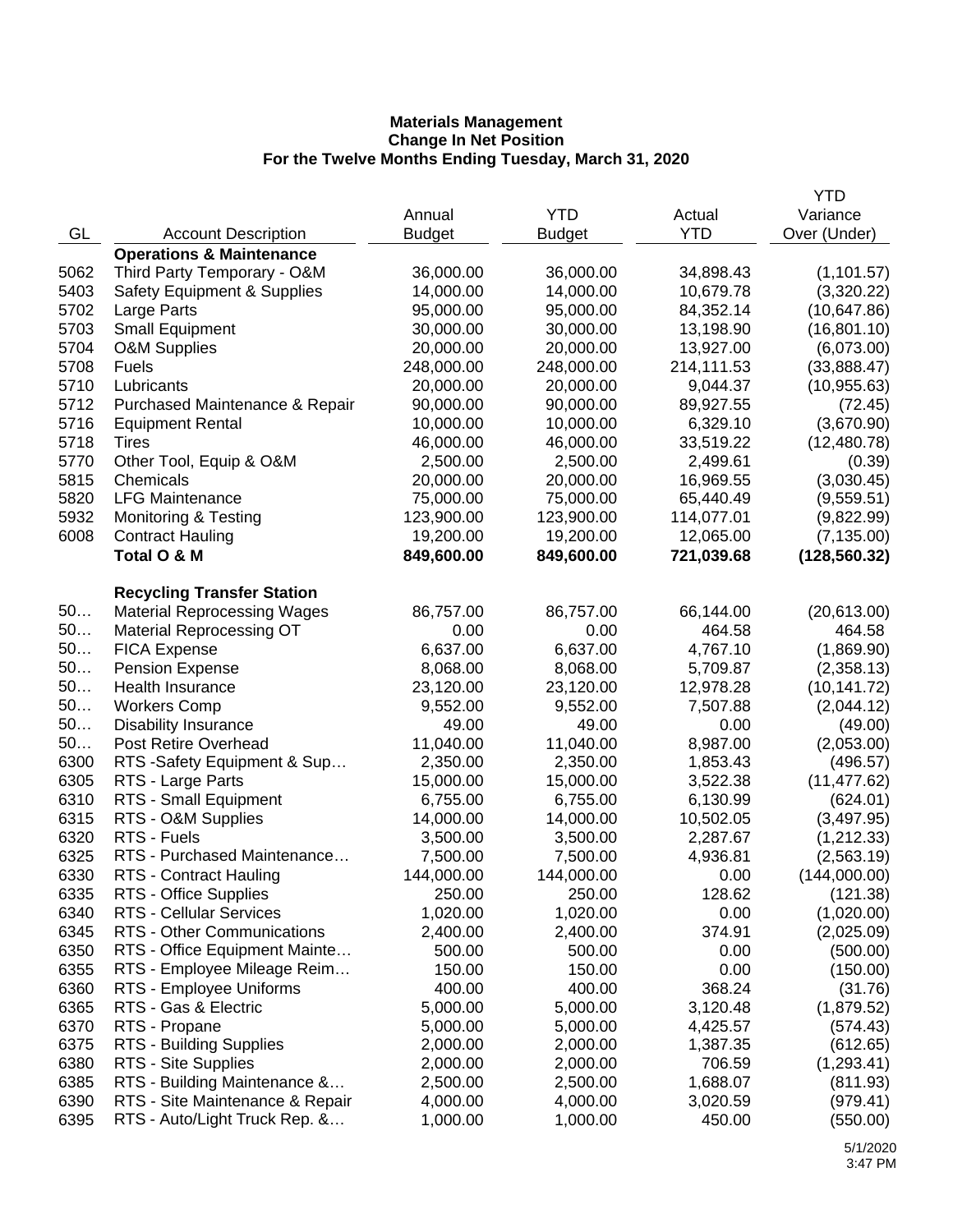|      |                                          |               |               |            | <b>YTD</b>    |
|------|------------------------------------------|---------------|---------------|------------|---------------|
|      |                                          | Annual        | <b>YTD</b>    | Actual     | Variance      |
| GL   | <b>Account Description</b>               | <b>Budget</b> | <b>Budget</b> | <b>YTD</b> | Over (Under)  |
| 6400 | RTS - Auto/Light Truck Fuel              | 1,500.00      | 1,500.00      | 0.00       | (1,500.00)    |
| 6410 | RTS - Programming & Software             | 5,000.00      | 5,000.00      | 0.00       | (5,000.00)    |
|      | <b>Total Recycling Transfer Stati</b>    | 371,048.00    | 371,048.00    | 151,462.46 | (219, 585.54) |
|      |                                          |               |               |            |               |
|      | <b>Waste Diversion</b>                   |               |               |            |               |
| 5125 | <b>Promotional Materials - RRR</b>       | 75,000.00     | 75,000.00     | 50,463.18  | (24, 536.82)  |
| 6009 | <b>Household Hazardous Waste</b>         | 70,000.00     | 70,000.00     | 66,479.75  | (3,520.25)    |
| 6011 | Recycling Incentive                      | 67,755.00     | 67,755.00     | 64,894.10  | (2,860.90)    |
| 6012 | Recycling Incentive-County Ca            | 600,000.00    | 600,000.00    | 337,679.93 | (262, 320.07) |
| 6013 | <b>CRT Recycling</b>                     | 115,000.00    | 115,000.00    | 104,398.17 | (10,601.83)   |
| 6015 | Ag Plastics Recycling                    | 5,000.00      | 5,000.00      | 0.00       | (5,000.00)    |
| 6017 | <b>Book Debinding</b>                    | 7,500.00      | 7,500.00      | 5,369.63   | (2, 130.37)   |
| 6018 | <b>Mattress Recycling - All Counties</b> | 180,000.00    | 180,000.00    | 171,825.00 | (8, 175.00)   |
| 6020 | <b>Waste Audit</b>                       | 35,000.00     | 35,000.00     | 34,000.00  | (1,000.00)    |
| 6021 | <b>Regional Tire Recycling</b>           | 70,000.00     | 70,000.00     | 53,393.76  | (16,606.24)   |
|      | <b>Total Waste Diversion</b>             | 1,225,255.00  | 1,225,255.00  | 888,503.52 | (336, 751.48) |
| 6002 | <b>Sewage Treatment</b>                  | 398,443.00    | 398,443.00    | 335,294.80 | (63, 148.20)  |
| 60   | <b>Closure &amp; Post Closure Care</b>   | 807,956.00    | 807,956.00    | 851,891.25 | 43,935.25     |
| 6006 | <b>Host Community Benefits</b>           | 813,373.00    | 813,373.00    | 772,063.15 | (41, 309.85)  |
| 6007 | <b>LFGTE Revenue Sharing</b>             | 10,000.00     | 10,000.00     | 0.00       | (10,000.00)   |
|      | <b>Office &amp; Administrative</b>       |               |               |            |               |
| 5053 | Misc Employee Costs                      | 1,000.00      | 1,000.00      | 751.99     | (248.01)      |
| 5104 | <b>Office Supplies</b>                   | 5,000.00      | 5,000.00      | 1,367.02   | (3,632.98)    |
| 5112 | Telephone                                | 7,640.00      | 7,640.00      | 7,537.05   | (102.95)      |
| 5114 | <b>Cellular Services</b>                 | 9,100.00      | 9,100.00      | 6,932.37   | (2, 167.63)   |
| 5120 | Dues & Subscriptions                     | 3,000.00      | 3,000.00      | 1,981.99   | (1,018.01)    |
| 5122 | Public Info & Advertising                | 2,500.00      | 2,500.00      | 1,333.72   | (1, 166.28)   |
| 5123 | <b>Promotional Materials</b>             | 8,000.00      | 8,000.00      | 5,187.79   | (2,812.21)    |
| 5130 | <b>Office Equipment</b>                  | 1,000.00      | 1,000.00      | 210.67     | (789.33)      |
| 5132 | <b>Office Equip Maintenance</b>          | 1,200.00      | 1,200.00      | 529.20     | (670.80)      |
| 5202 | Employee Mileage Reimburse               | 5,000.00      | 5,000.00      | 1,011.26   | (3,988.74)    |
| 5204 | Empl. Meals & Incidental                 | 1,800.00      | 1,800.00      | 35.47      | (1,764.53)    |
| 5206 | Empl. Lodging                            | 4,800.00      | 4,800.00      | 1,894.00   | (2,906.00)    |
| 5270 | <b>Travel &amp; Meeting Expense</b>      | 750.00        | 750.00        | 0.00       | (750.00)      |
| 5312 | <b>Continuing Education</b>              | 1,460.00      | 1,460.00      | 0.00       | (1,460.00)    |
| 5370 | Training & Development                   | 8,000.00      | 8,000.00      | 2,090.41   | (5,909.59)    |
| 5402 | <b>Employee Uniforms</b>                 | 20,100.00     | 20,100.00     | 13,806.50  | (6, 293.50)   |
| 5508 | <b>Cleaning Services</b>                 | 10,000.00     | 10,000.00     | 9,540.00   | (460.00)      |
| 6210 | <b>Trustee Fees</b>                      | 8,500.00      | 8,500.00      | 3,500.00   | (5,000.00)    |
|      | <b>Total Office &amp; Admin</b>          | 98,850.00     | 98,850.00     | 57,709.44  | (41, 140.56)  |
|      | <b>Utilities</b>                         |               |               |            |               |
| 5802 | Gas & Electric                           | 40,000.00     | 40,000.00     | 34,773.66  | (5,226.34)    |
| 5803 | Propane                                  | 25,000.00     | 25,000.00     | 16,366.84  | (8,633.16)    |
|      | <b>Total Utilities</b>                   | 65,000.00     | 65,000.00     | 51,140.50  | (13, 859.50)  |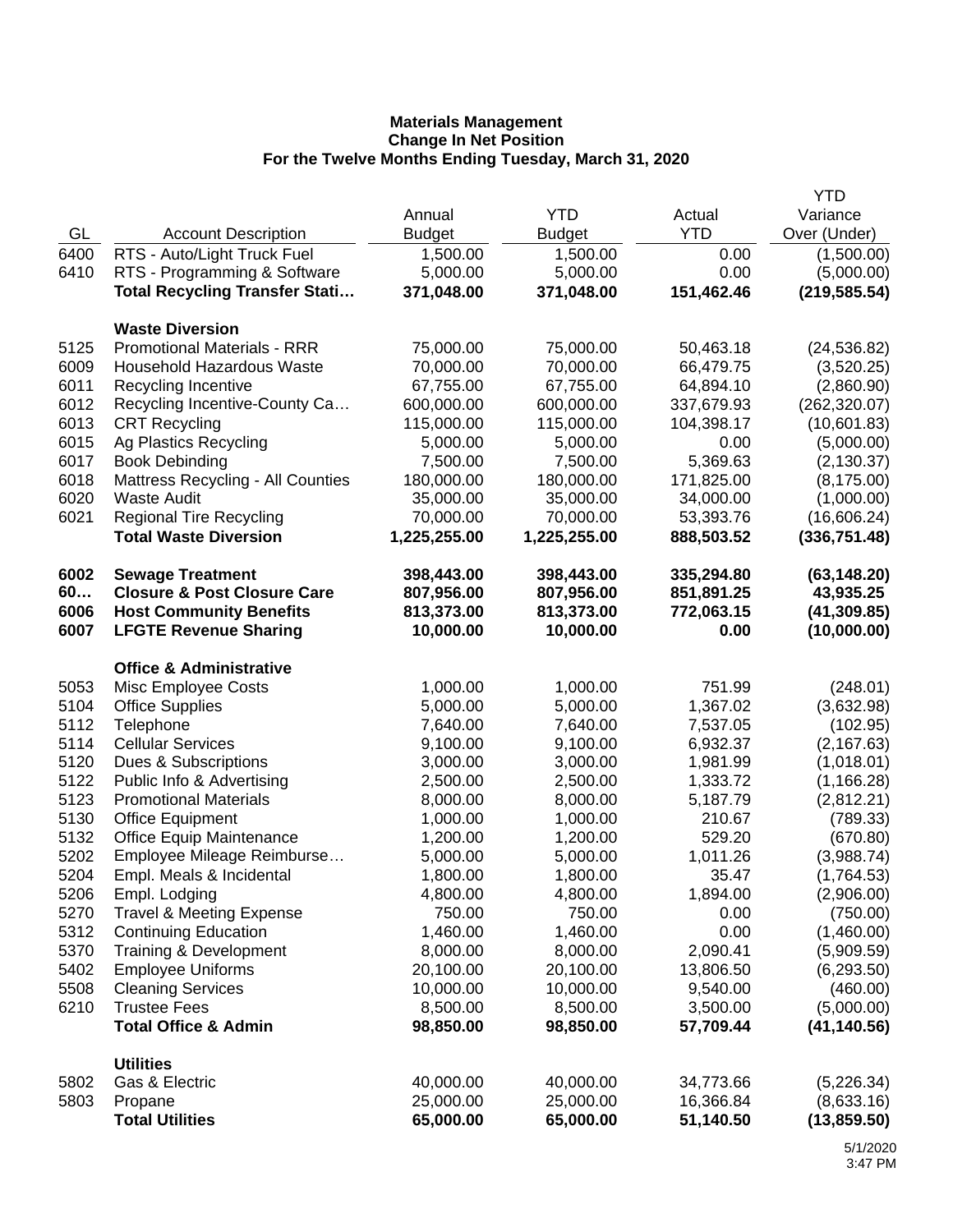| GL           | <b>Account Description</b>                            | Annual<br><b>Budget</b> | <b>YTD</b><br><b>Budget</b> | Actual<br><b>YTD</b> | <b>YTD</b><br>Variance<br>Over (Under) |
|--------------|-------------------------------------------------------|-------------------------|-----------------------------|----------------------|----------------------------------------|
|              | <b>Materials &amp; Supplies</b>                       |                         |                             |                      |                                        |
| 5806         | <b>Building Supplies</b>                              | 7,000.00                | 7,000.00                    | 3,531.01             | (3,468.99)                             |
| 5810         | <b>Site Supplies</b>                                  | 20,000.00               | 20,000.00                   | 13,356.26            | (6,643.74)                             |
| 5824         | Sand, Gravel & Stone                                  | 200,000.00              | 200,000.00                  | 195,500.03           | (4,499.97)                             |
| 5826         | Seed & Mulch                                          | 30,000.00               | 30,000.00                   | 27,262.90            | (2,737.10)                             |
|              | <b>Total Materials &amp; Supplies</b>                 | 257,000.00              | 257,000.00                  | 239,650.20           | (17, 349.80)                           |
|              | <b>Professional Fees</b>                              |                         |                             |                      |                                        |
| 5924         | Legal                                                 | 5,500.00                | 5,500.00                    | 2,550.00             | (2,950.00)                             |
| 5926         | <b>Investment Banking Fees</b>                        | 18,034.00               | 18,034.00                   | 14,974.87            | (3,059.13)                             |
| 5970         | Consulting                                            | 3,500.00                | 3,500.00                    | 180.00               | (3,320.00)                             |
|              | <b>Total Professional Fees</b>                        | 27,034.00               | 27,034.00                   | 17,704.87            | (9,329.13)                             |
|              | <b>Repairs &amp; Maintenance</b>                      |                         |                             |                      |                                        |
| 5804         | <b>Building Maintenance &amp; Repair</b>              | 25,000.00               | 25,000.00                   | 22,771.36            | (2,228.64)                             |
|              | <b>Total Repairs &amp; Maintenance</b>                | 25,000.00               | 25,000.00                   | 22,771.36            | (2, 228.64)                            |
|              | <b>Automobile</b>                                     |                         |                             |                      |                                        |
| 5603         | Auto/Light Truck Rental/Lease                         | 23,400.00               | 23,400.00                   | 23,399.96            | (0.04)                                 |
|              | <b>Total Automobile</b>                               | 23,400.00               | 23,400.00                   | 23,399.96            | (0.04)                                 |
|              | Computer                                              |                         |                             |                      |                                        |
| 5124         | <b>Computer Equipment</b>                             | 8,300.00                | 8,300.00                    | 8,116.28             | (183.72)                               |
| 5128         | Programming & Software                                | 5,040.00                | 5,040.00                    | 5,039.84             | (0.16)                                 |
|              | <b>Total Computer</b>                                 | 13,340.00               | 13,340.00                   | 13,156.12            | (183.88)                               |
| 6114         | <b>Insurance</b>                                      | 146,000.00              | 146,000.00                  | 171,307.63           | 25,307.63                              |
| 61           | <b>Admin Allocation</b>                               | 769,515.00              | 769,515.00                  | 784,408.75           | 14,893.75                              |
| 61           | <b>Engineering Allocation</b>                         | 32,073.00               | 32,073.00                   | 19,175.02            | (12, 897.98)                           |
| 6208         | <b>NYS Administrative Assessm</b>                     | 51,703.00               | 51,703.00                   | 50,941.00            | (762.00)                               |
| 89           | <b>Water Quality Allocation</b>                       | 0.00                    | 0.00                        | 23.03                | 23.03                                  |
| 7032         | <b>Depreciation</b>                                   | 4,162,900.00            | 4,162,900.00                | 3,914,217.22         | (248, 682.78)                          |
| 6202<br>7170 | <b>Interest Expense</b><br><b>Bond Issuance Costs</b> | 555,297.00              | 555,297.00                  | 453,588.02           | (101, 708.98)                          |
|              |                                                       | 130,000.00              | 130,000.00                  | 128,847.57           | (1, 152.43)                            |
|              | <b>Total Expenses</b>                                 | 13,357,415.00           | 13,357,415.00               | 11,859,036.68        | (1,498,378.32)                         |
|              | <b>Change in Net Position</b>                         | (2,564,785.00)          | (2,564,785.00)              | (518, 176.14)        | 2,046,608.86                           |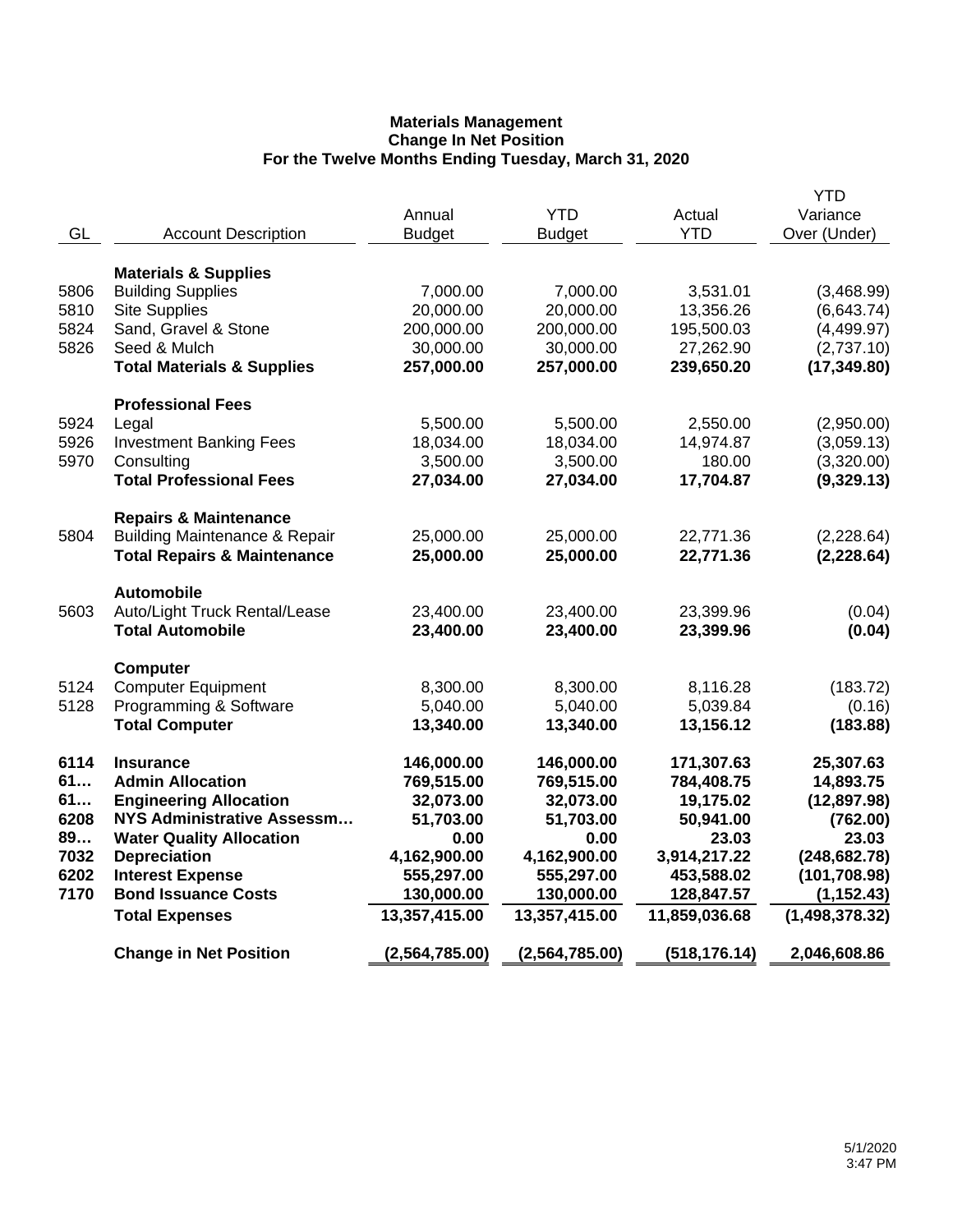# **Telecommunications Change In Net Position For the Twelve Months Ending Tuesday, March 31, 2020**

|      |                                           |                |                |                | <b>YTD</b>    |
|------|-------------------------------------------|----------------|----------------|----------------|---------------|
|      |                                           | Annual         | <b>YTD</b>     | Actual         | Variance      |
| GL   | <b>Account Description</b>                | <b>Budget</b>  | <b>Budget</b>  | <b>YTD</b>     | Over (Under)  |
|      | <b>Customer Billings</b>                  |                |                |                |               |
| 4001 | <b>Customer Billings</b>                  | \$5,782,654.00 | \$5,782,654.00 | \$5,903,569.24 | \$120,915.24  |
| 4004 | Dark Fiber Billings                       | 414,444.00     | 414,444.00     | 541,561.92     | 127,117.92    |
|      | <b>Total Customer Billings</b>            | 6,197,098.00   | 6,197,098.00   | 6,445,131.16   | 248,033.16    |
|      |                                           |                |                |                |               |
|      | <b>Other Income</b>                       |                |                |                |               |
| 4164 | Miscellaneous                             | 47,050.00      | 47,050.00      | 58,051.63      | 11,001.63     |
|      | <b>Total Other Income</b>                 | 47,050.00      | 47,050.00      | 58,051.63      | 11,001.63     |
|      |                                           |                |                |                |               |
|      | <b>Interest Income</b>                    |                |                |                |               |
| 4102 | Investment Interest Income                | 2,915.00       | 2,915.00       | 38,672.95      | 35,757.95     |
| 4108 | Reserve Interest                          | 160,193.00     | 160,193.00     | 232,789.01     | 72,596.01     |
| 42   | Mark to Market Adjustment                 | 0.00           | 0.00           | 119,234.09     | 119,234.09    |
|      | <b>Total Interest Income</b>              | 163,108.00     | 163,108.00     | 390,696.05     | 227,588.05    |
|      | <b>Total Income</b>                       | 6,407,256.00   | 6,407,256.00   | 6,893,878.84   | 486,622.84    |
|      |                                           |                |                |                |               |
|      | <b>Salaries</b>                           |                |                |                |               |
| 50   | <b>Engineering Wages</b>                  | 37,944.00      | 37,944.00      | 26,749.74      | (11, 194.26)  |
| 50   | <b>Technology Wages</b>                   | 1,159,837.00   | 1,159,837.00   | 1,151,172.70   | (8,664.30)    |
| 50   | Overtime Wages                            | 2,350.00       | 2,350.00       | 2,376.15       | 26.15         |
|      | <b>Total Salaries</b>                     | 1,200,131.00   | 1,200,131.00   | 1,180,298.59   | (19, 832.41)  |
|      |                                           |                |                |                |               |
|      | <b>Fringe Benefits</b>                    |                |                |                |               |
| 50   | <b>FICA Expense</b>                       | 91,631.00      | 91,631.00      | 86,810.21      | (4,820.79)    |
| 50   | <b>Pension Expense</b>                    | 174,617.00     | 174,617.00     | 160,747.56     | (13,869.44)   |
| 50   | Health Insurance                          | 111,155.00     | 111,155.00     | 90,959.35      | (20, 195.65)  |
| 50   | <b>Workers Comp</b>                       | 2,900.00       | 2,900.00       | 2,272.74       | (627.26)      |
| 50   | <b>Disability Insurance</b>               | 429.00         | 429.00         | 396.43         | (32.57)       |
| 50   | <b>Post Retire Overhead</b>               | 72,036.00      | 72,036.00      | 72,420.33      | 384.33        |
| 5054 | <b>Employee Physicals &amp; Screening</b> | 500.00         | 500.00         | 271.25         | (228.75)      |
|      | <b>Total Fringe Benefits</b>              | 453,268.00     | 453,268.00     | 413,877.87     | (39, 390.13)  |
|      |                                           |                |                |                |               |
|      | <b>Operations &amp; Maintenance</b>       |                |                |                |               |
| 5062 | Third Party Temporary - O&M               | 1,500.00       | 1,500.00       | 0.00           | (1,500.00)    |
| 5133 | Equipment Maintenance Contr               | 325,000.00     | 325,000.00     | 308,874.87     | (16, 125.13)  |
| 5134 | <b>Maintenance Contracts</b>              | 175,000.00     | 175,000.00     | 125,677.67     | (49,322.33)   |
| 5135 | <b>Underground Locating</b>               | 92,660.00      | 92,660.00      | 44,162.73      | (48, 497.27)  |
| 5403 | Safety Equipment & Supplies               | 900.00         | 900.00         | 310.27         | (589.73)      |
| 5704 | <b>O&amp;M Supplies</b>                   | 4,500.00       | 4,500.00       | 4,612.32       | 112.32        |
| 5712 | Purchased Maintenance & Repair            | 45,000.00      | 45,000.00      | 20,159.64      | (24, 840.36)  |
| 5720 | <b>Offnet Circuit Lease</b>               | 600,000.00     | 600,000.00     | 566,865.33     | (33, 134.67)  |
| 5770 | Other Tool, Equip & O&M                   | 8,000.00       | 8,000.00       | 8,208.20       | 208.20        |
| 5830 | Collo Expense                             | 185,000.00     | 185,000.00     | 151,986.62     | (33,013.38)   |
| 5834 | Permitting                                | 3,000.00       | 3,000.00       | 269.00         | (2,731.00)    |
| 5836 | <b>Pole Attachment Fees</b>               | 314,479.00     | 314,479.00     | 261,486.12     | (52,992.88)   |
| 5838 | <b>Conduit Lease</b>                      | 24,696.00      | 24,696.00      | 16,069.78      | (8,626.22)    |
|      | Total O & M                               | 1,779,735.00   | 1,779,735.00   | 1,508,682.55   | (271, 052.45) |
|      |                                           |                |                |                | 5/1/2020      |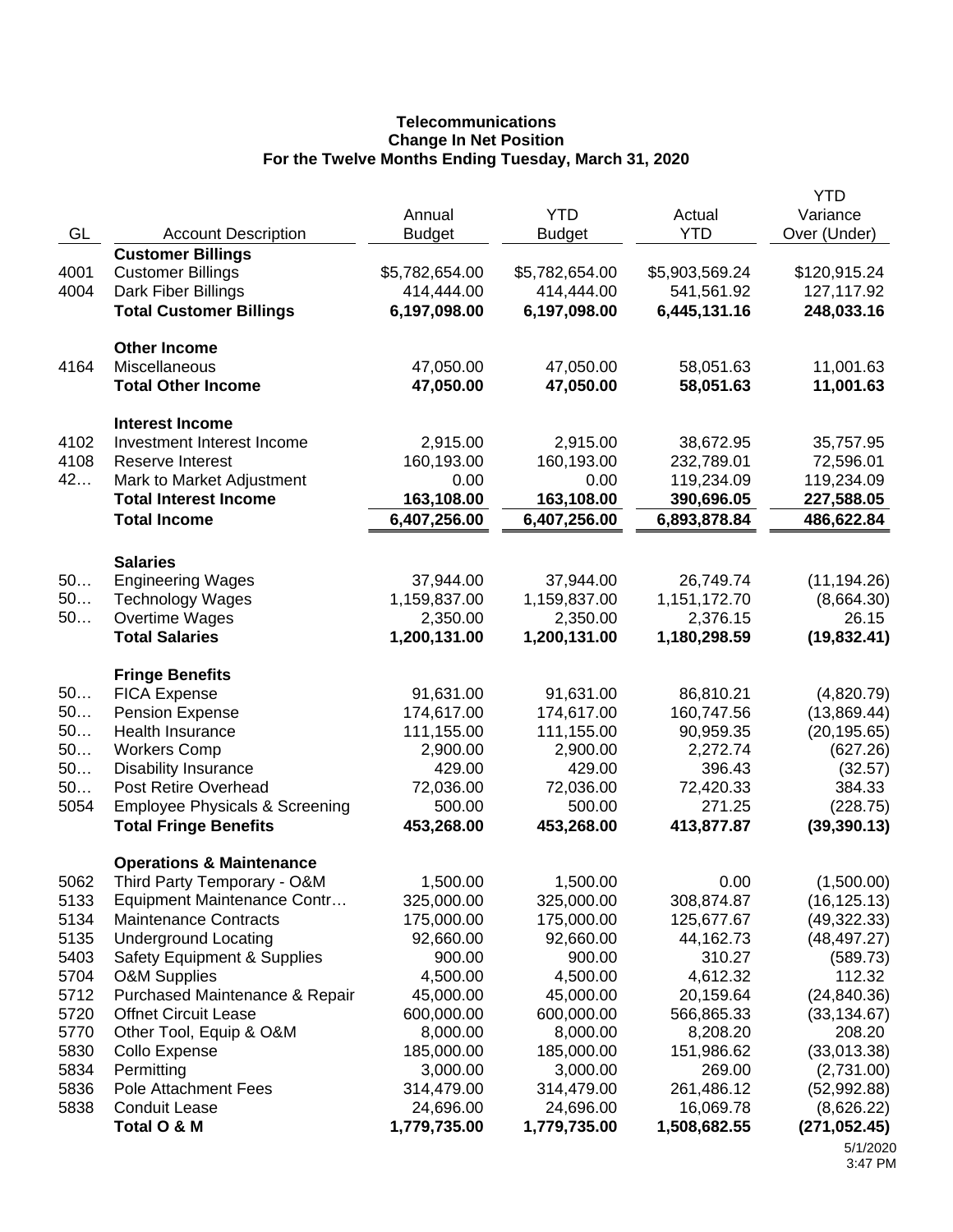## **Telecommunications Change In Net Position For the Twelve Months Ending Tuesday, March 31, 2020**

|      |                                    |               |               |            | <b>YTD</b>   |
|------|------------------------------------|---------------|---------------|------------|--------------|
|      |                                    | Annual        | <b>YTD</b>    | Actual     | Variance     |
| GL   | <b>Account Description</b>         | <b>Budget</b> | <b>Budget</b> | <b>YTD</b> | Over (Under) |
|      |                                    |               |               |            |              |
|      | <b>Office &amp; Administrative</b> |               |               |            |              |
| 5053 | Misc Employee Costs                | 2,400.00      | 2,400.00      | 1,458.36   | (941.64)     |
| 5102 | <b>Office Rent</b>                 | 46,619.00     | 46,619.00     | 46,725.20  | 106.20       |
| 5104 | <b>Office Supplies</b>             | 2,200.00      | 2,200.00      | 2,199.31   | (0.69)       |
| 5110 | Postage & Shipping                 | 1,000.00      | 1,000.00      | 234.38     | (765.62)     |
| 5112 | Telephone                          | 12,000.00     | 12,000.00     | 11,602.42  | (397.58)     |
| 5114 | <b>Cellular Services</b>           | 5,700.00      | 5,700.00      | 5,793.42   | 93.42        |
| 5118 | <b>Other Communications</b>        | 1,600.00      | 1,600.00      | 1,373.40   | (226.60)     |
| 5120 | Dues & Subscriptions               | 500.00        | 500.00        | 0.00       | (500.00)     |
| 5122 | Public Info & Advertising          | 2,000.00      | 2,000.00      | 0.00       | (2,000.00)   |
| 5123 | <b>Promotional Materials</b>       | 5,000.00      | 5,000.00      | 250.00     | (4,750.00)   |
| 5130 | <b>Office Equipment</b>            | 5,000.00      | 5,000.00      | 3,317.33   | (1,682.67)   |
| 5170 | <b>Other Office Expenses</b>       | 9,000.00      | 9,000.00      | 3,925.32   | (5,074.68)   |
| 5172 | <b>Filing Fees</b>                 | 10,000.00     | 10,000.00     | 2,476.93   | (7,523.07)   |
| 5202 | Employee Mileage Reimburse         | 1,962.00      | 1,962.00      | 1,107.06   | (854.94)     |
| 5204 | Empl. Meals & Incidental           | 9,500.00      | 9,500.00      | 5,309.98   | (4, 190.02)  |
| 5206 | Empl. Lodging                      | 15,050.00     | 15,050.00     | 10,358.34  | (4,691.66)   |
| 5270 | Travel & Meeting Expense           | 500.00        | 500.00        | 327.48     | (172.52)     |
| 5370 | Training & Development             | 9,300.00      | 9,300.00      | 7,978.86   | (1,321.14)   |
| 5402 | <b>Employee Uniforms</b>           | 1,450.00      | 1,450.00      | 912.00     | (538.00)     |
| 5570 | <b>Other General Expense</b>       | 1,000.00      | 1,000.00      | 0.00       | (1,000.00)   |
|      | <b>Total Office &amp; Admin</b>    | 141,781.00    | 141,781.00    | 105,349.79 | (36, 431.21) |
|      | <b>Utilities</b>                   |               |               |            |              |
| 5802 | Gas & Electric                     | 4,400.00      | 4,400.00      | 3,411.23   | (988.77)     |
|      | <b>Total Utilities</b>             | 4,400.00      | 4,400.00      | 3,411.23   | (988.77)     |
|      | <b>Professional Fees</b>           |               |               |            |              |
| 5924 | Legal                              | 18,500.00     | 18,500.00     | 19,215.00  | 715.00       |
| 5926 | <b>Investment Banking Fees</b>     | 5,050.73      | 5,050.73      | 5,050.73   | 0.00         |
| 5970 | Consulting                         | 14,650.00     | 14,650.00     | 6,400.00   | (8,250.00)   |
|      | <b>Total Professional Fees</b>     | 38,200.73     | 38,200.73     | 30,665.73  | (7, 535.00)  |
|      | <b>Automobile</b>                  |               |               |            |              |
| 5601 | Auto/Light Truck Rep. & Maint.     | 12,800.00     | 12,800.00     | 12,328.02  | (471.98)     |
| 5602 | Auto/Light Truck Fuel              | 22,000.00     | 22,000.00     | 21,716.88  | (283.12)     |
| 5603 | Auto/Light Truck Rental/Lease      | 47,900.00     | 47,900.00     | 43,300.06  | (4,599.94)   |
| 5605 | Vehicle Ins                        | 11,200.00     | 11,200.00     | 10,544.55  | (655.45)     |
|      | <b>Total Automobile</b>            | 93,900.00     | 93,900.00     | 87,889.51  | (6,010.49)   |
|      | <b>Computer</b>                    |               |               |            |              |
| 5124 | <b>Computer Equipment</b>          | 8,000.00      | 8,000.00      | 4,611.95   | (3,388.05)   |
| 5128 | Programming & Software             | 12,000.00     | 12,000.00     | 11,546.71  | (453.29)     |
|      | <b>Total Computer</b>              | 20,000.00     | 20,000.00     | 16,158.66  | (3,841.34)   |
|      |                                    |               |               |            |              |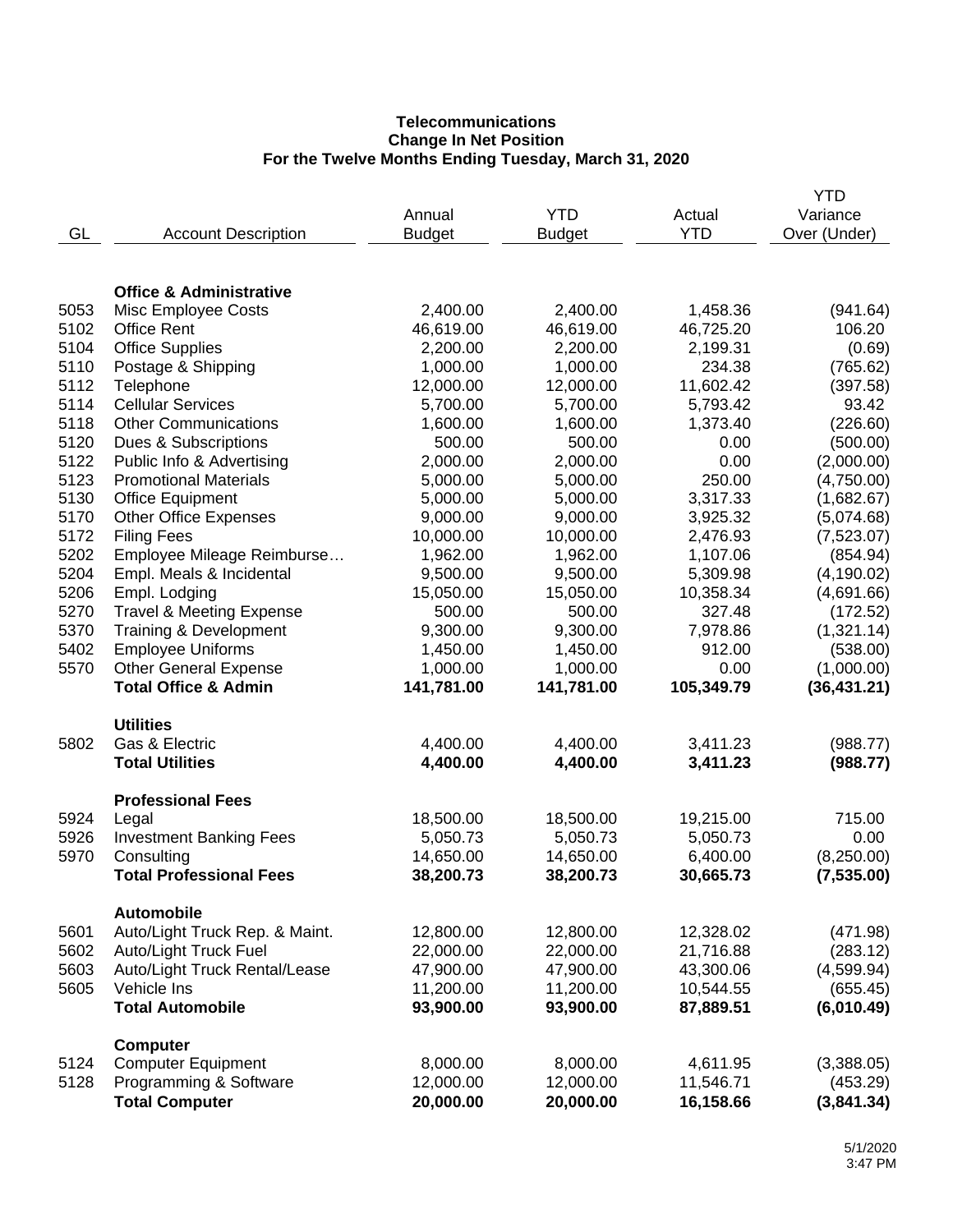## **Telecommunications Change In Net Position For the Twelve Months Ending Tuesday, March 31, 2020**

|      |                               |                |                |              | YTD          |
|------|-------------------------------|----------------|----------------|--------------|--------------|
|      |                               | Annual         | YTD            | Actual       | Variance     |
| GL   | <b>Account Description</b>    | <b>Budget</b>  | <b>Budget</b>  | YTD          | Over (Under) |
| 6122 | <b>Bad Debt Expense</b>       | 0.00           | 0.00           | 130,302.40   | 130,302.40   |
| 6114 | <b>Insurance</b>              | 116,300.00     | 116,300.00     | 122,004.98   | 5,704.98     |
| 61   | <b>Admin Allocation</b>       | 570,964.00     | 570,964.00     | 572,416.46   | 1,452.46     |
| 61   | <b>Engineering Allocation</b> | 16,959.00      | 16,959.00      | 13,644.31    | (3,314.69)   |
| 6208 | NYS Administrative Assessm    | 34,608.00      | 34,608.00      | 33,942.00    | (666.00)     |
| 7032 | <b>Depreciation</b>           | 3,684,400.00   | 3,684,400.00   | 3,474,403.72 | (209,996.28) |
| 6901 | <b>Contingency</b>            | 4,709.27       | 4,709.27       | 0.00         | (4,709.27)   |
|      | <b>Total Expenses</b>         | 8,159,356.00   | 8,159,356.00   | 7,693,047.80 | (466,308.20) |
|      | <b>Change in Net Position</b> | (1,752,100.00) | (1,752,100.00) | (799,168.96) | 952,931.04   |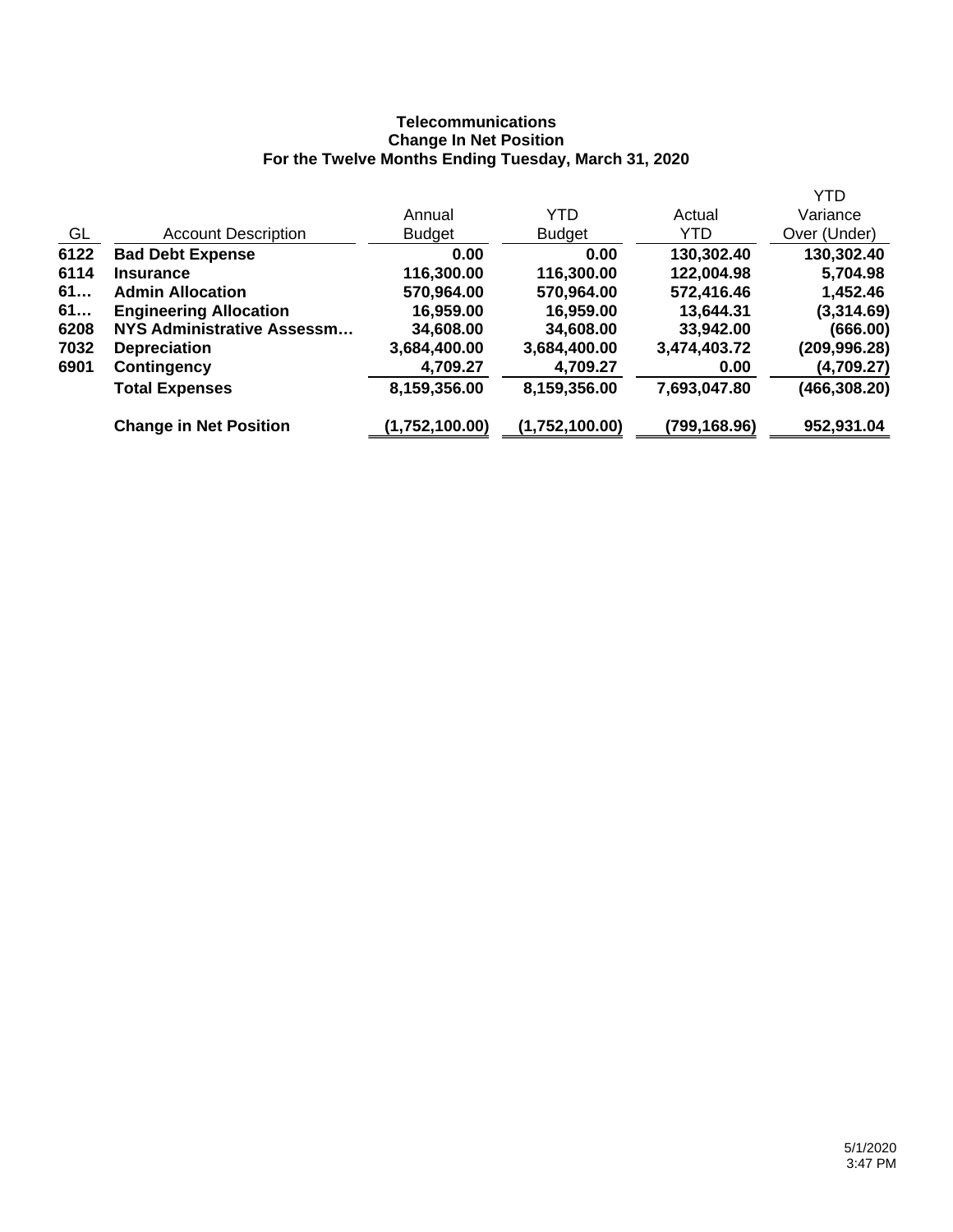#### **Water Quality Change In Net Position For the Twelve Months Ending Tuesday, March 31, 2020**

|      |                                           |                |                |                | <b>YTD</b>                |
|------|-------------------------------------------|----------------|----------------|----------------|---------------------------|
|      |                                           | Annual         | <b>YTD</b>     | Actual         | Variance                  |
| GL   | <b>Account Description</b>                | <b>Budget</b>  | <b>Budget</b>  | <b>YTD</b>     | Over (Under)              |
|      | <b>Customer Billings</b>                  |                |                |                |                           |
| 4001 | <b>Customer Billings</b>                  | \$5,306,138.00 | \$5,306,138.00 | \$4,804,614.31 | (\$501,523.69)            |
| 4005 | <b>Capital Billings</b>                   | 277,287.00     | 277,287.00     | 277,287.52     | 0.52                      |
|      | <b>Total Customer Billings</b>            | 5,583,425.00   | 5,583,425.00   | 5,081,901.83   | (501, 523.17)             |
|      | <b>Other Income</b>                       |                |                |                |                           |
| 4164 | Miscellaneous                             | 12,501.00      | 12,501.00      | 12,501.00      | 0.00                      |
|      | <b>Total Other Income</b>                 | 12,501.00      | 12,501.00      | 12,501.00      | 0.00                      |
|      | <b>Interest Income</b>                    |                |                |                |                           |
| 4102 | Investment Interest Income                | 8,600.00       | 8,600.00       | 8,773.53       | 173.53                    |
| 4108 | <b>Reserve Interest</b>                   | 63,600.00      | 63,600.00      | 58,571.84      | (5,028.16)                |
| 42   | Mark to Market Adjustment                 | 0.00           | 0.00           | 50,269.90      | 50,269.90                 |
|      | <b>Total Interest Income</b>              | 72,200.00      | 72,200.00      | 117,615.27     | 45,415.27                 |
|      | <b>Total Income</b>                       | 5,668,126.00   | 5,668,126.00   | 5,212,018.10   | (456, 107.90)             |
|      | <b>Salaries</b>                           |                |                |                |                           |
| 50   | <b>Engineering Wages</b>                  | 75,250.00      | 75,250.00      | 49,523.05      | (25, 726.95)              |
| 50   | WQ Wages                                  | 910,351.00     | 910,351.00     | 882,003.49     | (28, 347.51)              |
| 50   | Overtime Wages                            | 115,362.00     | 115,362.00     | 113,699.67     | (1,662.33)                |
| 5005 | <b>On-Call Stipend</b>                    | 18,000.00      | 18,000.00      | 15,300.00      | (2,700.00)                |
|      | <b>Total Salaries</b>                     | 1,118,963.00   | 1,118,963.00   | 1,060,526.21   | (58, 436.79)              |
|      | <b>Fringe Benefits</b>                    |                |                |                |                           |
| 50   | <b>FICA Expense</b>                       | 85,555.00      | 85,555.00      | 75,280.08      | (10, 274.92)              |
| 50   | <b>Pension Expense</b>                    | 147,530.00     | 147,530.00     | 143,627.04     | (3,902.96)                |
| 50   | Health Insurance                          | 153,719.00     | 153,719.00     | 159,784.45     | 6,065.45                  |
| 50   | <b>Workers Comp</b>                       | 70,100.00      | 70,100.00      | 68,565.09      | (1,534.91)                |
| 50   | <b>Disability Insurance</b>               | 600.00         | 600.00         | 554.54         | (45.46)                   |
| 50   | <b>Post Retire Overhead</b>               | 99,527.00      | 99,527.00      | 94,001.70      | (5,525.30)                |
| 5054 | <b>Employee Physicals &amp; Screening</b> | 5,500.00       | 5,500.00       | 3,886.25       | (1,613.75)                |
|      | <b>Total Fringe Benefits</b>              | 562,531.00     | 562,531.00     | 545,699.15     | (16, 831.85)              |
|      | <b>Operations &amp; Maintenance</b>       |                |                |                |                           |
| 5062 | Third Party Temporary - O&M               | 2,500.00       | 2,500.00       | 0.00           | (2,500.00)                |
| 5403 | <b>Safety Equipment &amp; Supplies</b>    | 15,000.00      | 15,000.00      | 13,139.19      | (1,860.81)                |
| 5704 | <b>O&amp;M Supplies</b>                   | 500.00         | 500.00         | 0.00           | (500.00)                  |
| 5706 | Shop Tools                                | 16,540.00      | 16,540.00      | 11,403.46      | (5, 136.54)               |
| 5770 | Other Tool, Equip & O&M                   | 500.00         | 500.00         | 0.00           | (500.00)                  |
| 5815 | Chemicals                                 | 93,040.00      | 93,040.00      | 45,530.38      | (47,509.62)               |
| 5902 | Lab Fees                                  | 9,100.00       | 9,100.00       | 6,871.00       | (2,229.00)                |
| 6010 | <b>Cape Vincent Reserve</b>               | 700.00         | 700.00         | 700.00         | 0.00                      |
| 8090 | <b>Purchases for Resale</b>               | 50,000.00      | 50,000.00      | 27,474.16      | (22, 525.84)              |
|      | Total O & M                               | 187,880.00     | 187,880.00     | 105,118.19     | (82, 761.81)              |
| 6002 | <b>Sewage Treatment</b>                   | 1,112,520.00   | 1,112,520.00   | 937,678.09     | (174, 841.91)             |
| 6004 | <b>Water Purchases</b>                    | 706,548.00     | 706,548.00     | 568,892.77     | (137, 655.23)<br>5/1/2020 |

<sup>3:47</sup> PM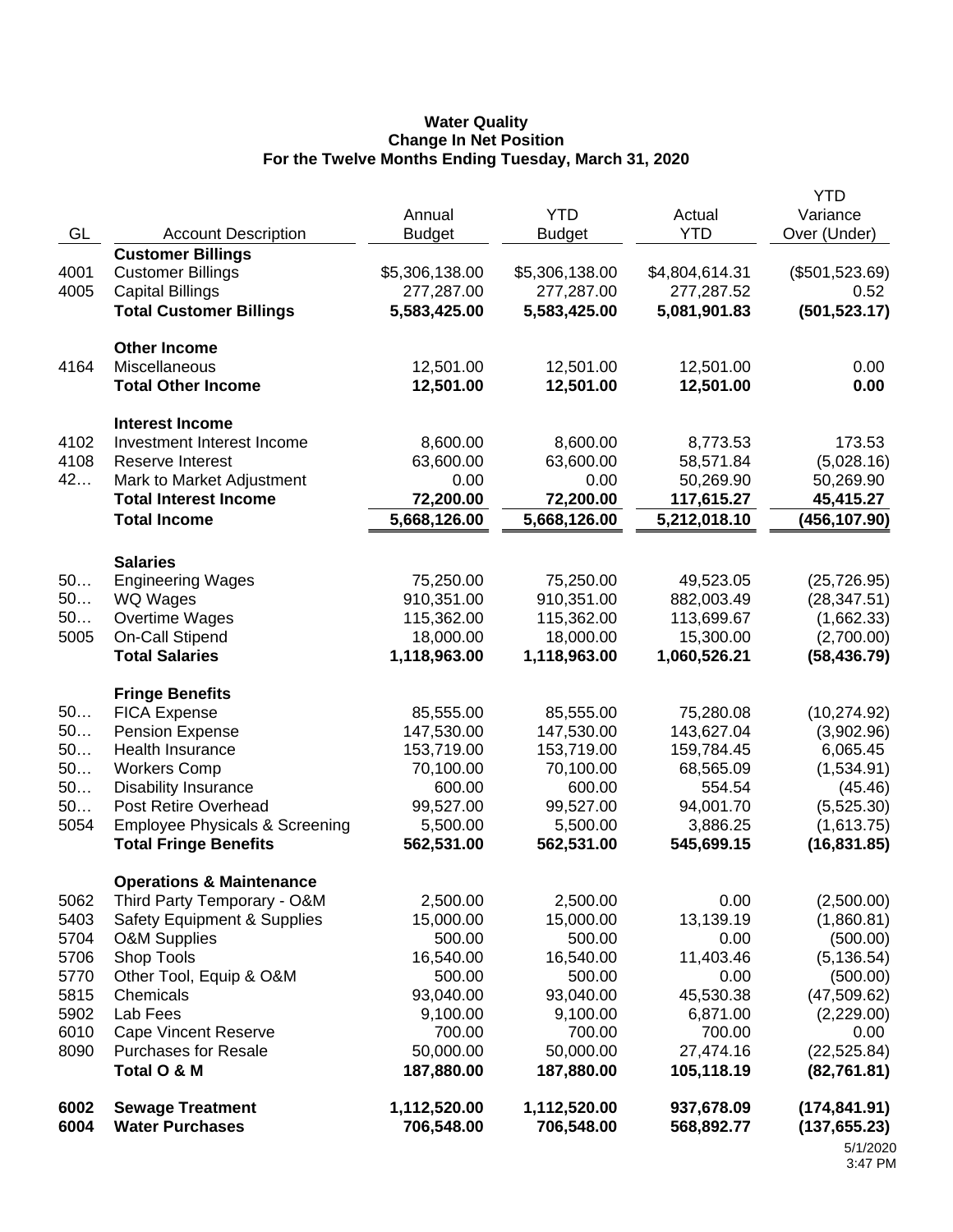#### **Water Quality Change In Net Position For the Twelve Months Ending Tuesday, March 31, 2020**

|      |                                                                  |                        |                      |                        | <b>YTD</b>               |
|------|------------------------------------------------------------------|------------------------|----------------------|------------------------|--------------------------|
|      |                                                                  | Annual                 | <b>YTD</b>           | Actual                 | Variance                 |
| GL   | <b>Account Description</b>                                       | <b>Budget</b>          | <b>Budget</b>        | <b>YTD</b>             | Over (Under)             |
|      |                                                                  |                        |                      |                        |                          |
|      | <b>Office &amp; Administrative</b>                               |                        |                      |                        |                          |
| 5053 | Misc Employee Costs                                              | 100.00                 | 100.00               | 10.75                  | (89.25)                  |
| 5104 | <b>Office Supplies</b>                                           | 5,500.00               | 5,500.00             | 5,068.84               | (431.16)                 |
| 5110 | Postage & Shipping                                               | 1,500.00               | 1,500.00             | 340.00                 | (1,160.00)               |
| 5112 | Telephone                                                        | 10,120.00              | 10,120.00            | 9,011.73               | (1, 108.27)              |
| 5114 | <b>Cellular Services</b>                                         | 12,900.00              | 12,900.00            | 12,107.98              | (792.02)                 |
| 5120 | Dues & Subscriptions                                             | 2,000.00               | 2,000.00             | 1,332.20               | (667.80)                 |
| 5122 | Public Info & Advertising                                        | 2,750.00               | 2,750.00             | 1,087.54               | (1,662.46)               |
| 5130 | <b>Office Equipment</b>                                          | 1,000.00               | 1,000.00             | 0.00                   | (1,000.00)               |
| 5202 | Employee Mileage Reimburse                                       | 1,700.00               | 1,700.00             | 0.00                   | (1,700.00)               |
| 5204 | Empl. Meals & Incidental                                         | 3,000.00               | 3,000.00             | 655.25                 | (2,344.75)               |
| 5206 | Empl. Lodging                                                    | 7,000.00               | 7,000.00             | 2,513.60               | (4,486.40)               |
| 5270 | <b>Travel &amp; Meeting Expense</b>                              | 300.00                 | 300.00               | 73.00                  | (227.00)                 |
| 5312 | <b>Continuing Education</b>                                      | 5,000.00               | 5,000.00             | 0.00                   | (5,000.00)               |
| 5370 | Training & Development                                           | 10,000.00              | 10,000.00            | 5,074.77               | (4,925.23)               |
| 5402 | <b>Employee Uniforms</b>                                         | 9,000.00               | 9,000.00             | 6,456.60               | (2,543.40)               |
| 5508 | <b>Cleaning Services</b>                                         | 12,000.00              | 12,000.00            | 11,055.00              | (945.00)                 |
|      | <b>Total Office &amp; Admin</b>                                  | 83,870.00              | 83,870.00            | 54,787.26              | (29,082.74)              |
|      |                                                                  |                        |                      |                        |                          |
|      | <b>Utilities</b>                                                 |                        |                      |                        |                          |
| 5802 | Gas & Electric                                                   | 106,000.00             | 106,000.00           | 82,846.31              | (23, 153.69)             |
|      | <b>Total Utilities</b>                                           | 106,000.00             | 106,000.00           | 82,846.31              | (23, 153.69)             |
|      |                                                                  |                        |                      |                        |                          |
|      | <b>Professional Fees</b>                                         |                        |                      |                        |                          |
| 5924 | Legal                                                            | 5,000.00               | 5,000.00             | 0.00<br>1,636.50       | (5,000.00)               |
| 5926 | <b>Investment Banking Fees</b><br><b>Total Professional Fees</b> | 1,903.00<br>6,903.00   | 1,903.00<br>6,903.00 | 1,636.50               | (266.50)                 |
|      |                                                                  |                        |                      |                        | (5,266.50)               |
|      | <b>Repairs &amp; Maintenance</b>                                 |                        |                      |                        |                          |
| 5804 | <b>Building Maintenance &amp; Repair</b>                         | 37,234.26              | 37,234.26            | 29,453.81              | (7,780.45)               |
| 5808 | Site Maint & Repair                                              | 33,765.74              | 33,765.74            | 28,416.43              | (5,349.31)               |
| 5812 | Pipeline Maintenance                                             | 85,000.00              | 85,000.00            | 69,972.17              | (15,027.83)              |
|      | <b>Total Repairs &amp; Maintenance</b>                           | 156,000.00             | 156,000.00           | 127,842.41             | (28, 157.59)             |
|      |                                                                  |                        |                      |                        |                          |
|      | <b>Automobile</b>                                                |                        |                      |                        |                          |
| 5601 | Auto/Light Truck Rep. & Maint.                                   | 19,000.00              | 19,000.00            | 9,948.19               | (9,051.81)               |
| 5602 | Auto/Light Truck Fuel                                            | 60,000.00              | 60,000.00            | 44,393.19              | (15,606.81)              |
| 5603 | Auto/Light Truck Rental/Lease                                    | 126,300.00             | 126,300.00           | 116,999.86             | (9,300.14)               |
| 5605 | Vehicle Ins                                                      | 30,600.00              | 30,600.00            | 19,607.48              | (10,992.52)              |
|      | <b>Total Automobile</b>                                          | 235,900.00             | 235,900.00           | 190,948.72             | (44, 951.28)             |
|      |                                                                  |                        |                      |                        |                          |
| 5124 | <b>Computer</b>                                                  |                        | 15,600.00            |                        |                          |
| 5128 | <b>Computer Equipment</b><br>Programming & Software              | 15,600.00<br>51,520.00 | 51,520.00            | 11,720.46<br>49,435.00 | (3,879.54)<br>(2,085.00) |
|      | <b>Total Computer</b>                                            | 67,120.00              | 67,120.00            | 61,155.46              | (5,964.54)               |
|      |                                                                  |                        |                      |                        |                          |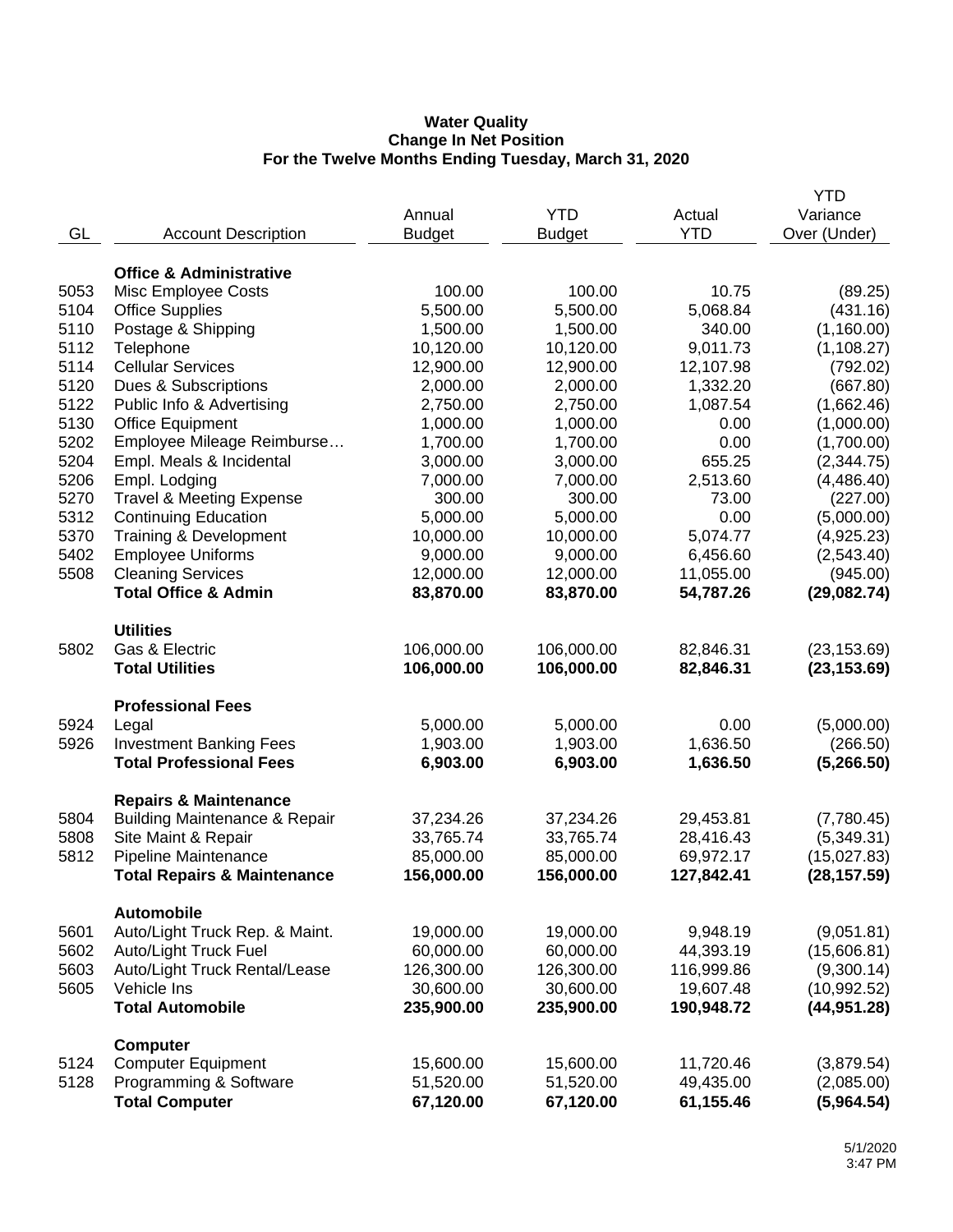### **Water Quality Change In Net Position For the Twelve Months Ending Tuesday, March 31, 2020**

|      |                                 |               |               |              | <b>YTD</b>    |
|------|---------------------------------|---------------|---------------|--------------|---------------|
|      |                                 | Annual        | <b>YTD</b>    | Actual       | Variance      |
| GL   | <b>Account Description</b>      | <b>Budget</b> | <b>Budget</b> | YTD.         | Over (Under)  |
| 6114 | <b>Insurance</b>                | 82,200.00     | 82,200.00     | 78,151.89    | (4,048.11)    |
| 61   | <b>Admin Allocation</b>         | 457,677.00    | 457,677.00    | 422,778.39   | (34,898.61)   |
| 61   | <b>Engineering Allocation</b>   | 42,616.00     | 42,616.00     | 29,067.41    | (13, 548.59)  |
| 6208 | NYS Administrative Assessm      | 32,099.00     | 32,099.00     | 30,582.00    | (1,517.00)    |
| 89   | <b>Water Quality Allocation</b> | 0.00          | 0.00          | (1, 207.03)  | (1, 207.03)   |
| 7032 | <b>Depreciation</b>             | 667,400.00    | 667,400.00    | 570,133.32   | (97, 266.68)  |
| 7002 | <b>Amortization</b>             | 24,400.00     | 24,400.00     | 24,366.75    | (33.25)       |
| 6202 | <b>Interest Expense</b>         | 61,902.00     | 61,902.00     | 61,902.02    | 0.02          |
|      | <b>Total Expenses</b>           | 5,712,529.00  | 5,712,529.00  | 4,952,905.82 | (759, 623.18) |
|      | <b>Change in Net Position</b>   | (44, 403.00)  | (44, 403.00)  | 259,112.28   | 303,515.28    |
|      |                                 |               |               |              |               |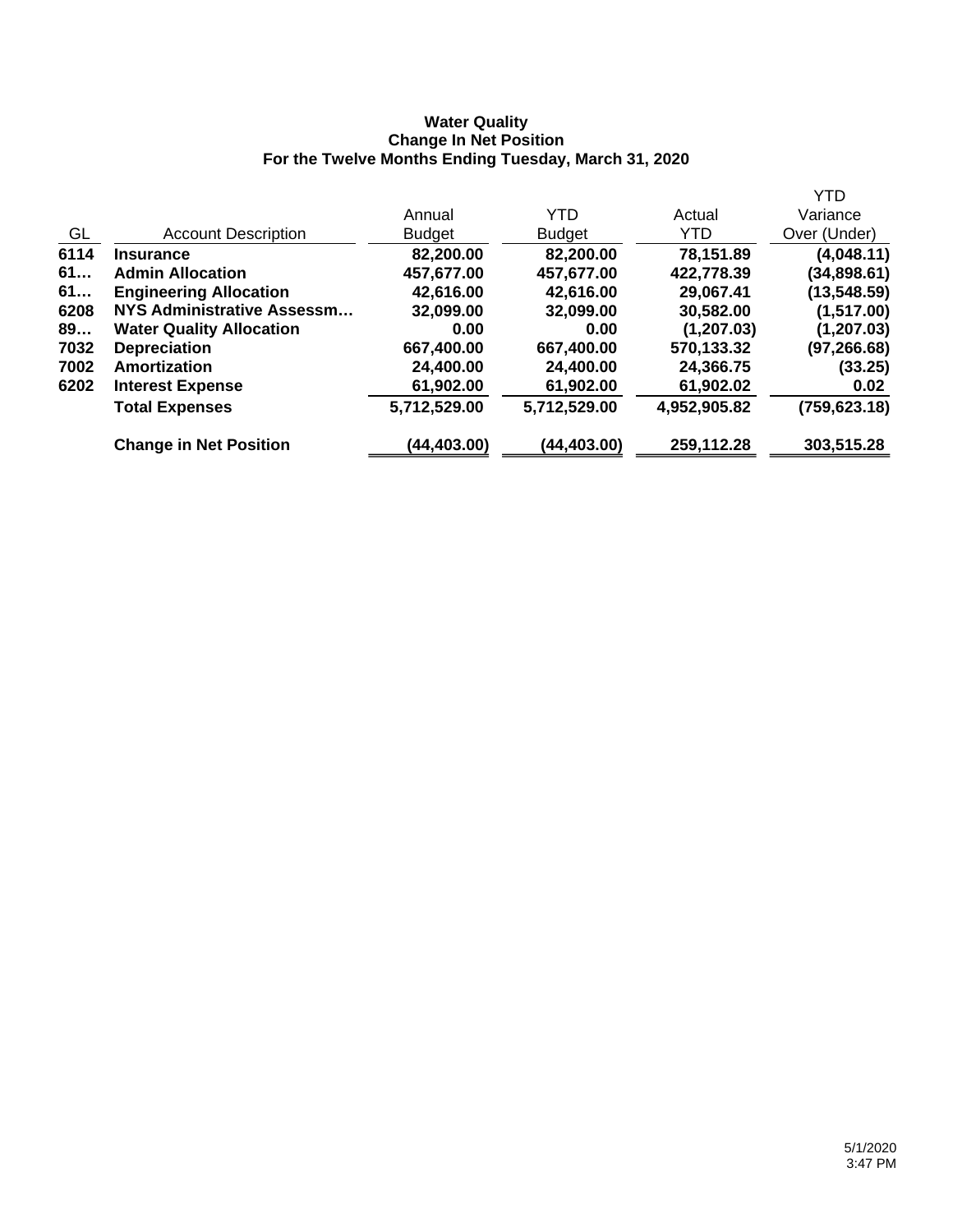#### **Army Sewer Change In Net Position For the Twelve Months Ending Tuesday, March 31, 2020**

|          |                                                    | Annual              | <b>YTD</b>          | Actual              | <b>YTD</b><br>Variance |
|----------|----------------------------------------------------|---------------------|---------------------|---------------------|------------------------|
| GL       | <b>Account Description</b>                         | <b>Budget</b>       | <b>Budget</b>       | <b>YTD</b>          | Over (Under)           |
|          | <b>Customer Billings</b>                           |                     |                     |                     |                        |
| 4001     | <b>Customer Billings</b>                           | \$2,452,737.00      | \$2,452,737.00      | \$2,174,515.06      | (\$278,221.94)         |
|          | <b>Total Customer Billings</b>                     | 2,452,737.00        | 2,452,737.00        | 2,174,515.06        | (278, 221.94)          |
|          | <b>Other Income</b>                                |                     |                     |                     |                        |
| 4164     | Miscellaneous                                      | 12,501.00           | 12,501.00           | 12,501.00           | 0.00                   |
|          | <b>Total Other Income</b>                          | 12,501.00           | 12,501.00           | 12,501.00           | 0.00                   |
|          | <b>Interest Income</b>                             |                     |                     |                     |                        |
| 4108     | Reserve Interest                                   | 41,200.00           | 41,200.00           | 37,899.40           | (3,300.60)             |
| 42       | Mark to Market Adjustment                          | 0.00                | 0.00                | 32,527.58           | 32,527.58              |
|          | <b>Total Interest Income</b>                       | 41,200.00           | 41,200.00           | 70,426.98           | 29,226.98              |
|          | <b>Total Income</b>                                | 2,506,438.00        | 2,506,438.00        | 2,257,443.04        | (248, 994.96)          |
|          | <b>Salaries</b>                                    |                     |                     |                     |                        |
| 50       | <b>Engineering Wages</b>                           | 24,726.00           | 24,726.00           | 17,899.39           | (6,826.61)             |
| 50       | <b>WQ Wages</b>                                    | 333,081.00          | 333,081.00          | 299,589.94          | (33, 491.06)           |
| 50       | Overtime Wages                                     | 26,191.00           | 26,191.00           | 27,395.49           | 1,204.49               |
| 5005     | On-Call Stipend                                    | 3,840.00            | 3,840.00            | 3,060.00            | (780.00)               |
|          | <b>Total Salaries</b>                              | 387,838.00          | 387,838.00          | 347,944.82          | (39,893.18)            |
|          | <b>Fringe Benefits</b>                             |                     |                     |                     |                        |
| 50       | <b>FICA Expense</b>                                | 29,670.00           | 29,670.00           | 24,608.34           | (5,061.66)             |
| 50       | <b>Pension Expense</b>                             | 51,038.00           | 51,038.00           | 46,929.24           | (4, 108.76)            |
| 50<br>50 | Health Insurance                                   | 53,475.00           | 53,475.00           | 55,983.63           | 2,508.63               |
| 50       | <b>Workers Comp</b><br><b>Disability Insurance</b> | 24,407.00<br>210.00 | 24,407.00<br>210.00 | 27,596.80<br>194.06 | 3,189.80<br>(15.94)    |
| 50       | Post Retire Overhead                               | 34,542.00           | 34,542.00           | 32,000.94           | (2,541.06)             |
| 5054     | <b>Employee Physicals &amp; Screening</b>          | 3,000.00            | 3,000.00            | 1,993.75            | (1,006.25)             |
|          | <b>Total Fringe Benefits</b>                       | 196,342.00          | 196,342.00          | 189,306.76          | (7,035.24)             |
|          | <b>Operations &amp; Maintenance</b>                |                     |                     |                     |                        |
| 5062     | Third Party Temporary - O&M                        | 2,500.00            | 2,500.00            | 0.00                | (2,500.00)             |
| 5403     | <b>Safety Equipment &amp; Supplies</b>             | 15,000.00           | 15,000.00           | 13,139.19           | (1,860.81)             |
| 5706     | Shop Tools                                         | 12,000.00           | 12,000.00           | 11,403.46           | (596.54)               |
| 5815     | Chemicals                                          | 90,040.00           | 90,040.00           | 44,420.68           | (45, 619.32)           |
| 5902     | Lab Fees                                           | 500.00              | 500.00              | 0.00                | (500.00)               |
|          | Total O & M                                        | 120,040.00          | 120,040.00          | 68,963.33           | (51,076.67)            |
| 6002     | <b>Sewage Treatment</b>                            | 1,112,520.00        | 1,112,520.00        | 937,678.09          | (174, 841.91)          |
| 6004     | <b>Water Purchases</b>                             | 3,200.00            | 3,200.00            | 2,872.00            | (328.00)               |
|          | <b>Office &amp; Administrative</b>                 |                     |                     |                     |                        |
| 5053     | Misc Employee Costs                                | 100.00              | 100.00              | 0.00                | (100.00)               |
| 5104     | <b>Office Supplies</b>                             | 5,500.00            | 5,500.00            | 5,068.84            | (431.16)               |
| 5110     | Postage & Shipping                                 | 1,500.00            | 1,500.00            | 340.00              | (1,160.00)             |
| 5112     | Telephone                                          | 10,120.00           | 10,120.00           | 9,011.73            | (1, 108.27)            |
|          |                                                    |                     |                     |                     | 5/1/2020<br>3:47 PM    |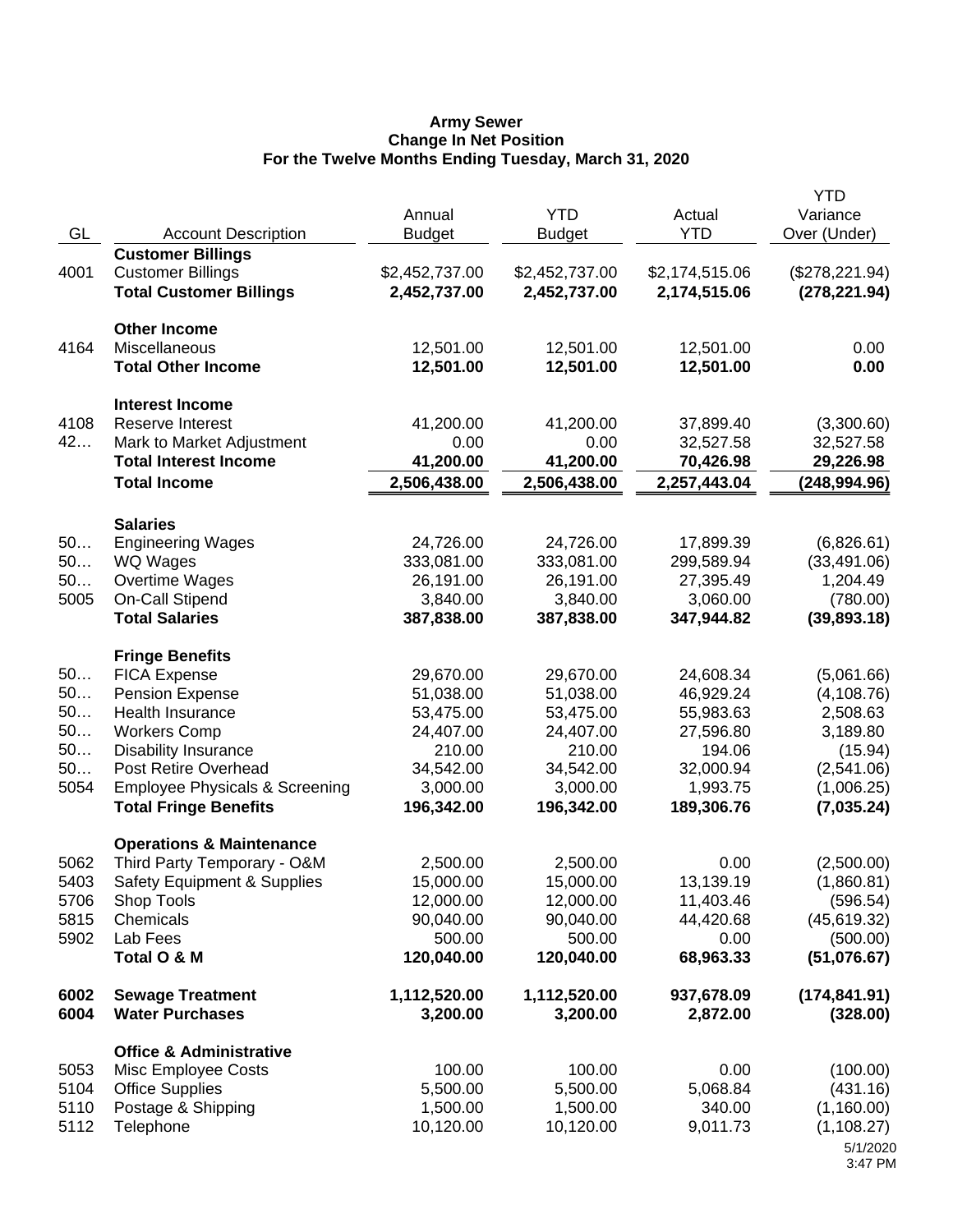#### **Army Sewer Change In Net Position For the Twelve Months Ending Tuesday, March 31, 2020**

| 7032         | <b>Depreciation</b><br><b>Total Expenses</b>                                 | 318,900.00<br>2,795,338.00 | 318,900.00<br>2,795,338.00 | 270,790.21<br>2,343,760.30 | (48, 109.79)<br>(451, 577.70) |
|--------------|------------------------------------------------------------------------------|----------------------------|----------------------------|----------------------------|-------------------------------|
| 6208<br>89   | <b>NYS Administrative Assessm</b><br><b>Water Quality Allocation</b>         | 14,700.00<br>(209, 796.00) | 14,700.00<br>(209, 796.00) | 13,434.00<br>(173, 854.32) | (1,266.00)<br>35,941.68       |
| 61<br>61     | <b>Admin Allocation</b><br><b>Engineering Allocation</b>                     | 286,033.00<br>10,673.00    | 286,033.00<br>10,673.00    | 232,206.12<br>7,768.75     | (53,826.88)<br>(2,904.25)     |
| 6114         | <b>Insurance</b>                                                             | 37,500.00                  | 37,500.00                  | 31,874.62                  | (5,625.38)                    |
|              | <b>Total Computer</b>                                                        | 43,460.00                  | 43,460.00                  | 41,175.46                  | (2, 284.54)                   |
| 5124<br>5128 | <b>Computer Equipment</b><br>Programming & Software                          | 13,900.00<br>29,560.00     | 13,900.00<br>29,560.00     | 11,720.46<br>29,455.00     | (2, 179.54)<br>(105.00)       |
|              | <b>Computer</b>                                                              |                            |                            |                            |                               |
|              | <b>Total Automobile</b>                                                      | 235,900.00                 | 235,900.00                 | 190,948.72                 | (44, 951.28)                  |
| 5603<br>5605 | Auto/Light Truck Rental/Lease<br>Vehicle Ins                                 | 126,300.00<br>30,600.00    | 126,300.00<br>30,600.00    | 116,999.86<br>19,607.48    | (9,300.14)<br>(10,992.52)     |
| 5602         | Auto/Light Truck Fuel                                                        | 60,000.00                  | 60,000.00                  | 44,393.19                  | (15,606.81)                   |
| 5601         | <b>Automobile</b><br>Auto/Light Truck Rep. & Maint.                          | 19,000.00                  | 19,000.00                  | 9,948.19                   | (9,051.81)                    |
|              | <b>Total Repairs &amp; Maintenance</b>                                       | 92,500.00                  | 92,500.00                  | 76,885.51                  | (15,614.49)                   |
| 5812         | Pipeline Maintenance                                                         | 45,000.00                  | 45,000.00                  | 35,939.75                  | (9,060.25)                    |
| 5808         | Site Maint & Repair                                                          | 23,265.74                  | 23,265.74                  | 22,418.64                  | (847.10)                      |
| 5804         | <b>Repairs &amp; Maintenance</b><br><b>Building Maintenance &amp; Repair</b> | 24,234.26                  | 24,234.26                  | 18,527.12                  | (5,707.14)                    |
|              | <b>Total Professional Fees</b>                                               | 4,158.00                   | 4,158.00                   | 1,063.72                   | (3,094.28)                    |
| 5924<br>5926 | Legal<br><b>Investment Banking Fees</b>                                      | 3,000.00<br>1,158.00       | 3,000.00<br>1,158.00       | 0.00<br>1,063.72           | (3,000.00)<br>(94.28)         |
|              | <b>Professional Fees</b>                                                     |                            |                            |                            |                               |
| 5802         | Gas & Electric<br><b>Total Utilities</b>                                     | 59,750.00<br>59,750.00     | 59,750.00<br>59,750.00     | 49,999.00<br>49,999.00     | (9,751.00)<br>(9,751.00)      |
|              | <b>Utilities</b>                                                             |                            |                            |                            |                               |
|              | <b>Total Office &amp; Admin</b>                                              | 81,620.00                  | 81,620.00                  | 54,703.51                  | (26, 916.49)                  |
| 5402<br>5508 | <b>Employee Uniforms</b><br><b>Cleaning Services</b>                         | 9,000.00<br>12,000.00      | 9,000.00<br>12,000.00      | 6,456.60<br>11,055.00      | (2,543.40)<br>(945.00)        |
| 5370         | <b>Training &amp; Development</b>                                            | 10,000.00                  | 10,000.00                  | 5,074.77                   | (4,925.23)                    |
| 5312         | <b>Continuing Education</b>                                                  | 5,000.00                   | 5,000.00                   | 0.00                       | (5,000.00)                    |
| 5206         | Empl. Lodging                                                                | 7,000.00                   | 7,000.00                   | 2,513.60                   | (4, 486.40)                   |
| 5202<br>5204 | Employee Mileage Reimburse<br>Empl. Meals & Incidental                       | 1,000.00<br>3,000.00       | 1,000.00<br>3,000.00       | 0.00<br>655.25             | (1,000.00)<br>(2,344.75)      |
| 5130         | <b>Office Equipment</b>                                                      | 1,000.00                   | 1,000.00                   | 0.00                       | (1,000.00)                    |
| 5122         | Public Info & Advertising                                                    | 1,500.00                   | 1,500.00                   | 1,087.54                   | (412.46)                      |
| 5120         | Dues & Subscriptions                                                         | 2,000.00                   | 2,000.00                   | 1,332.20                   | (667.80)                      |
| 5114         | <b>Cellular Services</b>                                                     | 12,900.00                  | 12,900.00                  | 12,107.98                  | (792.02)                      |
| GL           | <b>Account Description</b>                                                   | <b>Budget</b>              | <b>Budget</b>              | <b>YTD</b>                 | Over (Under)                  |
|              |                                                                              | Annual                     | <b>YTD</b>                 | Actual                     | <b>YTD</b><br>Variance        |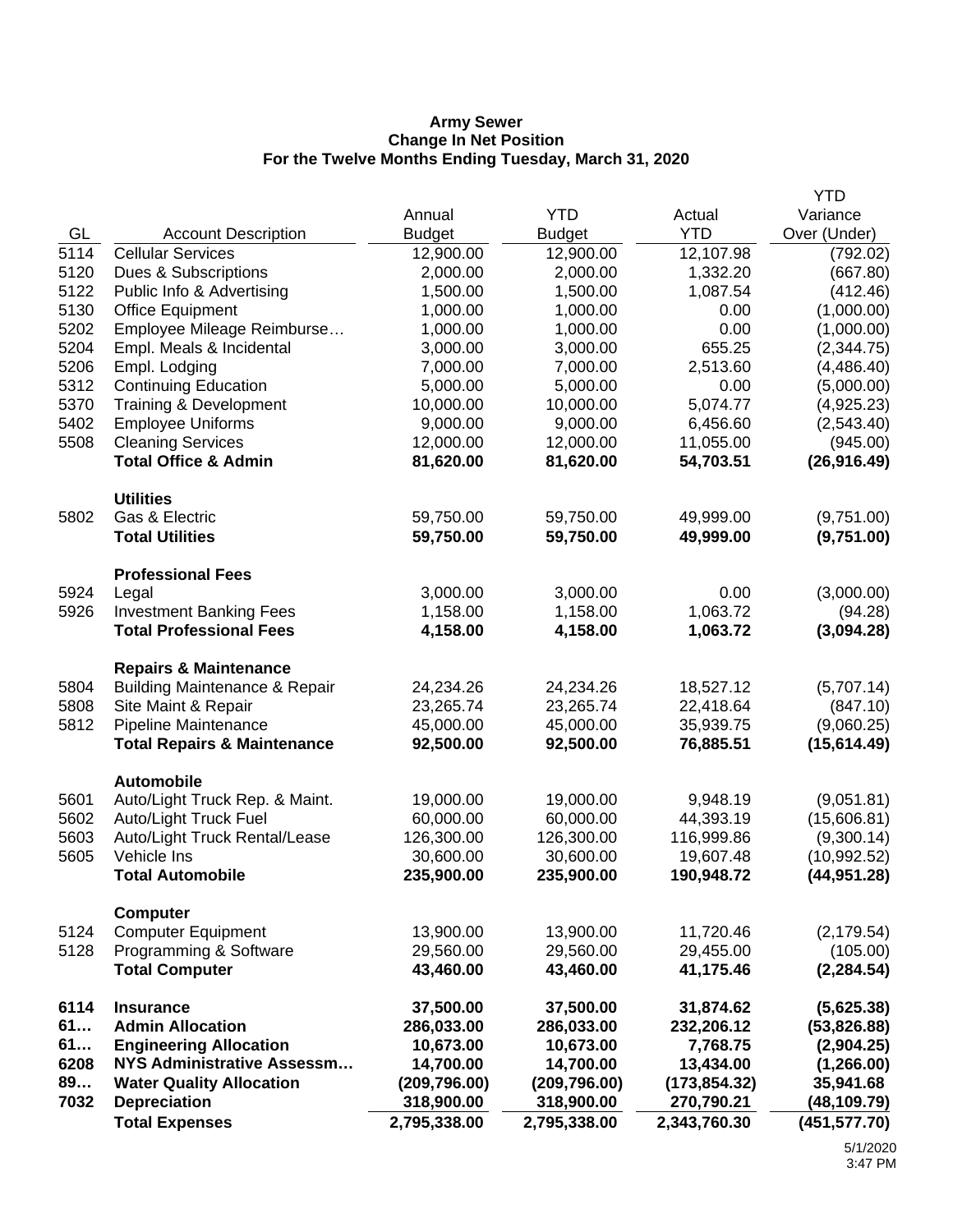## **Army Sewer Change In Net Position For the Twelve Months Ending Tuesday, March 31, 2020**

|    | <b>Change in Net Position</b> | (288,900.00)            | (288,900.00)         | (86, 317.26)  | 202,582.74                      |
|----|-------------------------------|-------------------------|----------------------|---------------|---------------------------------|
| GL | <b>Account Description</b>    | Annual<br><b>Budget</b> | YTD<br><b>Budget</b> | Actual<br>YTD | YTD<br>Variance<br>Over (Under) |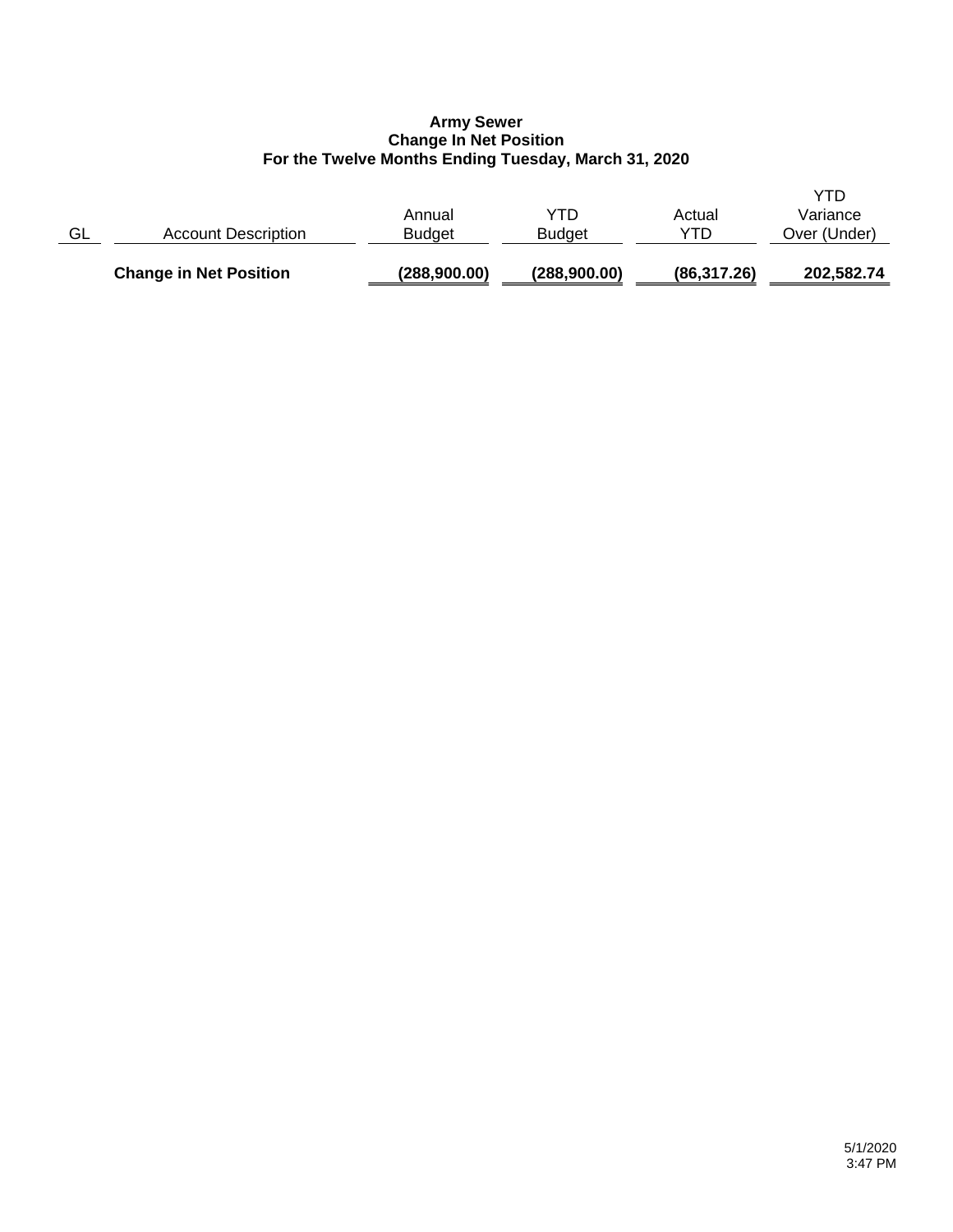#### **Army Water Line Change In Net Position For the Twelve Months Ending Tuesday, March 31, 2020**

| GL                                       | <b>Account Description</b>                                                                                                                                                                                                                  | Annual<br><b>Budget</b>                                                                           | <b>YTD</b><br><b>Budget</b>                                                                       | Actual<br><b>YTD</b>                                                                              | <b>YTD</b><br>Variance<br>Over (Under)                                                                 |
|------------------------------------------|---------------------------------------------------------------------------------------------------------------------------------------------------------------------------------------------------------------------------------------------|---------------------------------------------------------------------------------------------------|---------------------------------------------------------------------------------------------------|---------------------------------------------------------------------------------------------------|--------------------------------------------------------------------------------------------------------|
| 4001                                     | <b>Customer Billings</b><br><b>Customer Billings</b><br><b>Total Customer Billings</b>                                                                                                                                                      | \$1,937,009.00<br>1,937,009.00                                                                    | \$1,937,009.00<br>1,937,009.00                                                                    | \$1,759,065.56<br>1,759,065.56                                                                    | (\$177,943.44)<br>(177, 943.44)                                                                        |
| 4108<br>42                               | <b>Interest Income</b><br>Reserve Interest<br>Mark to Market Adjustment<br><b>Total Interest Income</b>                                                                                                                                     | 22,400.00<br>0.00<br>22,400.00                                                                    | 22,400.00<br>0.00<br>22,400.00                                                                    | 20,672.44<br>17,742.32<br>38,414.76                                                               | (1,727.56)<br>17,742.32<br>16,014.76                                                                   |
|                                          | <b>Total Income</b>                                                                                                                                                                                                                         | 1,959,409.00                                                                                      | 1,959,409.00                                                                                      | 1,797,480.32                                                                                      | (161, 928.68)                                                                                          |
|                                          | <b>Salaries</b>                                                                                                                                                                                                                             |                                                                                                   |                                                                                                   |                                                                                                   |                                                                                                        |
| 50<br>50<br>50<br>5005                   | <b>Engineering Wages</b><br>WQ Wages<br>Overtime Wages<br>On-Call Stipend<br><b>Total Salaries</b>                                                                                                                                          | 24,726.00<br>283,461.00<br>5,276.00<br>3,840.00<br>317,303.00                                     | 24,726.00<br>283,461.00<br>5,276.00<br>3,840.00<br>317,303.00                                     | 17,525.04<br>255,312.06<br>8,446.01<br>3,060.00<br>284,343.11                                     | (7,200.96)<br>(28, 148.94)<br>3,170.01<br>(780.00)<br>(32,959.89)                                      |
| 50<br>50<br>50<br>50<br>50<br>50<br>5054 | <b>Fringe Benefits</b><br><b>FICA Expense</b><br><b>Pension Expense</b><br>Health Insurance<br><b>Workers Comp</b><br><b>Disability Insurance</b><br>Post Retire Overhead<br>Employee Physicals & Screening<br><b>Total Fringe Benefits</b> | 24,274.00<br>41,772.00<br>43,777.00<br>19,687.00<br>173.00<br>28,196.00<br>2,500.00<br>160,379.00 | 24,274.00<br>41,772.00<br>43,777.00<br>19,687.00<br>173.00<br>28,196.00<br>2,500.00<br>160,379.00 | 20,065.38<br>38,228.33<br>44,455.44<br>12,605.42<br>159.90<br>25,086.72<br>1,892.50<br>142,493.69 | (4,208.62)<br>(3,543.67)<br>678.44<br>(7,081.58)<br>(13.10)<br>(3, 109.28)<br>(607.50)<br>(17, 885.31) |
| 5706<br>5902                             | <b>Operations &amp; Maintenance</b><br>Shop Tools<br>Lab Fees<br>Total O & M                                                                                                                                                                | 4,040.00<br>5,000.00<br>9,040.00                                                                  | 4,040.00<br>5,000.00<br>9,040.00                                                                  | 0.00<br>3,598.00<br>3,598.00                                                                      | (4,040.00)<br>(1,402.00)<br>(5,442.00)                                                                 |
| 6004                                     | <b>Water Purchases</b>                                                                                                                                                                                                                      | 596,936.00                                                                                        | 596,936.00                                                                                        | 486,929.77                                                                                        | (110,006.23)                                                                                           |
| 5122<br>5202                             | <b>Office &amp; Administrative</b><br>Public Info & Advertising<br>Employee Mileage Reimburse<br><b>Total Office &amp; Admin</b>                                                                                                            | 1,000.00<br>100.00<br>1,100.00                                                                    | 1,000.00<br>100.00<br>1,100.00                                                                    | 0.00<br>0.00<br>0.00                                                                              | (1,000.00)<br>(100.00)<br>(1,100.00)                                                                   |
| 5802                                     | <b>Utilities</b><br>Gas & Electric<br><b>Total Utilities</b>                                                                                                                                                                                | 21,250.00<br>21,250.00                                                                            | 21,250.00<br>21,250.00                                                                            | 14,131.25<br>14,131.25                                                                            | (7, 118.75)<br>(7, 118.75)                                                                             |
| 5924<br>5926                             | <b>Professional Fees</b><br>Legal<br><b>Investment Banking Fees</b><br><b>Total Professional Fees</b>                                                                                                                                       | 1,500.00<br>745.00<br>2,245.00                                                                    | 1,500.00<br>745.00<br>2,245.00                                                                    | 0.00<br>572.78<br>572.78                                                                          | (1,500.00)<br>(172.22)<br>(1,672.22)<br>5/1/2020<br>3:47 PM                                            |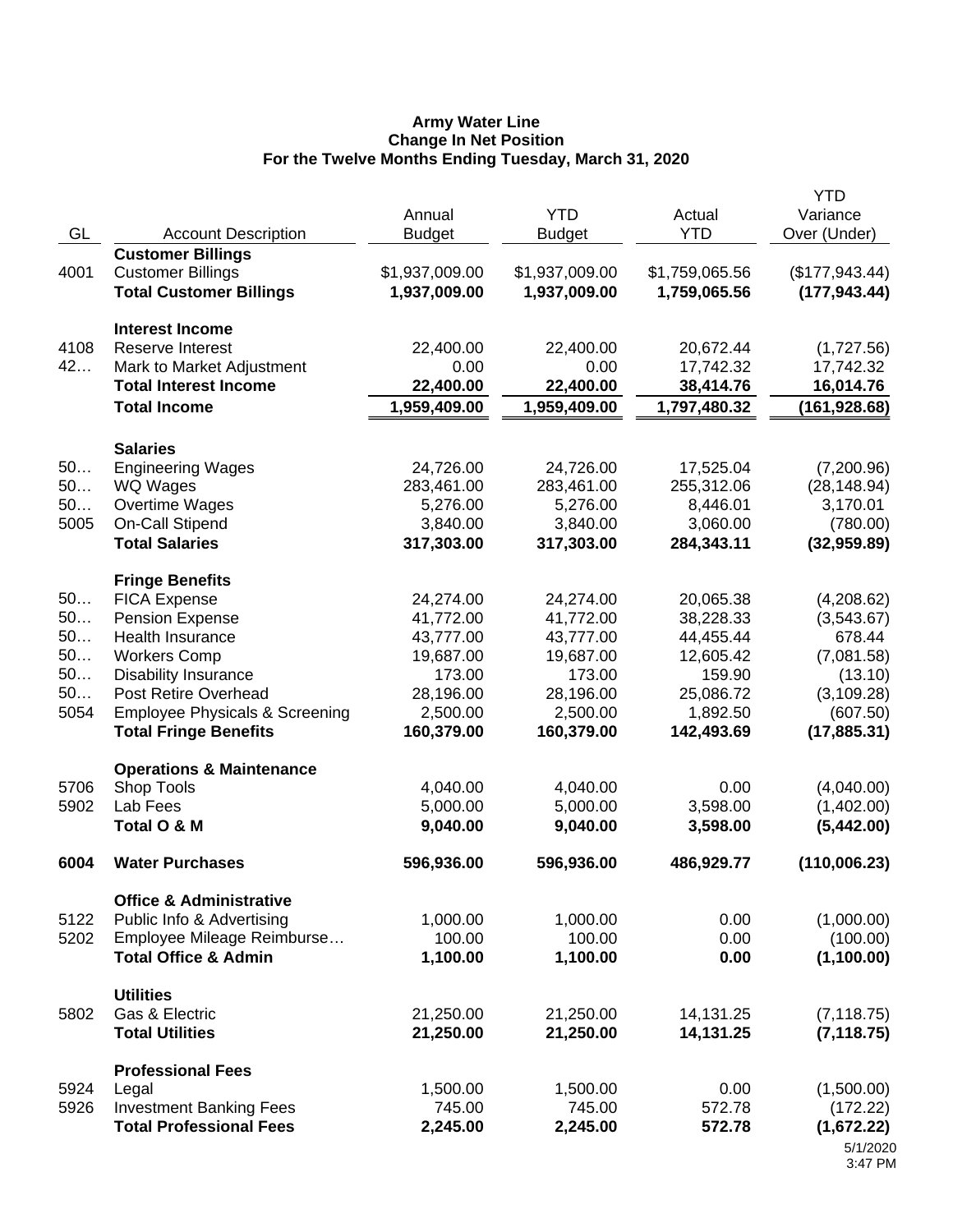## **Army Water Line Change In Net Position For the Twelve Months Ending Tuesday, March 31, 2020**

|                                          |                                                                                                                                                                                                                            |                                                                                          |                                                                                          | YTD                                                                                              |
|------------------------------------------|----------------------------------------------------------------------------------------------------------------------------------------------------------------------------------------------------------------------------|------------------------------------------------------------------------------------------|------------------------------------------------------------------------------------------|--------------------------------------------------------------------------------------------------|
|                                          | Annual                                                                                                                                                                                                                     | <b>YTD</b>                                                                               | Actual                                                                                   | Variance                                                                                         |
| <b>Account Description</b>               | <b>Budget</b>                                                                                                                                                                                                              | <b>Budget</b>                                                                            | <b>YTD</b>                                                                               | Over (Under)                                                                                     |
|                                          |                                                                                                                                                                                                                            |                                                                                          |                                                                                          |                                                                                                  |
| <b>Repairs &amp; Maintenance</b>         |                                                                                                                                                                                                                            |                                                                                          |                                                                                          |                                                                                                  |
| <b>Building Maintenance &amp; Repair</b> | 4,000.00                                                                                                                                                                                                                   | 4,000.00                                                                                 | 2,037.54                                                                                 | (1,962.46)                                                                                       |
| Site Maint & Repair                      | 7,000.00                                                                                                                                                                                                                   | 7,000.00                                                                                 | 3,355.00                                                                                 | (3,645.00)                                                                                       |
| Pipeline Maintenance                     | 20,000.00                                                                                                                                                                                                                  | 20,000.00                                                                                | 15,632.91                                                                                | (4,367.09)                                                                                       |
| <b>Total Repairs &amp; Maintenance</b>   | 31,000.00                                                                                                                                                                                                                  | 31,000.00                                                                                | 21,025.45                                                                                | (9,974.55)                                                                                       |
|                                          |                                                                                                                                                                                                                            |                                                                                          |                                                                                          |                                                                                                  |
|                                          |                                                                                                                                                                                                                            |                                                                                          |                                                                                          | (1,700.00)                                                                                       |
|                                          |                                                                                                                                                                                                                            |                                                                                          |                                                                                          | (1,980.00)                                                                                       |
| <b>Total Computer</b>                    | 23,660.00                                                                                                                                                                                                                  | 23,660.00                                                                                | 19,980.00                                                                                | (3,680.00)                                                                                       |
|                                          |                                                                                                                                                                                                                            |                                                                                          |                                                                                          | (63.66)                                                                                          |
|                                          |                                                                                                                                                                                                                            |                                                                                          |                                                                                          | 16,697.88                                                                                        |
|                                          |                                                                                                                                                                                                                            |                                                                                          |                                                                                          | (2,662.92)                                                                                       |
| NYS Administrative Assessm               |                                                                                                                                                                                                                            |                                                                                          |                                                                                          | (156.00)                                                                                         |
|                                          | 91,107.00                                                                                                                                                                                                                  | 91,107.00                                                                                |                                                                                          | (28, 379.90)                                                                                     |
| <b>Depreciation</b>                      | 206,700.00                                                                                                                                                                                                                 | 206,700.00                                                                               | 157,623.60                                                                               | (49,076.40)                                                                                      |
| <b>Total Expenses</b>                    | 1,626,109.00                                                                                                                                                                                                               | 1,626,109.00                                                                             | 1,372,629.05                                                                             | (253, 479.95)                                                                                    |
|                                          |                                                                                                                                                                                                                            |                                                                                          |                                                                                          | 91,551.27                                                                                        |
|                                          | <b>Computer</b><br><b>Computer Equipment</b><br>Programming & Software<br><b>Insurance</b><br><b>Admin Allocation</b><br><b>Engineering Allocation</b><br><b>Water Quality Allocation</b><br><b>Change in Net Position</b> | 1,700.00<br>21,960.00<br>25,300.00<br>119,182.00<br>10,142.00<br>10,765.00<br>333,300.00 | 1,700.00<br>21,960.00<br>25,300.00<br>119,182.00<br>10,142.00<br>10,765.00<br>333,300.00 | 0.00<br>19,980.00<br>25,236.34<br>135,879.88<br>7,479.08<br>10,609.00<br>62,727.10<br>424,851.27 |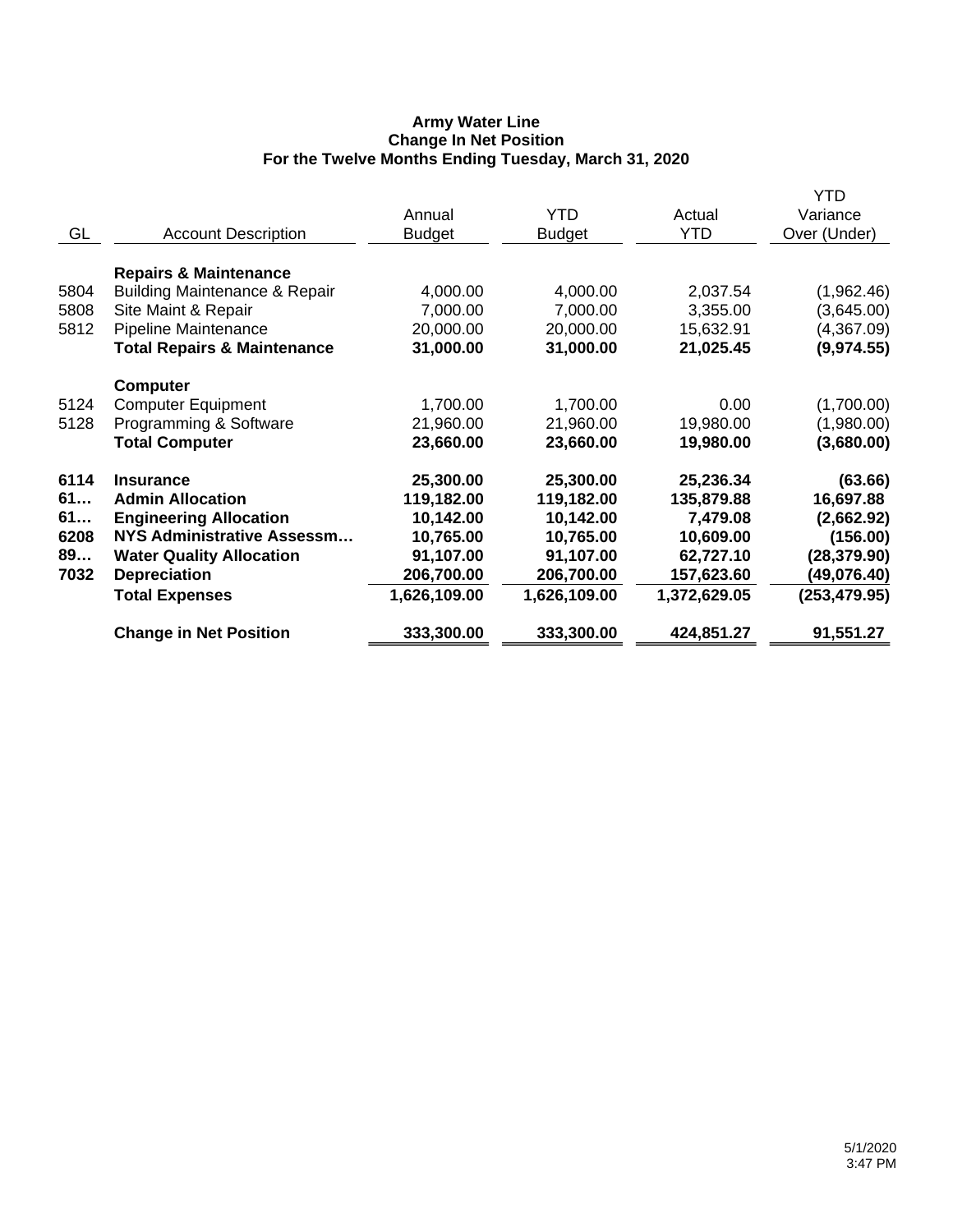#### **Regional Water Line Change In Net Position For the Twelve Months Ending Tuesday, March 31, 2020**

|      |                                                      | Annual                | <b>YTD</b>            | Actual                | <b>YTD</b><br>Variance |
|------|------------------------------------------------------|-----------------------|-----------------------|-----------------------|------------------------|
| GL   | <b>Account Description</b>                           | <b>Budget</b>         | <b>Budget</b>         | <b>YTD</b>            | Over (Under)           |
|      | <b>Customer Billings</b>                             |                       |                       |                       |                        |
| 4001 | <b>Customer Billings</b>                             | \$106,412.00          | \$106,412.00          | \$88,223.52           | (\$18,188.48)          |
| 4005 | <b>Capital Billings</b>                              | 277,287.00            | 277,287.00            | 277,287.52            | 0.52                   |
|      | <b>Total Customer Billings</b>                       | 383,699.00            | 383,699.00            | 365,511.04            | (18, 187.96)           |
|      | <b>Interest Income</b>                               |                       |                       |                       |                        |
| 4102 | Investment Interest Income                           | 8,600.00              | 8,600.00              | 8,773.53              | 173.53                 |
|      | <b>Total Interest Income</b>                         | 8,600.00              | 8,600.00              | 8,773.53              | 173.53                 |
|      | <b>Total Income</b>                                  | 392,299.00            | 392,299.00            | 374,284.57            | (18, 014.43)           |
|      | <b>Salaries</b>                                      |                       |                       |                       |                        |
| 50   | <b>Engineering Wages</b>                             | 7,857.00              | 7,857.00              | 4,054.81              | (3,802.19)             |
| 50   | WQ Wages                                             | 22,647.00             | 22,647.00             | 19,575.50             | (3,071.50)             |
| 50   | Overtime Wages                                       | 1,381.00              | 1,381.00              | 1,046.21              | (334.79)               |
| 5005 | On-Call Stipend                                      | 1,920.00              | 1,920.00              | 1,530.00              | (390.00)               |
|      | <b>Total Salaries</b>                                | 33,805.00             | 33,805.00             | 26,206.52             | (7,598.48)             |
|      | <b>Fringe Benefits</b>                               |                       |                       |                       |                        |
| 50   | <b>FICA Expense</b>                                  | 2,586.00              | 2,586.00              | 1,876.87              | (709.13)               |
| 50   | Pension Expense                                      | 4,608.00              | 4,608.00              | 3,545.28              | (1,062.72)             |
| 50   | <b>Health Insurance</b>                              | 4,714.00              | 4,714.00              | 5,149.08              | 435.08                 |
| 50   | <b>Workers Comp</b>                                  | 1,753.00              | 1,753.00              | 1,168.33              | (584.67)               |
| 50   | <b>Disability Insurance</b>                          | 17.00                 | 17.00                 | 15.75                 | (1.25)                 |
| 50   | Post Retire Overhead<br><b>Total Fringe Benefits</b> | 2,887.00<br>16,565.00 | 2,887.00<br>16,565.00 | 2,378.79<br>14,134.10 | (508.21)<br>(2,430.90) |
|      | <b>Operations &amp; Maintenance</b>                  |                       |                       |                       |                        |
| 5706 | Shop Tools                                           | 500.00                | 500.00                | 0.00                  | (500.00)               |
| 5815 | Chemicals                                            | 3,000.00              | 3,000.00              | 1,109.70              | (1,890.30)             |
| 5902 | Lab Fees                                             | 3,600.00              | 3,600.00              | 3,273.00              | (327.00)               |
| 6010 | <b>Cape Vincent Reserve</b>                          | 700.00                | 700.00                | 700.00                | 0.00                   |
|      | Total O & M                                          | 7,800.00              | 7,800.00              | 5,082.70              | (2,717.30)             |
| 6004 | <b>Water Purchases</b>                               | 106,412.00            | 106,412.00            | 79,091.00             | (27, 321.00)           |
|      | <b>Office &amp; Administrative</b>                   |                       |                       |                       |                        |
| 5122 | Public Info & Advertising                            | 250.00                | 250.00                | 0.00                  | (250.00)               |
| 5202 | Employee Mileage Reimburse                           | 100.00                | 100.00                | 0.00                  | (100.00)               |
|      | <b>Total Office &amp; Admin</b>                      | 350.00                | 350.00                | 0.00                  | (350.00)               |
|      | <b>Utilities</b>                                     |                       |                       |                       |                        |
| 5802 | Gas & Electric                                       | 25,000.00             | 25,000.00             | 18,716.06             | (6, 283.94)            |
|      | <b>Total Utilities</b>                               | 25,000.00             | 25,000.00             | 18,716.06             | (6, 283.94)            |
|      | <b>Professional Fees</b>                             |                       |                       |                       |                        |
| 5924 | Legal                                                | 500.00                | 500.00                | 0.00                  | (500.00)               |
|      | <b>Total Professional Fees</b>                       | 500.00                | 500.00                | 0.00                  | (500.00)               |
|      |                                                      |                       |                       |                       | 5/1/2020<br>3:47 PM    |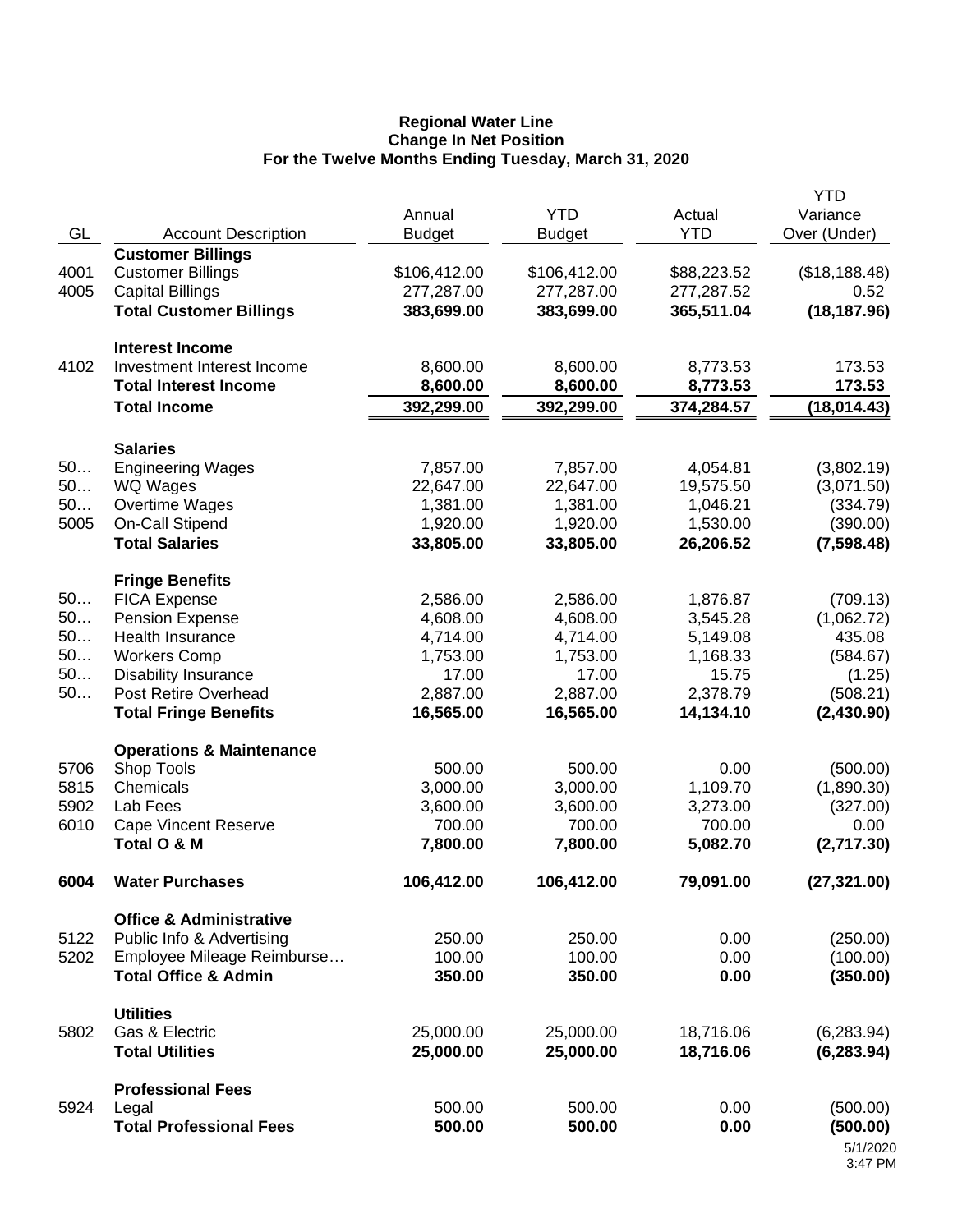## **Regional Water Line Change In Net Position For the Twelve Months Ending Tuesday, March 31, 2020**

|      |                                          |               |               |              | <b>YTD</b>   |
|------|------------------------------------------|---------------|---------------|--------------|--------------|
|      |                                          | Annual        | <b>YTD</b>    | Actual       | Variance     |
| GL   | <b>Account Description</b>               | <b>Budget</b> | <b>Budget</b> | <b>YTD</b>   | Over (Under) |
|      | <b>Repairs &amp; Maintenance</b>         |               |               |              |              |
| 5804 | <b>Building Maintenance &amp; Repair</b> | 9,000.00      | 9,000.00      | 8,889.15     | (110.85)     |
| 5808 | Site Maint & Repair                      | 3,500.00      | 3,500.00      | 2,642.79     | (857.21)     |
| 5812 | Pipeline Maintenance                     | 20,000.00     | 20,000.00     | 18,399.51    | (1,600.49)   |
|      | <b>Total Repairs &amp; Maintenance</b>   | 32,500.00     | 32,500.00     | 29,931.45    | (2,568.55)   |
| 6114 | <b>Insurance</b>                         | 4,800.00      | 4,800.00      | 4,938.84     | 138.84       |
| 61   | <b>Admin Allocation</b>                  | 16,492.00     | 16,492.00     | 17,193.15    | 701.15       |
| 61   | <b>Engineering Allocation</b>            | 5,259.00      | 5,259.00      | 3,597.60     | (1,661.40)   |
| 6208 | NYS Administrative Assessm               | 2,131.00      | 2,131.00      | 2,102.00     | (29.00)      |
| 89   | <b>Water Quality Allocation</b>          | 7,759.00      | 7,759.00      | 5,503.59     | (2, 255.41)  |
| 7032 | <b>Depreciation</b>                      | 141,800.00    | 141,800.00    | 141,719.51   | (80.49)      |
| 7002 | Amortization                             | 24,400.00     | 24,400.00     | 24,366.75    | (33.25)      |
| 6202 | <b>Interest Expense</b>                  | 61,902.00     | 61,902.00     | 61,902.02    | 0.02         |
|      | <b>Total Expenses</b>                    | 487,475.00    | 487,475.00    | 434,485.29   | (52, 989.71) |
|      | <b>Change in Net Position</b>            | (95, 176.00)  | (95, 176.00)  | (60, 200.72) | 34,975.28    |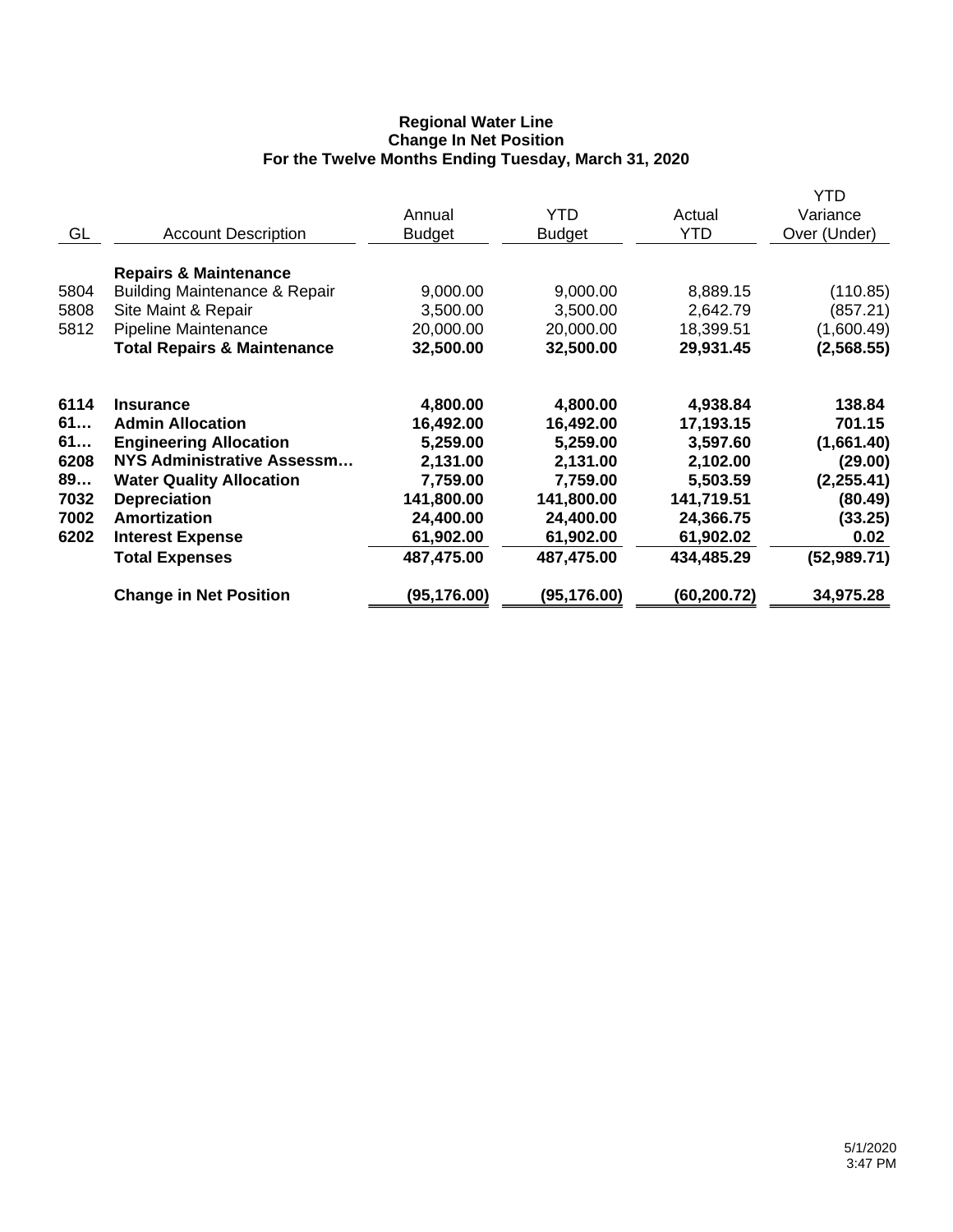# **Water Sewer Contracts Change In Net Position For the Twelve Months Ending Tuesday, March 31, 2020**

|      |                                             |               |               |              | <b>YTD</b>    |
|------|---------------------------------------------|---------------|---------------|--------------|---------------|
|      |                                             | Annual        | <b>YTD</b>    | Actual       | Variance      |
| GL   | <b>Account Description</b>                  | <b>Budget</b> | <b>Budget</b> | <b>YTD</b>   | Over (Under)  |
|      | <b>Customer Billings</b>                    |               |               |              |               |
| 4001 | <b>Customer Billings</b>                    | \$809,980.00  | \$809,980.00  | \$782,810.17 | (\$27,169.83) |
|      | <b>Total Customer Billings</b>              | 809,980.00    | 809,980.00    | 782,810.17   | (27, 169.83)  |
|      | <b>Total Income</b>                         | 809,980.00    | 809,980.00    | 782,810.17   | (27, 169.83)  |
|      |                                             |               |               |              |               |
| 50   | <b>Salaries</b><br><b>Engineering Wages</b> | 17,941.00     | 17,941.00     | 10,043.81    | (7,897.19)    |
| 50   | WQ Wages                                    | 271,162.00    | 271,162.00    | 307,525.99   |               |
| 50   |                                             |               |               |              | 36,363.99     |
|      | Overtime Wages                              | 82,514.00     | 82,514.00     | 76,811.96    | (5,702.04)    |
| 5005 | On-Call Stipend                             | 8,400.00      | 8,400.00      | 7,650.00     | (750.00)      |
|      | <b>Total Salaries</b>                       | 380,017.00    | 380,017.00    | 402,031.76   | 22,014.76     |
|      | <b>Fringe Benefits</b>                      |               |               |              |               |
| 50   | <b>FICA Expense</b>                         | 29,025.00     | 29,025.00     | 28,729.49    | (295.51)      |
| 50   | <b>Pension Expense</b>                      | 50,112.00     | 50,112.00     | 54,924.19    | 4,812.19      |
| 50   | <b>Health Insurance</b>                     | 51,753.00     | 51,753.00     | 54,196.30    | 2,443.30      |
| 50   | <b>Workers Comp</b>                         | 24,253.00     | 24,253.00     | 27,194.54    | 2,941.54      |
| 50   | <b>Disability Insurance</b>                 | 200.00        | 200.00        | 184.83       | (15.17)       |
| 50   | Post Retire Overhead                        | 33,902.00     | 33,902.00     | 34,535.25    | 633.25        |
|      | <b>Total Fringe Benefits</b>                | 189,245.00    | 189,245.00    | 199,764.60   | 10,519.60     |
|      | <b>Operations &amp; Maintenance</b>         |               |               |              |               |
| 5704 | <b>O&amp;M Supplies</b>                     | 500.00        | 500.00        | 0.00         | (500.00)      |
| 5770 | Other Tool, Equip & O&M                     | 500.00        | 500.00        | 0.00         | (500.00)      |
| 8090 | <b>Purchases for Resale</b>                 | 50,000.00     | 50,000.00     | 27,474.16    | (22, 525.84)  |
|      | Total O & M                                 | 51,000.00     | 51,000.00     | 27,474.16    | (23, 525.84)  |
|      |                                             |               |               |              |               |
|      | <b>Office &amp; Administrative</b>          |               |               |              |               |
| 5053 | Misc Employee Costs                         | 0.00          | 0.00          | 10.75        | 10.75         |
| 5202 | Employee Mileage Reimburse                  | 500.00        | 500.00        | 0.00         | (500.00)      |
| 5270 | <b>Travel &amp; Meeting Expense</b>         | 300.00        | 300.00        | 73.00        | (227.00)      |
|      | <b>Total Office &amp; Admin</b>             | 800.00        | 800.00        | 83.75        | (716.25)      |
|      |                                             |               |               |              |               |
| 6114 | <b>Insurance</b>                            | 14,600.00     | 14,600.00     | 16,102.09    | 1,502.09      |
| 61   | <b>Admin Allocation</b>                     | 35,970.00     | 35,970.00     | 37,499.24    | 1,529.24      |
| 61   | <b>Engineering Allocation</b>               | 16,542.00     | 16,542.00     | 10,221.98    | (6,320.02)    |
| 6208 | <b>NYS Administrative Assessm</b>           | 4,503.00      | 4,503.00      | 4,437.00     | (66.00)       |
| 89   | <b>Water Quality Allocation</b>             | 110,930.00    | 110,930.00    | 104,416.60   | (6, 513.40)   |
|      | <b>Total Expenses</b>                       | 803,607.00    | 803,607.00    | 802,031.18   | (1, 575.82)   |
|      | <b>Change in Net Position</b>               | 6,373.00      | 6,373.00      | (19, 221.01) | (25, 594.01)  |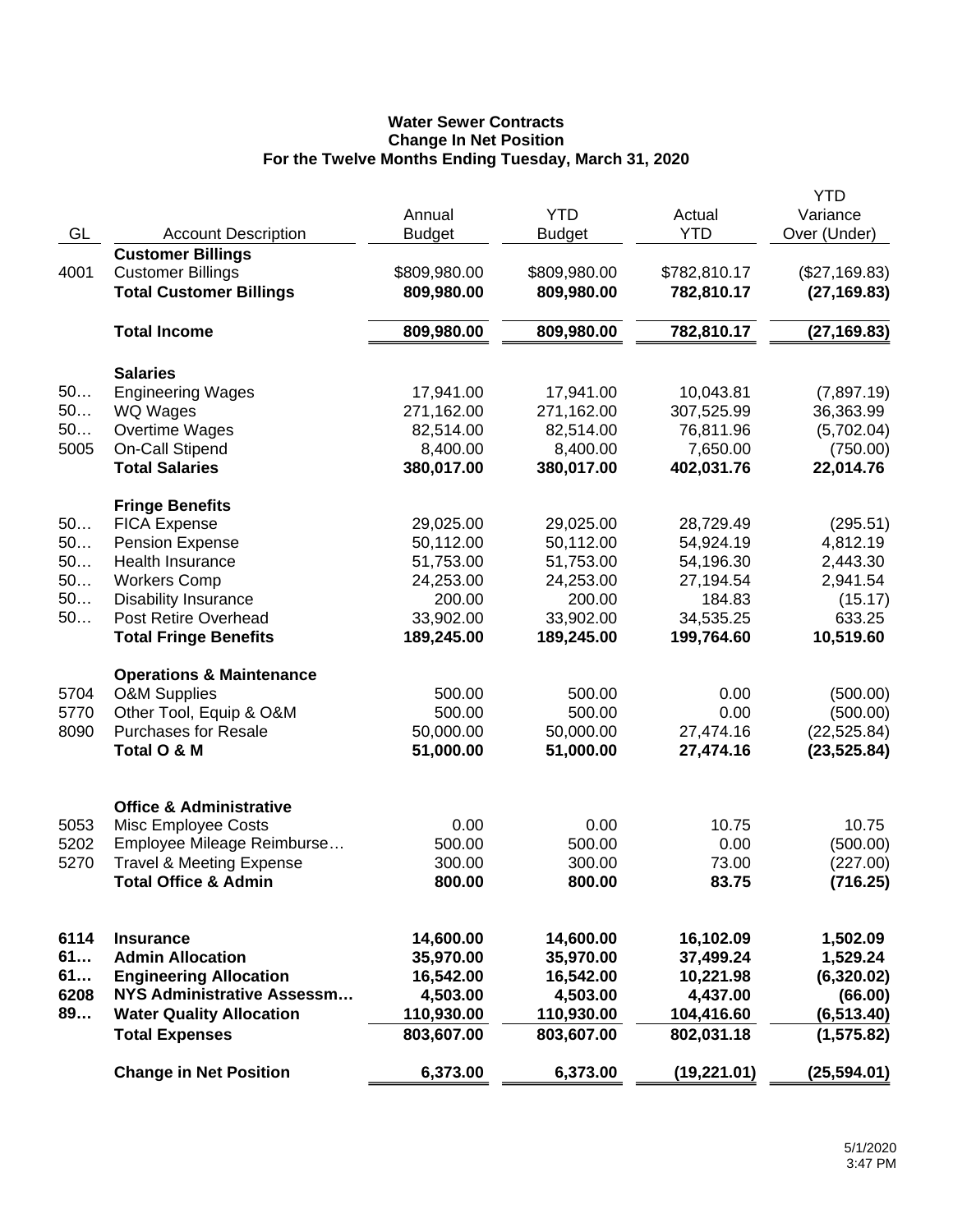#### **Engineering Change In Net Position For the Twelve Months Ending Tuesday, March 31, 2020**

|      |                                           |                |                |                | <b>YTD</b>          |
|------|-------------------------------------------|----------------|----------------|----------------|---------------------|
|      |                                           | Annual         | <b>YTD</b>     | Actual         | Variance            |
| GL   | <b>Account Description</b>                | <b>Budget</b>  | <b>Budget</b>  | <b>YTD</b>     | Over (Under)        |
|      | <b>Customer Billings</b>                  |                |                |                |                     |
| 4001 | <b>Customer Billings</b>                  | \$1,241,850.00 | \$1,241,850.00 | \$1,444,830.58 | \$202,980.58        |
|      | <b>Total Customer Billings</b>            | 1,241,850.00   | 1,241,850.00   | 1,444,830.58   | 202,980.58          |
|      | <b>Grant Revenue</b>                      |                |                |                |                     |
| 4181 | <b>Federal Grant Income</b>               | 0.00           | 0.00           | 8,995.00       | 8,995.00            |
|      | <b>Total Grant Revenue</b>                | 0.00           | 0.00           | 8,995.00       | 8,995.00            |
|      | <b>Total Income</b>                       | 1,241,850.00   | 1,241,850.00   | 1,453,825.58   | 211,975.58          |
|      | <b>Salaries</b>                           |                |                |                |                     |
| 50   | <b>Engineering Wages</b>                  | 653,301.00     | 653,301.00     | 740,351.62     | 87,050.62           |
| 50   | WQ Wages                                  | 0.00           | 0.00           | 2,190.58       | 2,190.58            |
| 50   | Overtime Wages                            | 270.00         | 270.00         | 2,063.24       | 1,793.24            |
|      | <b>Total Salaries</b>                     | 653,571.00     | 653,571.00     | 744,605.44     | 91,034.44           |
|      | <b>Fringe Benefits</b>                    |                |                |                |                     |
| 50   | <b>FICA Expense</b>                       | 49,998.00      | 49,998.00      | 53,537.60      | 3,539.60            |
| 50   | <b>Pension Expense</b>                    | 75,685.00      | 75,685.00      | 93,339.39      | 17,654.39           |
| 50   | Health Insurance                          | 94,411.00      | 94,411.00      | 114,710.73     | 20,299.73           |
| 50   | <b>Workers Comp</b>                       | 31,229.00      | 31,229.00      | 32,395.92      | 1,166.92            |
| 50   | <b>Disability Insurance</b>               | 404.00         | 404.00         | 373.37         | (30.63)             |
| 50   | <b>Post Retire Overhead</b>               | 47,619.00      | 47,619.00      | 56,861.79      | 9,242.79            |
| 5054 | <b>Employee Physicals &amp; Screening</b> | 500.00         | 500.00         | 364.00         | (136.00)            |
|      | <b>Total Fringe Benefits</b>              | 299,846.00     | 299,846.00     | 351,582.80     | 51,736.80           |
|      | <b>Operations &amp; Maintenance</b>       |                |                |                |                     |
| 5403 | <b>Safety Equipment &amp; Supplies</b>    | 1,300.00       | 1,300.00       | 1,289.78       | (10.22)             |
| 5904 | <b>SCADA</b>                              | 26,381.07      | 26,381.07      | 16,903.01      | (9,478.06)          |
| 8090 | <b>Purchases for Resale</b>               | 95,000.00      | 95,000.00      | 90,857.60      | (4, 142.40)         |
|      | Total O & M                               | 122,681.07     | 122,681.07     | 109,050.39     | (13,630.68)         |
|      | <b>Office &amp; Administrative</b>        |                |                |                |                     |
| 5053 | Misc Employee Costs                       | 1,000.00       | 1,000.00       | 219.25         | (780.75)            |
| 5102 | <b>Office Rent</b>                        | 10,761.00      | 10,761.00      | 10,761.00      | 0.00                |
| 5104 | <b>Office Supplies</b>                    | 2,800.00       | 2,800.00       | 1,547.38       | (1,252.62)          |
| 5112 | Telephone                                 | 3,678.93       | 3,678.93       | 3,656.26       | (22.67)             |
| 5114 | <b>Cellular Services</b>                  | 6,800.00       | 6,800.00       | 5,690.07       | (1, 109.93)         |
| 5120 | Dues & Subscriptions                      | 1,000.00       | 1,000.00       | 618.00         | (382.00)            |
| 5122 | Public Info & Advertising                 | 500.00         | 500.00         | 0.00           | (500.00)            |
| 5130 | <b>Office Equipment</b>                   | 6,000.00       | 6,000.00       | 2,796.39       | (3,203.61)          |
| 5202 | Employee Mileage Reimburse                | 16,500.00      | 16,500.00      | 16,518.33      | 18.33               |
| 5204 | Empl. Meals & Incidental                  | 2,500.00       | 2,500.00       | 453.30         | (2,046.70)          |
| 5206 | Empl. Lodging                             | 5,000.00       | 5,000.00       | 1,715.00       | (3,285.00)          |
| 5370 | Training & Development                    | 8,000.00       | 8,000.00       | 7,994.00       | (6.00)              |
| 5402 | <b>Employee Uniforms</b>                  | 975.00         | 975.00         | 753.00         | (222.00)            |
|      |                                           |                |                |                | 5/1/2020<br>3:47 PM |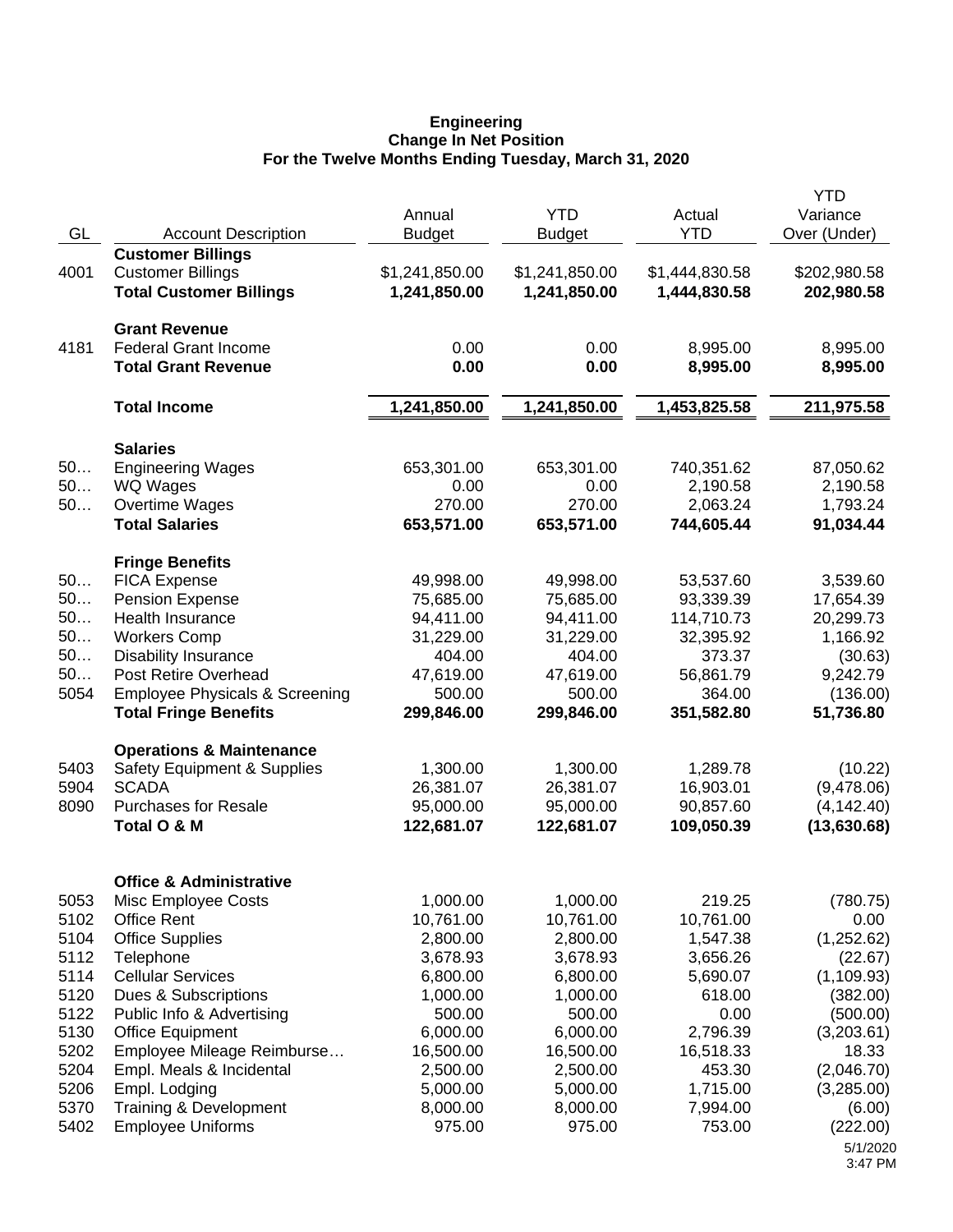## **Engineering Change In Net Position For the Twelve Months Ending Tuesday, March 31, 2020**

| GL   | <b>Account Description</b><br><b>Total Office &amp; Admin</b> | Annual<br><b>Budget</b><br>65,514.93 | <b>YTD</b><br><b>Budget</b><br>65,514.93 | Actual<br><b>YTD</b><br>52,721.98 | YTD<br>Variance<br>Over (Under)<br>(12, 792.95) |
|------|---------------------------------------------------------------|--------------------------------------|------------------------------------------|-----------------------------------|-------------------------------------------------|
|      | <b>Professional Fees</b>                                      |                                      |                                          |                                   |                                                 |
| 5924 | Legal<br><b>Total Professional Fees</b>                       | 50,500.00<br>50,500.00               | 50,500.00<br>50,500.00                   | 29,426.88<br>29,426.88            | (21,073.12)<br>(21, 073.12)                     |
|      | <b>Automobile</b>                                             |                                      |                                          |                                   |                                                 |
| 5601 | Auto/Light Truck Rep. & Maint.                                | 2,777.00                             | 2,777.00                                 | 479.76                            | (2, 297.24)                                     |
| 5602 | Auto/Light Truck Fuel                                         | 6,000.00                             | 6,000.00                                 | 3,265.01                          | (2,734.99)                                      |
| 5603 | Auto/Light Truck Rental/Lease                                 | 8,600.00                             | 8,600.00                                 | 8,600.04                          | 0.04                                            |
| 5605 | Vehicle Ins                                                   | 2,700.00                             | 2,700.00                                 | 1,195.88                          | (1,504.12)                                      |
|      | <b>Total Automobile</b>                                       | 20,077.00                            | 20,077.00                                | 13,540.69                         | (6, 536.31)                                     |
|      | <b>Computer</b>                                               |                                      |                                          |                                   |                                                 |
| 5124 | <b>Computer Equipment</b>                                     | 5,100.00                             | 5,100.00                                 | 5,020.61                          | (79.39)                                         |
| 5128 | Programming & Software                                        | 1,103.00                             | 1,103.00                                 | 11.10                             | (1,091.90)                                      |
| 5906 | GIS                                                           | 42,450.00                            | 42,450.00                                | 34,220.54                         | (8,229.46)                                      |
|      | <b>Total Computer</b>                                         | 48,653.00                            | 48,653.00                                | 39,252.25                         | (9,400.75)                                      |
| 6114 | <b>Insurance</b>                                              | 26,300.00                            | 26,300.00                                | 24,687.51                         | (1,612.49)                                      |
| 61   | <b>Admin Allocation</b>                                       | 51,513.00                            | 51,513.00                                | 53,703.05                         | 2,190.05                                        |
| 61   | <b>Engineering Allocation</b>                                 | (99, 330.00)                         | (99, 330.00)                             | (67, 192.98)                      | 32,137.02                                       |
| 6208 | NYS Administrative Assessm                                    | 6,637.00                             | 6,637.00                                 | 6,535.00                          | (102.00)                                        |
| 89   | <b>Water Quality Allocation</b>                               | 0.00                                 | 0.00                                     | 1,184.00                          | 1,184.00                                        |
| 7032 | <b>Depreciation</b>                                           | 35,600.00                            | 35,600.00                                | 34,865.10                         | (734.90)                                        |
|      | <b>Total Expenses</b>                                         | 1,281,563.00                         | 1,281,563.00                             | 1,393,962.11                      | 112,399.11                                      |
|      | <b>Change in Net Position</b>                                 | (39, 713.00)                         | (39, 713.00)                             | 59,863.47                         | 99,576.47                                       |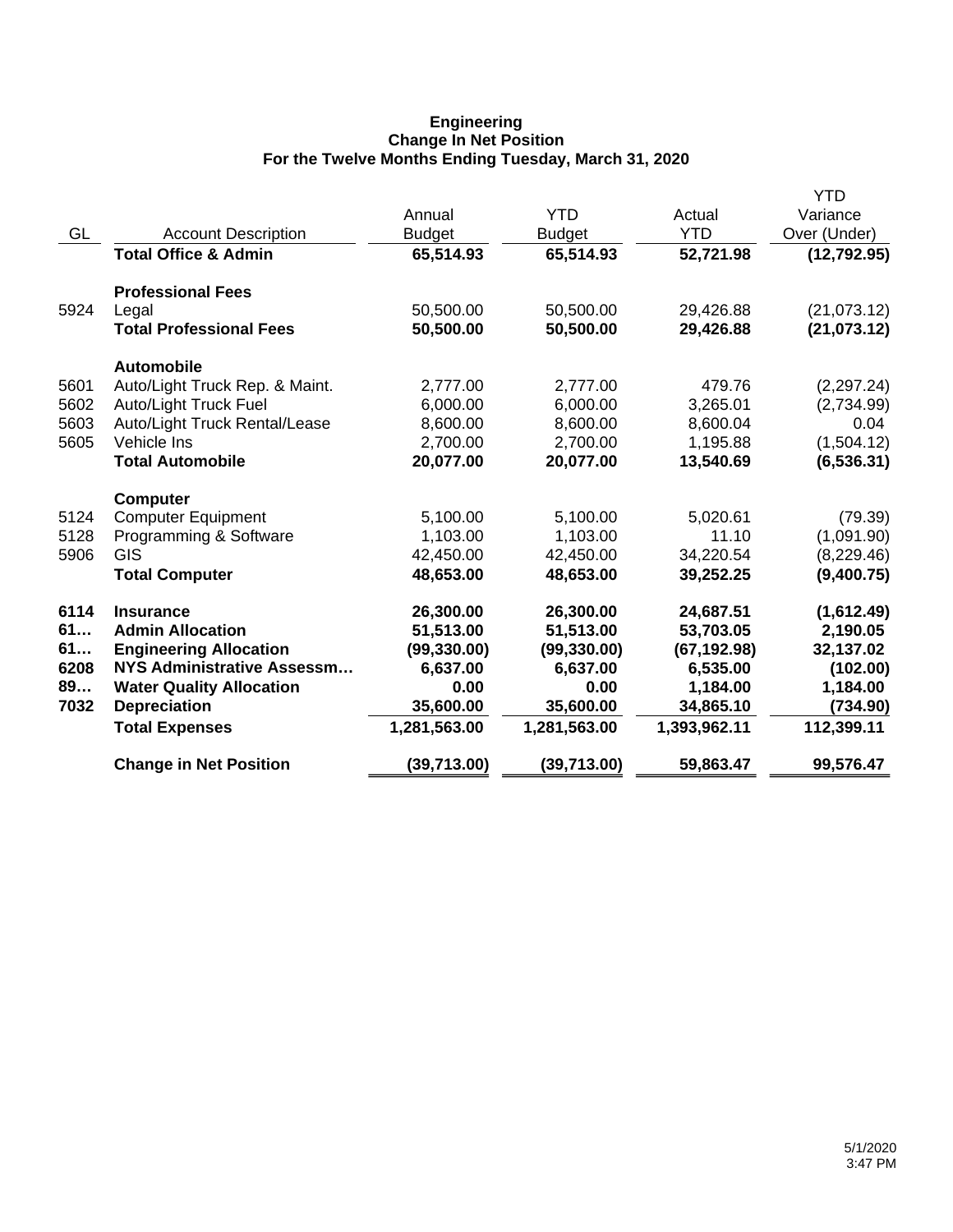## **Regional Development Change In Net Position For the Twelve Months Ending Tuesday, March 31, 2020**

|      |                                     |               |               |              | <b>YTD</b>    |
|------|-------------------------------------|---------------|---------------|--------------|---------------|
|      |                                     | Annual        | <b>YTD</b>    | Actual       | Variance      |
| GL   | <b>Account Description</b>          | <b>Budget</b> | <b>Budget</b> | <b>YTD</b>   | Over (Under)  |
| 4001 | <b>Customer Billings</b>            |               |               |              |               |
|      | <b>Customer Billings</b>            | \$187,091.00  | \$187,091.00  | \$145,500.47 | (\$41,590.53) |
|      | <b>Total Customer Billings</b>      | 187,091.00    | 187,091.00    | 145,500.47   | (41, 590.53)  |
|      | <b>Grant Revenue</b>                |               |               |              |               |
| 4181 | <b>Federal Grant Income</b>         | 253,465.00    | 253,465.00    | 214,514.58   | (38,950.42)   |
| 4183 | <b>NY State Grants</b>              | 2,069,996.00  | 2,069,996.00  | 2,164,333.97 | 94,337.97     |
| 4184 | <b>Other Grants</b>                 | 40,000.00     | 40,000.00     | 0.00         | (40,000.00)   |
|      | <b>Total Grant Revenue</b>          | 2,363,461.00  | 2,363,461.00  | 2,378,848.55 | 15,387.55     |
| 4104 | <b>Loan Interest Income</b>         | 699,000.00    | 699,000.00    | 635,971.21   | (63,028.79)   |
|      | <b>Other Income</b>                 |               |               |              |               |
| 4162 | <b>Processing Fees</b>              | 29,575.00     | 29,575.00     | 39,950.00    | 10,375.00     |
| 4164 | Miscellaneous                       | 17,000.00     | 17,000.00     | 7,717.42     | (9,282.58)    |
| 4185 | <b>Grant Recapture</b>              | 0.00          | 0.00          | 16,350.00    | 16,350.00     |
|      | <b>Total Other Income</b>           | 46,575.00     | 46,575.00     | 64,017.42    | 17,442.42     |
|      | <b>Interest Income</b>              |               |               |              |               |
| 4102 | Investment Interest Income          | 428,940.00    | 428,940.00    | 291,044.17   | (137, 895.83) |
| 42   | Mark to Market Adjustment           | 0.00          | 0.00          | 18,806.22    | 18,806.22     |
|      | <b>Total Interest Income</b>        | 428,940.00    | 428,940.00    | 309,850.39   | (119,089.61)  |
|      | <b>Total Income</b>                 | 3,725,067.00  | 3,725,067.00  | 3,534,188.04 | (190, 878.96) |
|      | <b>Salaries</b>                     |               |               |              |               |
| 50   | <b>Administrative Wages</b>         | 11,161.00     | 11,161.00     | 16,052.90    | 4,891.90      |
| 50   | <b>Engineering Wages</b>            | 41,682.00     | 41,682.00     | 24,258.44    | (17, 423.56)  |
| 50   | <b>Regional Development Wages</b>   | 338,503.00    | 338,503.00    | 312,180.79   | (26, 322.21)  |
| 50   | Overtime Wages                      | 0.00          | 0.00          | 17.82        | 17.82         |
|      | <b>Total Salaries</b>               | 391,346.00    | 391,346.00    | 352,509.95   | (38, 836.05)  |
|      | <b>Fringe Benefits</b>              |               |               |              |               |
| 50   | <b>FICA Expense</b>                 | 29,939.00     | 29,939.00     | 23,768.34    | (6, 170.66)   |
| 50.  | <b>Pension Expense</b>              | 54,477.00     | 54,477.00     | 54,750.16    | 273.16        |
| 50   | Health Insurance                    | 52,309.00     | 52,309.00     | 56,095.72    | 3,786.72      |
| 50   | <b>Workers Comp</b>                 | 935.00        | 935.00        | 728.97       | (206.03)      |
| 50   | <b>Disability Insurance</b>         | 327.00        | 327.00        | 302.17       | (24.83)       |
| 50   | Post Retire Overhead                | 26,441.00     | 26,441.00     | 25,226.85    | (1,214.15)    |
|      | <b>Total Fringe Benefits</b>        | 164,428.00    | 164,428.00    | 160,872.21   | (3, 555.79)   |
|      | <b>Operations &amp; Maintenance</b> |               |               |              |               |
| 6110 | Marketing                           | 5,000.00      | 5,000.00      | 5,000.00     | 0.00          |
| 8090 | <b>Purchases for Resale</b>         | 7,000.00      | 7,000.00      | 500.00       | (6,500.00)    |
|      | Total O & M                         | 12,000.00     | 12,000.00     | 5,500.00     | (6,500.00)    |
| 6006 | <b>Host Community Benefits</b>      | 88,943.00     | 88,943.00     | 88,942.88    | (0.12)        |
|      |                                     |               |               |              |               |